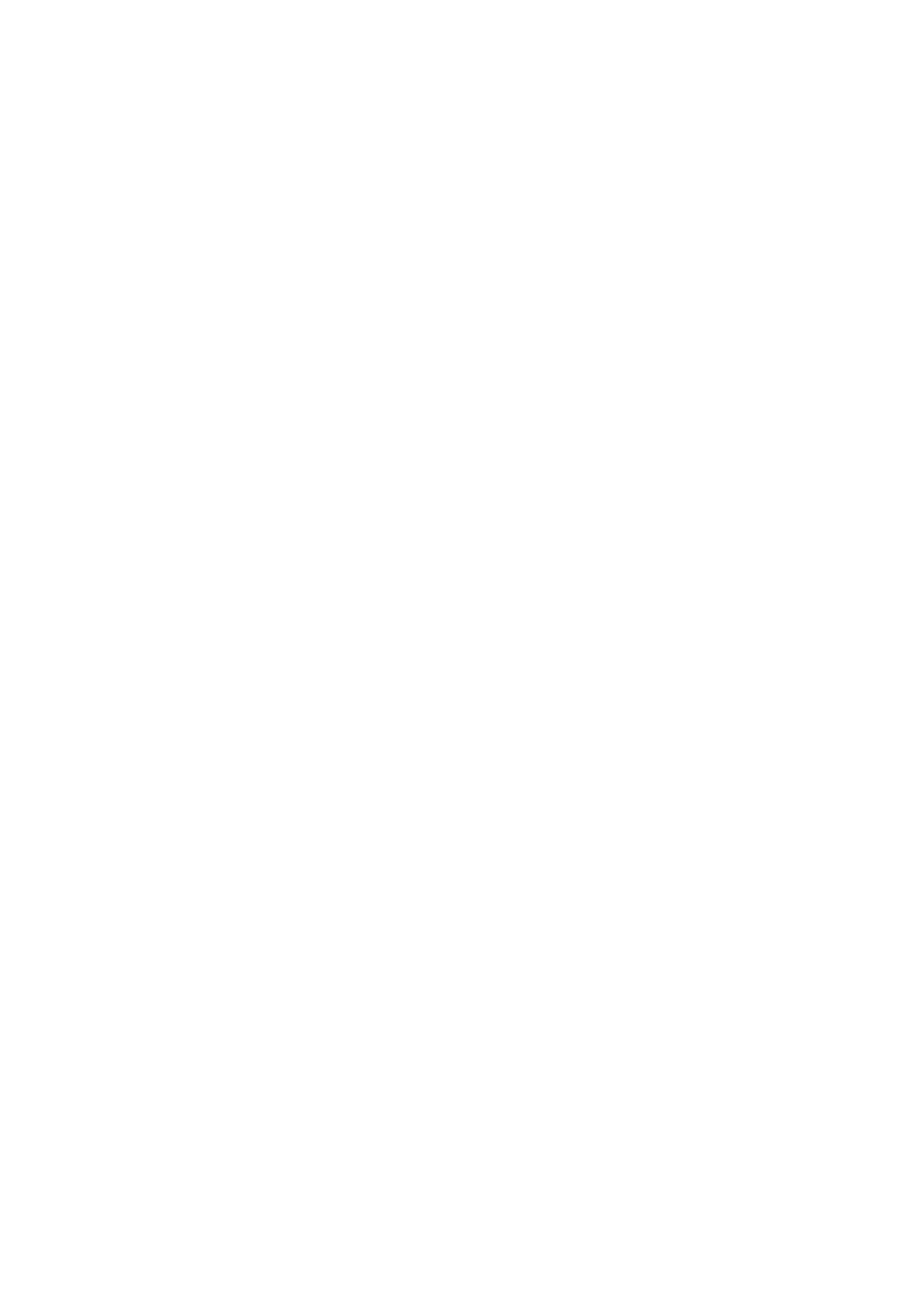#### **National Health Service Scotland Complaints Handling Procedure**

#### **Foreword**

Dear Colleague,

This complaints handling procedure reflects NES's commitment to welcoming all forms of feedback, including complaints, and using them to improve our services. We will support our staff to resolve complaints as close as possible to the point of service delivery and to respond thoroughly, impartially and fairly based on the facts of each case.

This procedure has been developed by NHS complaints handling experts, working closely with the SPSO. While this is a generic, generally patient-focused, document for all of NHS Scotland, the principles behind the guidance are applicable to those who use our services and we are fully committed to implementing this guidance. As a national special health board, we work in partnership with our stakeholders to provide education, training and workforce development for those who work in and with NHS Scotland. Complaints give us valuable information we can use to continue to improve our services. We will address complaints effectively, resolve them as early as we can and learn from them so that we can improve services for everyone.

**A summary flowchart showing how complaints should be managed within NES can also be found here.**

Kind regards,

Caumuns

Caroline Lamb Chief Executive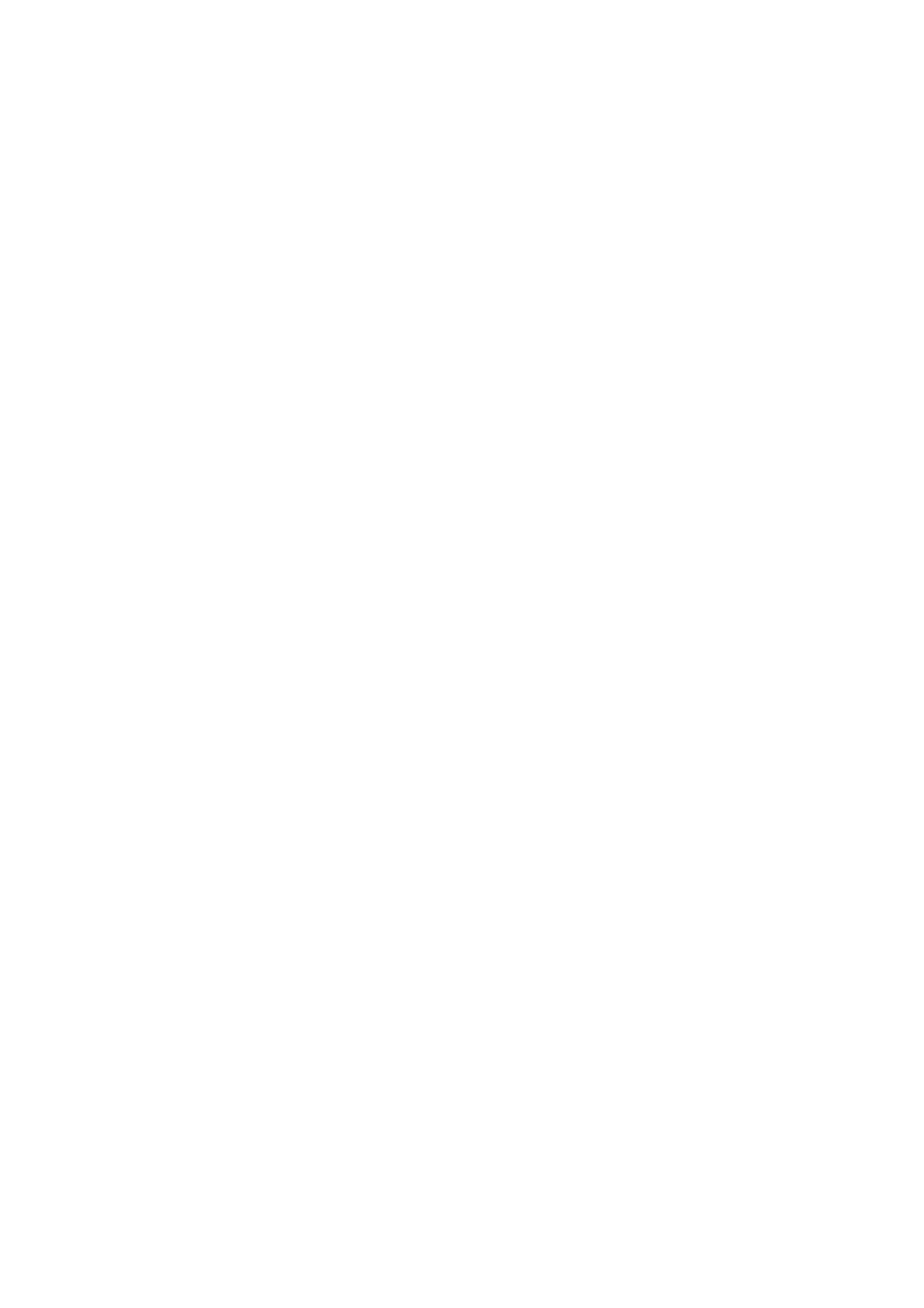# **Contents**

| Complaints involving more than one NHS service or organisation 10                  |  |
|------------------------------------------------------------------------------------|--|
|                                                                                    |  |
|                                                                                    |  |
|                                                                                    |  |
|                                                                                    |  |
|                                                                                    |  |
|                                                                                    |  |
|                                                                                    |  |
|                                                                                    |  |
|                                                                                    |  |
|                                                                                    |  |
|                                                                                    |  |
| Contact with the person making the complaint at the start of the investigation. 18 |  |
|                                                                                    |  |
|                                                                                    |  |
| Meeting with the person making the complaint during the investigation  20          |  |
|                                                                                    |  |
|                                                                                    |  |
|                                                                                    |  |
| Meetings and post decision correspondence with the person making the               |  |
|                                                                                    |  |
|                                                                                    |  |
|                                                                                    |  |
|                                                                                    |  |
|                                                                                    |  |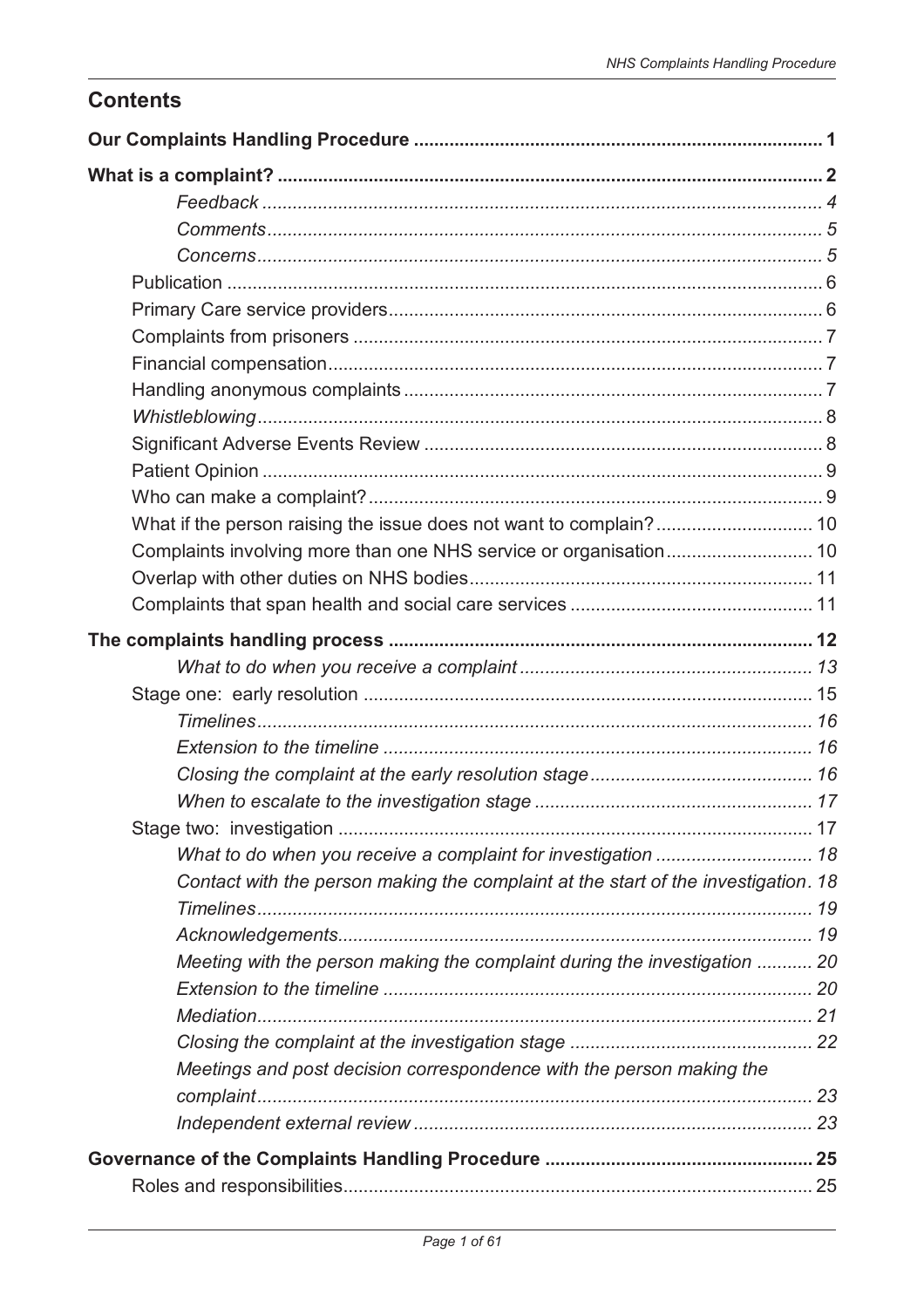| Recording, monitoring, reporting, learning from and publicising complaints  27 |  |
|--------------------------------------------------------------------------------|--|
|                                                                                |  |
|                                                                                |  |
|                                                                                |  |
|                                                                                |  |
|                                                                                |  |
|                                                                                |  |
|                                                                                |  |
|                                                                                |  |
|                                                                                |  |
|                                                                                |  |
|                                                                                |  |
|                                                                                |  |
|                                                                                |  |
|                                                                                |  |
|                                                                                |  |
|                                                                                |  |
| Appendix 3: Feedback, Comments, Concerns or Complaints Assessment Matrix 40    |  |
|                                                                                |  |
|                                                                                |  |
|                                                                                |  |
|                                                                                |  |
|                                                                                |  |
|                                                                                |  |
|                                                                                |  |
|                                                                                |  |
|                                                                                |  |
|                                                                                |  |
|                                                                                |  |
|                                                                                |  |
|                                                                                |  |
|                                                                                |  |
|                                                                                |  |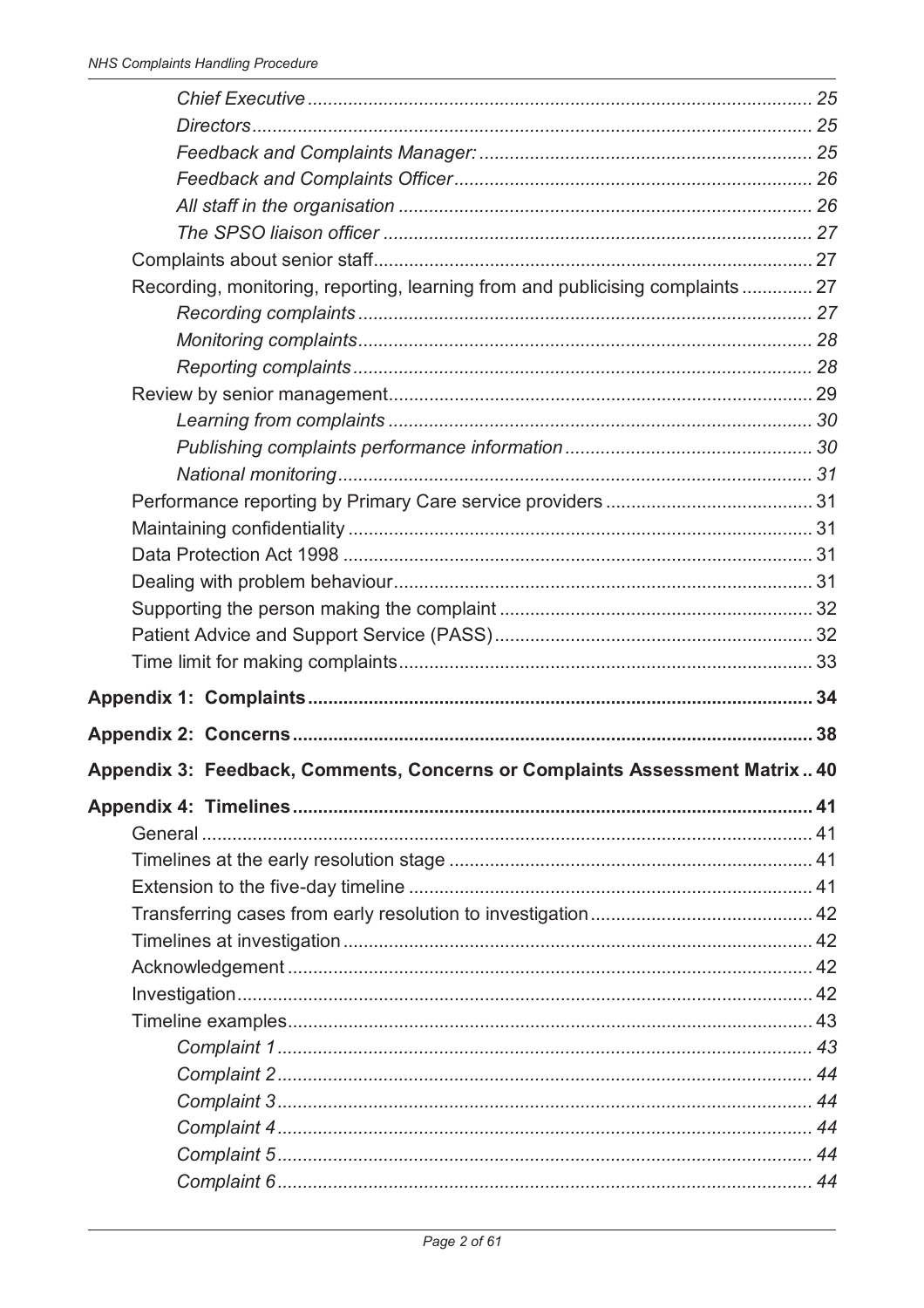| Indicator Six: Complaints upheld, partially upheld and not upheld  47 |  |
|-----------------------------------------------------------------------|--|
|                                                                       |  |
| Indicator Eight: Complaints closed in full within the timescales 48   |  |
| Indicator Nine: Number of cases where an extension is authorised 48   |  |
|                                                                       |  |
|                                                                       |  |
|                                                                       |  |
|                                                                       |  |
|                                                                       |  |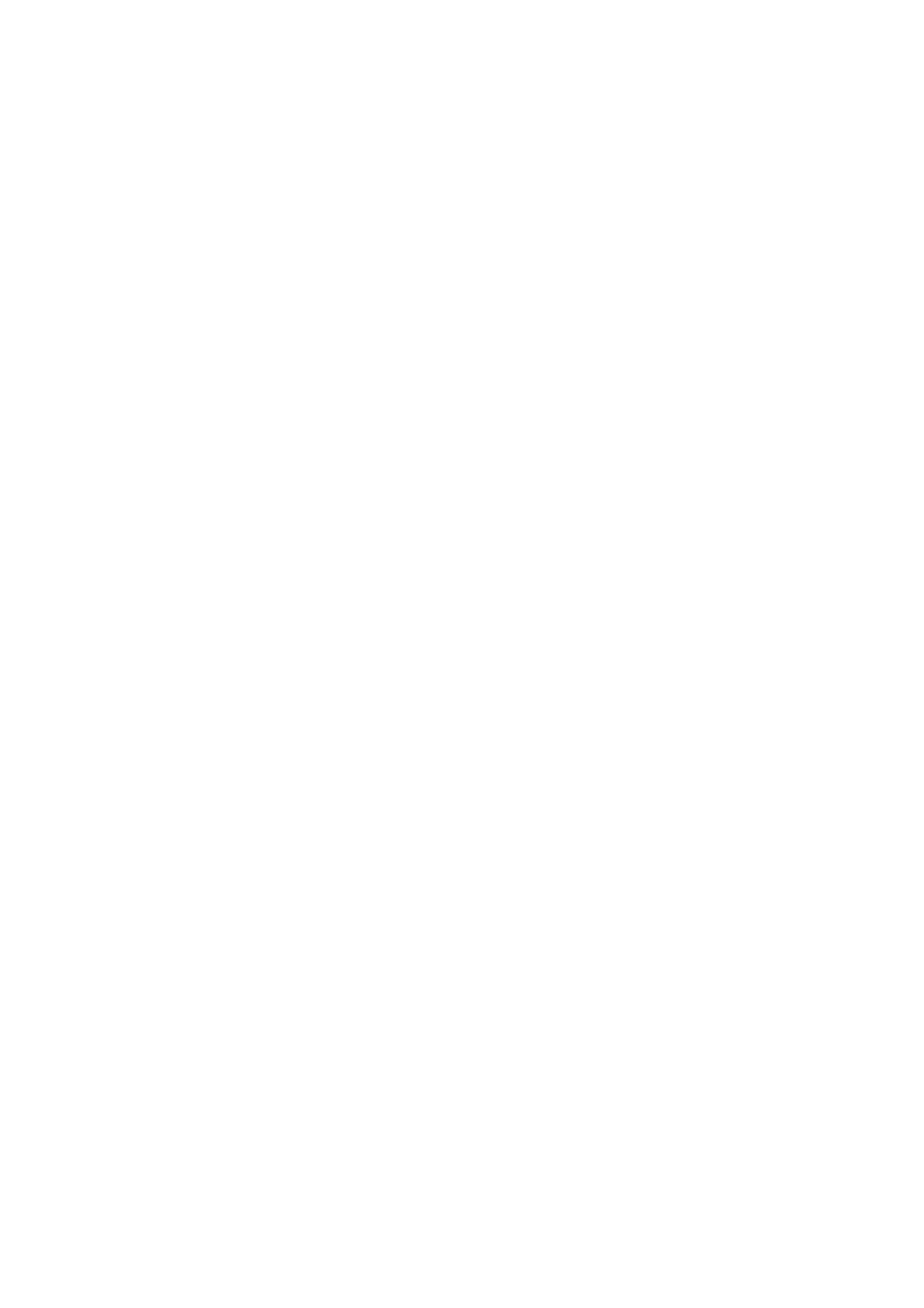# **Our Complaints Handling Procedure**

The Patient Rights (Scotland) Act 2011, together with supporting legislation, introduced the right to give feedback, make comments, raise concerns and to make complaints about NHS services. It also places a duty on NHS boards to actively encourage, monitor, take action and share learning from the views they receive. The Scottish Health Council's 2014 report *Listening and Learning - How Feedback, Comments, Concerns and Complaints Can Improve NHS Services in Scotland* recommended that a revised, standardised complaints process for NHS Scotland should be developed, building on the requirements of the legislation, and 'Can I Help You?' guidance for handling and learning from feedback, comments, concerns or complaints about NHS health care services. This document delivers on that recommendation by explaining how our staff will handle NHS complaints. Another document, the public facing complaints handling procedure, provides information for the person making the complaint about our complaints procedure.

This procedure, which is based on the NHS Model Complaints Handling Procedure, explains the processes that we will follow in responding to complaints. It contains references and links to more details on parts of the procedure, such as how to record complaints, and the criteria for signing off and agreeing time extensions. The procedure also explains how to process, manage and reach decisions on different types of complaints.

The procedure supports us to meet the requirements of the Patient Rights (Scotland) Act 2011, and associated Regulations and Directions. It has been developed to take account of the *SPSO Statement of Complaints Handling Principles* and best practice guidance on complaints handling from the Complaints Standards Authority at the SPSO. http://www.valuingcomplaints.org.uk

In accordance with the legislation, we will take steps to ensure that the people using our services, their families and unpaid carers are aware of how they can give feedback or make a complaint, and the support that is available for them to do so. We will ensure that our own staff and service providers are aware of this procedure, and that our staff know how to handle and record complaints at the early resolution stage.

Where apologies are made under the procedure, the Apologies (Scotland) Act applies to those apologies. The procedure is intended to operate alongside the duty of candour in the Health (Tobacco, Nicotine etc. and Care) (Scotland) Act 2016 and related Regulations, once this is in force.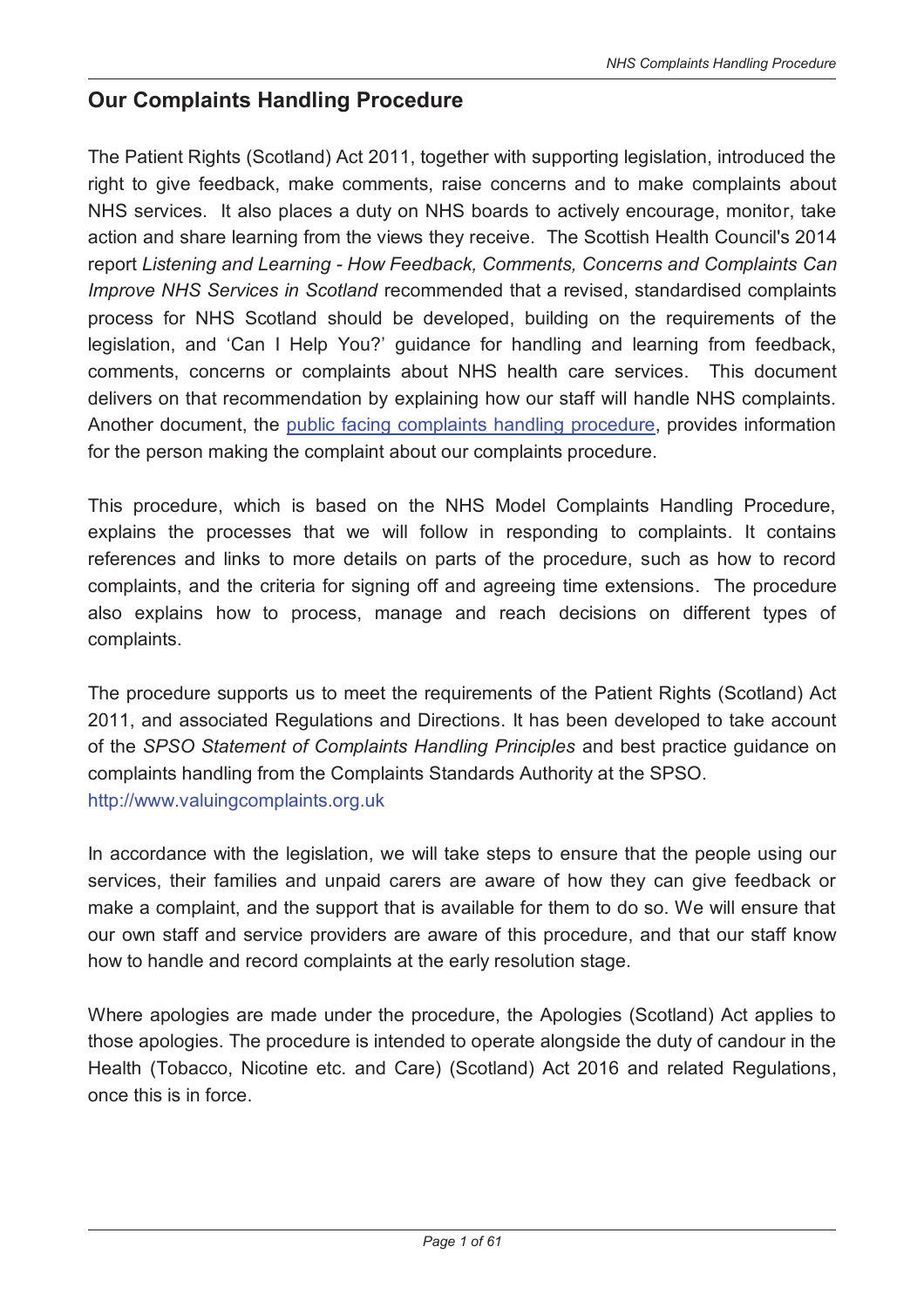This complaints handling procedure is based on the human rights principles of:

- Participation: everyone has the right to participate in decisions which affect them, including issues of accessibility and the provision of information that people can understand.
- Accountability: service providers have a duty to the public, patients and staff to investigate complaints and seek effective remedies.
- Non-discrimination and equality: the complaints process is available to everyone and vulnerable or marginalised groups are supported to participate in the process.
- Empowerment: everyone should be aware of their rights, the complaints process and be involved in the process to reach an effective remedy.
- · Legality: the complaints process identifies and upholds the human rights of staff, patients and others, and is in accordance with the requirements of all relevant legislation. It aims to provide a quick, simple and streamlined process for resolving complaints early and locally by capable, well-trained staff.

# **What is a complaint?**

NHS Education for Scotland's (NES) definition of a complaint is:

'An expression of dissatisfaction by one or more members of the public about the organisation's action or lack of action, or about the standard of service provided by or on behalf of the organisation.'

A complaint may relate to:

- failure to provide a service;
- inadequate standard of service;
- · dissatisfaction with the organisation's policy;
- · treatment by or attitude of a member of staff;
- · environmental or domestic issues;
- · operational and procedural issues;
- the organisation's failure to follow the appropriate process.

This list does not cover everything.

Appendix 1 provides a range of examples of complaints we may receive, and how these may be handled.

Not all issues may be for NHS bodies to resolve. In cases where an individual is unsatisfied with standards of conduct, ethics or performance by an individual health professional, it may be for the respective professional body to investigate. These include, for example the Nursing and Midwifery Council, the General Medical Council, the General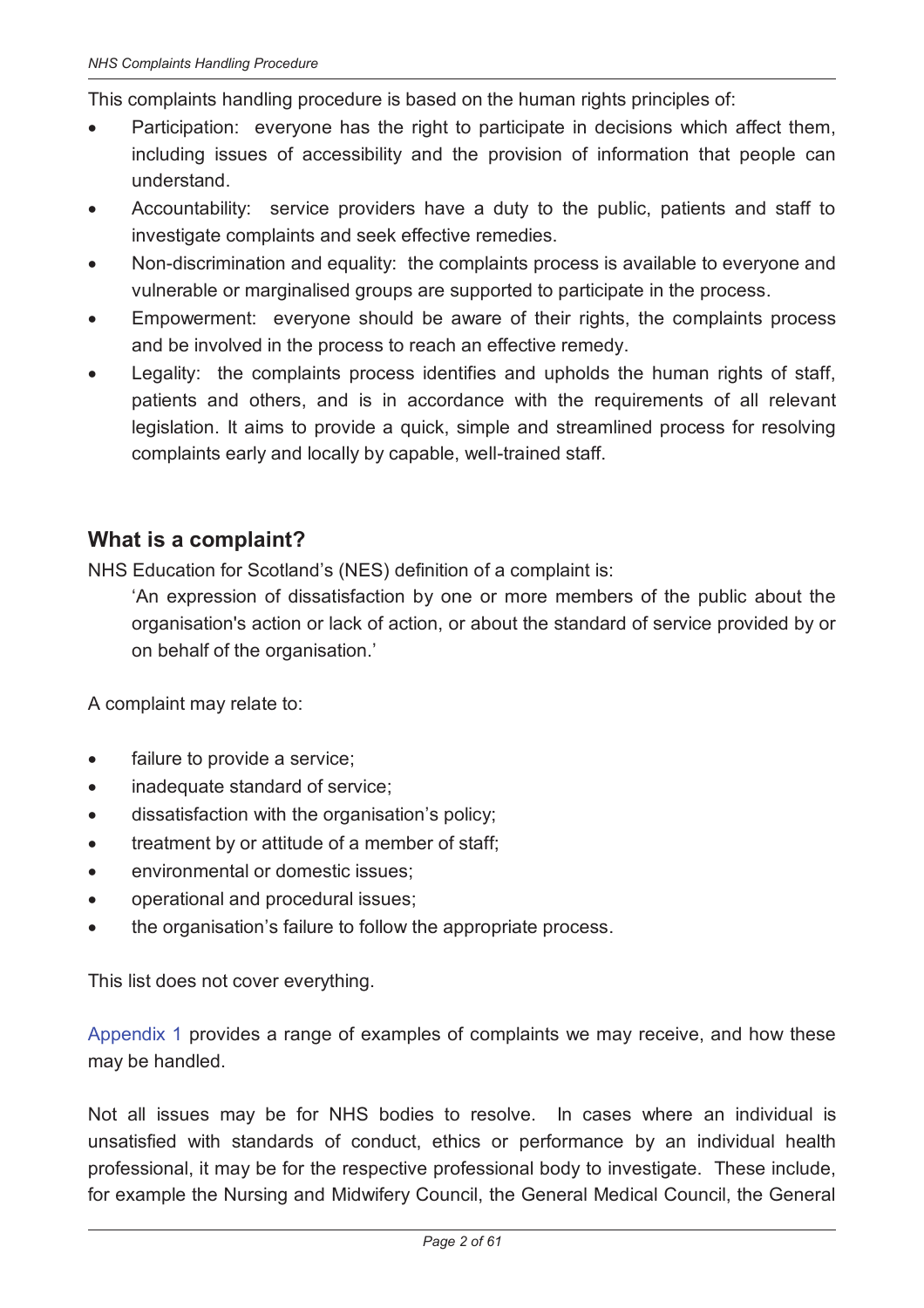Dental Council, the Royal Pharmaceutical Society, and the General Optical Society. Where serious concerns about a registered healthcare worker are identified, a referral to the appropriate professional regulator should be made.

Members of the public, including patients, the general public and those acting on behalf of patients and others may raise issues with relevant NHS bodies or their health service providers, which need to be addressed, but which are not appropriate for an investigation under this Complaints Handling Procedure. Further guidance is provided in the section covering feedback, comments and concerns below.

This complaints procedure does not apply to the following complaints, as set out in Regulations:

- · a complaint raised by one NHS body about the functions of another NHS body;
- · a complaint raised by a service provider about any matter connected with the contract or arrangements under which that service provider provides health services;
- · a complaint raised by an employee of an NHS body about any matter relating to that employee's contract of employment;
- a complaint which is being or has already been investigated by the Scottish Public Services Ombudsman (SPSO);
- · a complaint arising out of an alleged failure to comply with a request for information under the Freedom of Information (Scotland) Act 2002(a);
- · a complaint about which the person making the complaint has commenced legal proceedings (whether or not these have concluded), or where the feedback and complaints officer considers that legal proceedings are so likely that it would not be appropriate to investigate the complaint under this procedure;
- a complaint about which an NHS body is taking or proposing to take disciplinary proceedings against the person who is the subject of the complaint; and
- a complaint, the subject matter of which has previously been investigated and responded to.

In these cases, there is a separate procedure available which is better placed to carry out the investigation, indeed in many cases a separate investigation may already be underway. If a complaint is raised which is within one of these categories, you must write to the individual, explaining the reason that this complaints procedure does not apply and the procedure the individual should use to raise the matter with the appropriate person or body. You may send this explanation electronically, provided that the person making the complaint has consented to this in writing, and has not withdrawn their consent.

This complaints procedure offers a person-centred and effective way of ensuring that complaints are thoroughly investigated and that areas for learning and improvement are identified and actioned. You should offer to resolve someone's complaint using the NHS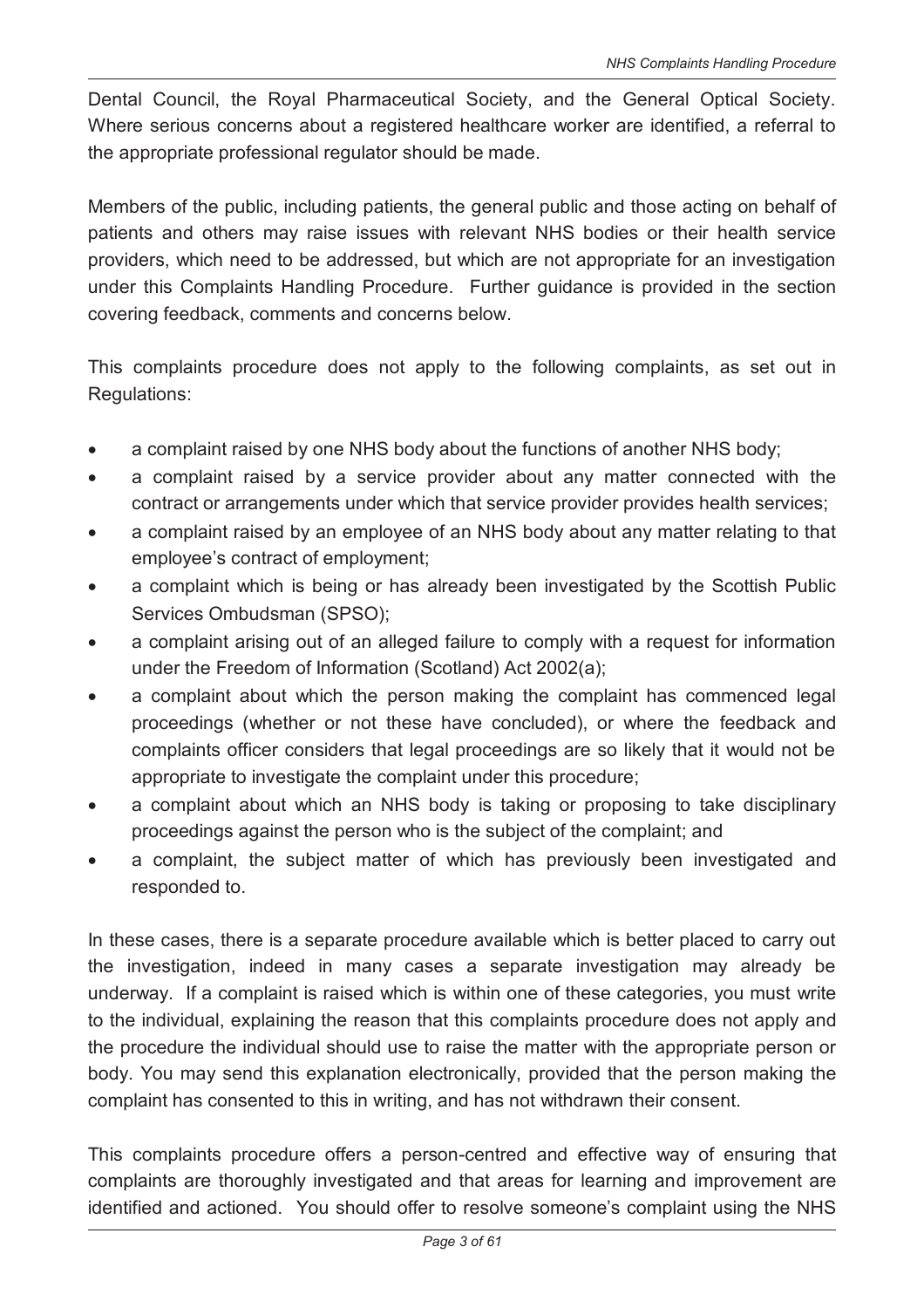complaints procedure, even where the person has stated (in writing or otherwise) that they intend to take legal proceedings. If, however, you are satisfied that the person has considered the NHS complaints procedure but nonetheless clearly intends to take legal action, then you may decide not to apply this complaints procedure to that complaint.

Additionally, this complaints procedure should not be used in the following circumstances:

- · to consider a routine first-time request for a service;
- · a request for a second opinion in respect of care or treatment;
- matters relating to private health care or treatment;
- · matters relating to services not provided by or funded by the NHS.

You must not treat these issues as complaints, rather you should explain how the matter will be handled, and where appropriate direct the person raising the issue to use the applicable procedure where there is one. You must always consider how best to investigate, respond to and, where appropriate, resolve the issue.

#### **We value all forms of feedback**

We encourage all forms of feedback, positive and negative, and use it to continuously improve our services. The Patient Rights (Scotland) Act 2011 introduces a right for people to give feedback or comments to, or raise concerns or complaints with, NHS Boards and service providers. Feedback, comments and concerns are not complaints. They should be handled in line with the Patient Rights (Scotland) Act 2011, and the associated Regulations and Directions. Further guidance on handling and learning from feedback, comments and concerns is available in the 'Can I Help You' good practice guidance document.

It is necessary for staff to be able to distinguish between feedback, comments, concerns and complaints to ensure that any issues raised are handled through the appropriate procedures. Where an issue raised is clearly not a complaint, staff should make arrangements to have the issue handled through the appropriate process and feed this back to the person raising the issue. The following paragraphs provide more information on feedback, comments and concerns.

#### *Feedback*

Feedback may be in the form of views expressed orally or in writing as part of a survey, patient questionnaires, through the Patient Advice and Support Service (PASS), or initiatives such as patient experience surveys or via stakeholder electronic portals. The feedback may describe the person or carer's individual experience of using NHS services and may include suggestions on things that could have been done better or identify areas of good practice.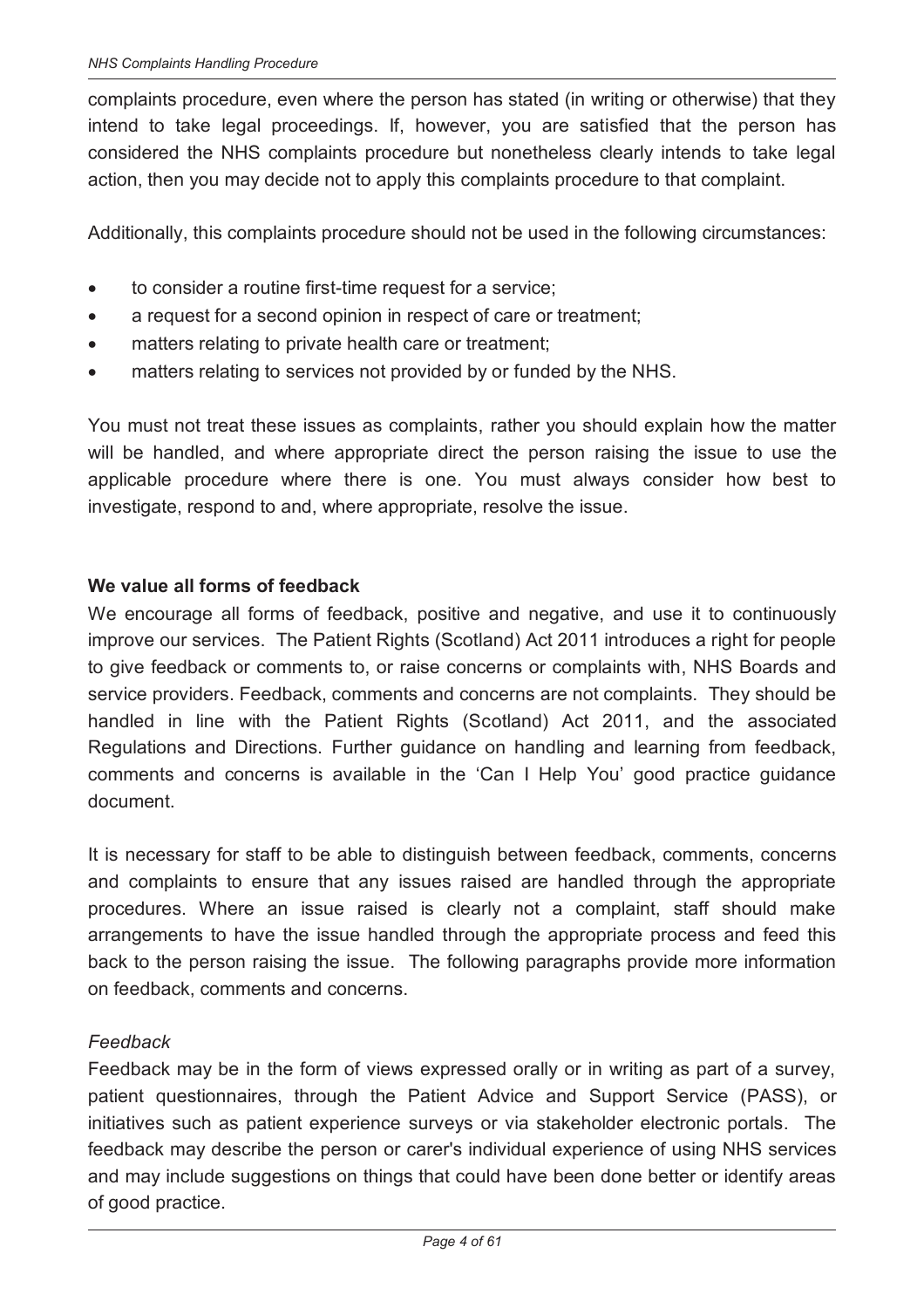#### *Comments*

Comments may be comments, compliments, feedback or observations offered orally or in writing for example on ward or hospital suggestion cards or through PASS, which reflect how someone felt about the service.

#### *Concerns*

Concerns may be expressed in relation to proposed treatment or about any aspect of the service, from timing of appointments to getting to hospital for the proposed treatment or the actual treatment received. An example may be where someone has been referred to a consultant and is concerned about what this means. Concerns of this nature fall short of a complaint as the person is not expressing dissatisfaction, but wishes to be fully informed about what is to happen.

People may need reassurance or further explanation and information to help them understand why the healthcare provider is suggesting a particular course of action. Staff should be alert to this and ensure that explanations are given and advice on additional support services is available and accessible to everyone.

It is particularly important for staff to use their discretion and judgement in supporting people to decide whether a matter is a concern or a complaint. The best way to do this is by talking to the person raising the issue to explain how concerns and complaints are handled and responded to. There may be circumstances where the nature of the concern is sufficiently serious to warrant full investigation under this complaints procedure. Even where the person states that they do not want to complain, if you are satisfied that the matter is clearly a complaint you should record it as such. If staff members are in any doubt they should seek advice from the Feedback and Complaints Officer (Planning & Corporate Governance Manager, NES).

The manner in which the matter is communicated to NES will often help you to decide if it is a concern or a complaint. A matter may be communicated in a matter of fact way, for example 'I am a little surprised at being in a mixed sex ward. I think you should put me in an all-female ward'. This is likely to be recorded as a concern. However, the same matter may be reported as 'I am very angry that you have put me in a ward with all these men. I feel humiliated and I refuse to accept this. Get me into an all-female ward now or I will call my son to come and take me home'. Given the way this matter is reported, you may decide that it is a complaint. Appendix 3 includes a 'Feedback, Comments, Concerns or Complaints Assessment Matrix' which can be used where necessary to help you differentiate between these and decide how to proceed.

A concern should be responded to within five working days. It is important that, where you determine that a matter is a concern (rather than a complaint) and the person raising the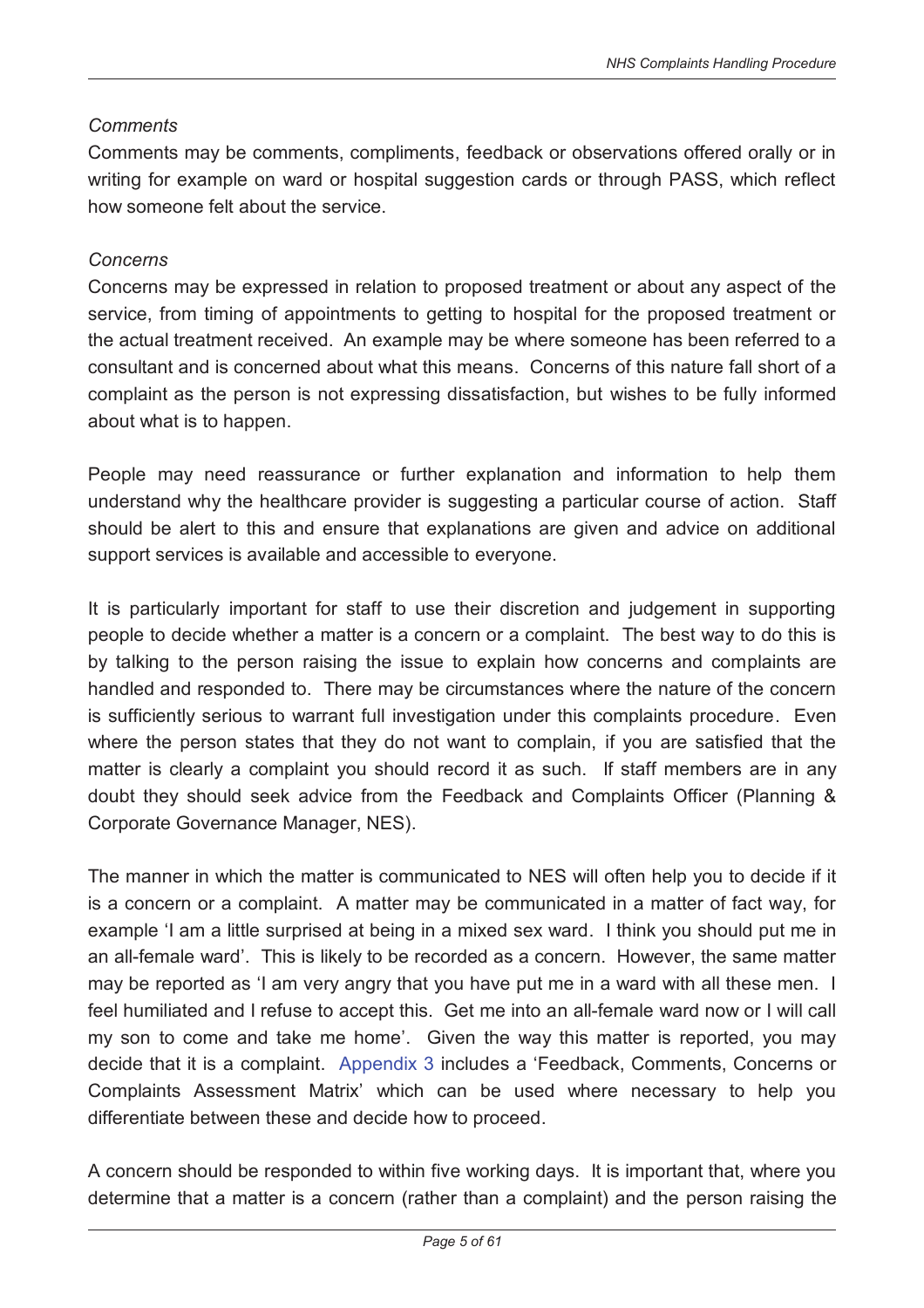issue remains unhappy with your response to that concern, you handle any subsequent action as a complaint. As you will already have attempted to resolve the person's concern, the early resolution stage of the complaints procedure is not an appropriate stage to consider the matter further. The matter should, therefore, be handled directly at the investigation stage of the complaints procedure.

Appendix 2 provides examples of matters that may be considered as concerns.

#### **Publication**

In accordance with the Complaints Directions, relevant NHS bodies must publish annual summaries of the action which has been or is to be taken to improve services as a result of feedback, comments and concerns received in the year.

NES's annual Feedback, Comments, Concerns & Complaints report can be found here.

#### **Primary Care service providers**

Primary Care service providers should take every opportunity to resolve complaints quickly and locally, and at the point of contact wherever possible. Early resolution is the most effective way of resolving the majority of complaints and should be attempted where the issues involved are straightforward and potentially easily resolved, requiring little or no investigation. Resolving complaints early and locally helps to minimise costs as well as resolving a person's dissatisfaction. The fewer people involved in responding to a complaint, and the quicker a response is given, the lower the cost of that complaint to the Primary Care service provider in terms of resources and potential redress.

However, where the person making the complaint feels unable to make direct contact with the Primary Care service provider the complaint can, in exceptional circumstances, be made to the appropriate relevant NHS body directly (this will normally be the NHS Board). The NHS body should nominate the Feedback and Complaints Officer, or other suitable officer to carefully consider the reasons for asking the body to handle the complaint. Where the body considers it appropriate, the person making the complaint should be encouraged to contact the Primary Care service provider by explaining the value of early and local resolution. Where the NHS body recognises that it would not be appropriate, or possible, for the person making the complaint to complain directly to the Primary Care service provider (for example there has been an irreconcilable breakdown in the relationship between the respective parties), contact should be made with the Primary Care service provider to agree the way in which the complaint will be managed, and the person making the complaint should be advised accordingly. At this point, consideration may be given to mediation, if both parties agree. Where agreement cannot be reached it will be for the relevant NHS body to determine how the complaint should be managed. The person making the complaint must be advised of the arrangements that are made.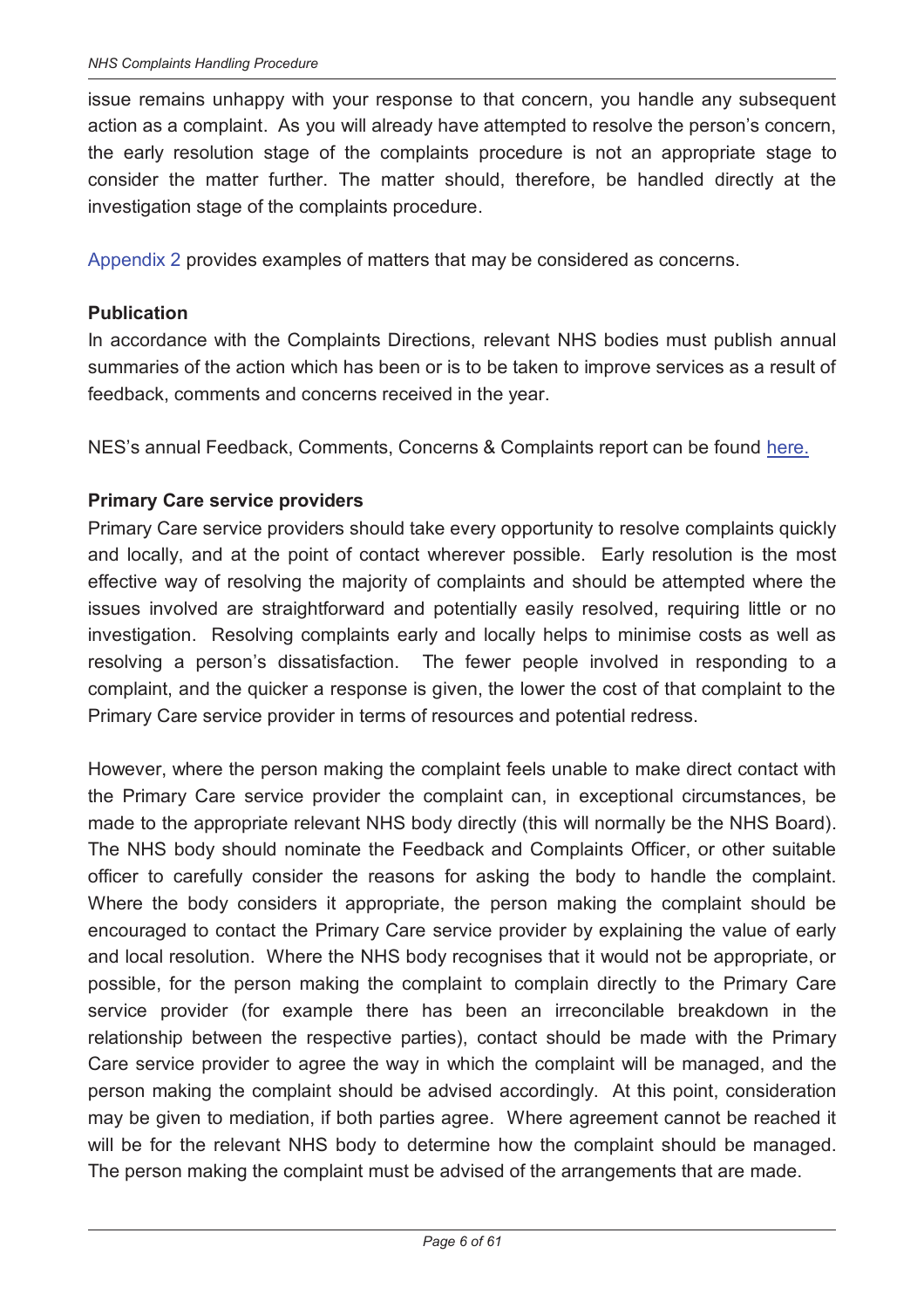*In handling complaints we will have regard to the General Medical Council (GMC)'s standards to help to protect patients and improve medical education and practice in the UK. Specifically that 'patients who complain about the care or treatment they have received have a right to expect a prompt, open, constructive and honest response including an explanation and, if appropriate, an apology'. Therefore, the person making the complaint can expect an apology to include what happened, what action we will take to resolve the matter and what will be done to prevent a similar occurrence happening in the future.* 

#### **Complaints from prisoners**

*As with all complaints, we aim to resolve prisoner complaints quickly, and close to the point of service delivery. Healthcare teams within prisons will, therefore, be trained and empowered to respond to complaints at each stage of this procedure, wherever possible.* 

*We will ensure that healthcare staff working with their local prisons are fully aware of this complaints procedure, and that appropriate information on how to complain is freely available to ensure that prisoners have the same access to the NHS complaints procedure as other people. When a prisoner expresses dissatisfaction about the service they have or have not received, or about the standard or quality of that service, we will ensure quick and easy access to the complaints procedure is available to them.* 

#### **Financial compensation**

The NHS complaints procedure does not provide for financial compensation. The independent Patient Advice and Support Service may be able to advise anyone who is seeking compensation where to get information about specialist solicitors who handle medical negligence claims.

It may also be appropriate to advise those who seek financial compensation that they may contact Action against Medical Accidents (AvMA), or the Law Society of Scotland. AvMA provides free independent advice and support to people affected by medical accidents while the Law Society of Scotland can provide contact details of law firms throughout Scotland that may specialise in claims for medical compensation.

#### **Handling anonymous complaints**

We value all complaints. This means we treat all complaints including anonymous complaints seriously and will take action to consider them further, wherever this is appropriate. All anonymous complaints are subject to this procedure. A senior manager should make a decision on appropriate action to take based on the nature of information provided about the anonymous complaint and any other relevant factors, for example consent issues. If, however, an anonymous complaint does not provide enough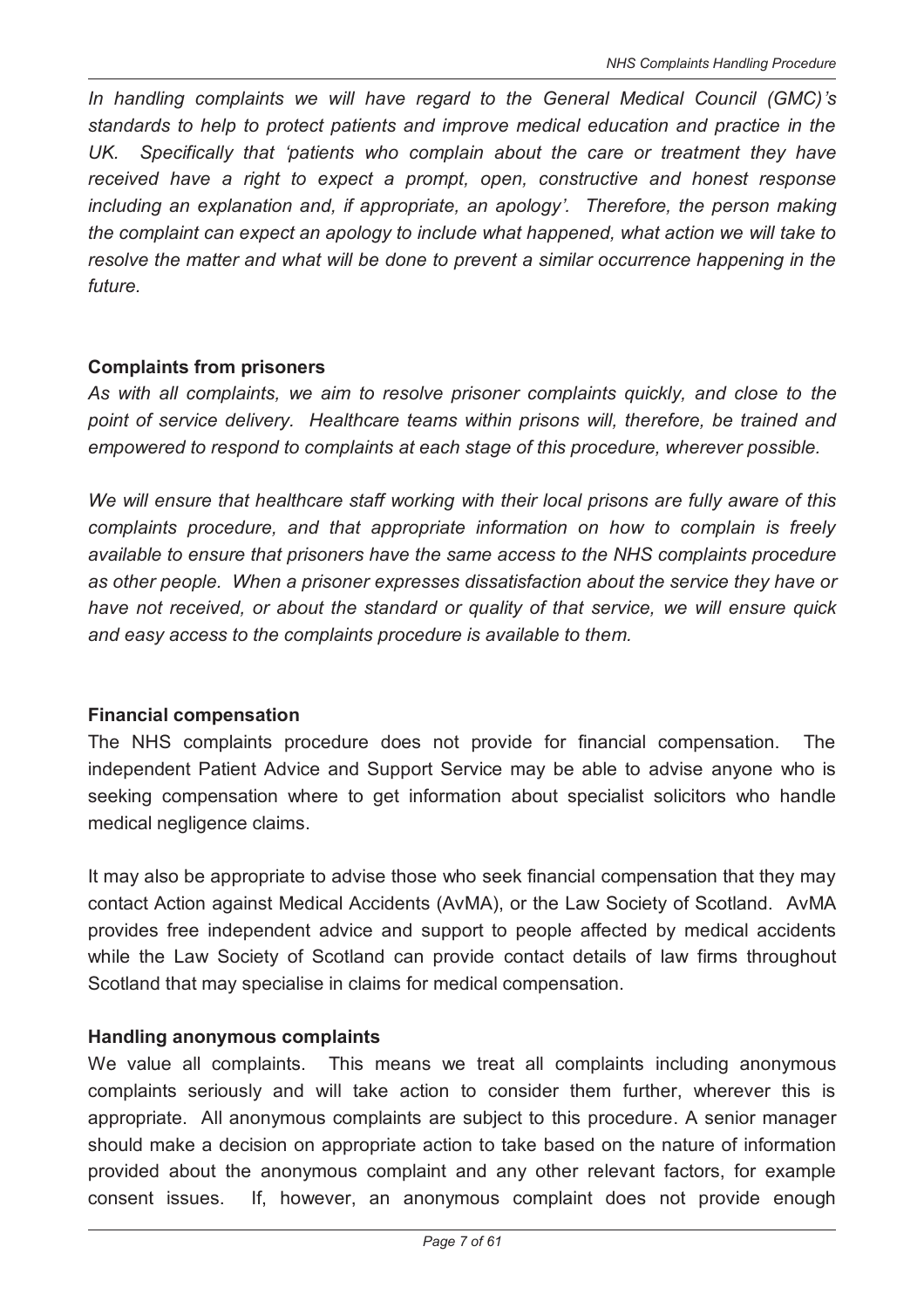information to enable us to take further action, or to contact the complainant, we may decide that we are unable to complete the investigation. Any decision not to investigate an anonymous complaint must be authorised by a senior manager.

Information about, and decisions made regarding all anonymous complaints will be recorded on the complaints recording system (to the extent that the information is available) to allow consideration of any action necessary. If we pursue an anonymous complaint further, we will record the issues (to the extent that the information is available), actions taken and outcome. This will help to ensure the completeness of the complaints data we record and allow us to take corrective action where appropriate.

#### *Whistleblowing*

*The NHS Scotland Staff Governance Standard places a specific obligation upon NHS employers to ensure that it is safe and acceptable for staff to speak up about wrongdoing or malpractice within their organisation, particularly in relation to patient safety. The Implementing & Reviewing Whistleblowing Arrangements in NHS Scotland Partnership Information Network (PIN) Policy, sets out the rights of staff in relation to whistleblowing. All NHS Scotland organisations have in place local whistleblowing policies based on the national PIN and staff should raise any concerns they have about patient safety or malpractice through this and not through the complaints handling procedure.* 

*Alternatively, staff may contact the NHS Scotland Confidential Alert Line. The principal purpose of the Alert Line is to provide an additional level of support to NHS Scotland employees, should they feel unsure about how or whether to report cases of patient safety or malpractice directly to their Board, or, if they feel they have exhausted procedures in place. The Alert Line also provides a safe space where staff who feel they may be victimised as a result of whistleblowing, may, if appropriate, have their concerns passed to a Board or Regulatory Body on their behalf. The Alert Line can be contacted on Freephone 0800 008 6112.* 

#### **Significant Adverse Events Review**

Healthcare Improvement Scotland (HIS) defines an adverse event as an event that could have caused (a near miss), or did result in, harm to people or groups of people. The response to each adverse event should be proportionate to its scale, scope, complexity and opportunity for learning. Our organisation has its own procedures to manage adverse events, and in the case of 'multi board' adverse events HIS has developed a guidance tool to sit within the national adverse events framework toolkit.

A complaint handled at the investigation stage of the complaints handling procedure may clearly meet the organisation's criteria for managing significant adverse events. For example, where the complaint is about the safety of care, and the organisation has a duty to proceed with an adverse event review, irrespective of whether a complaint has been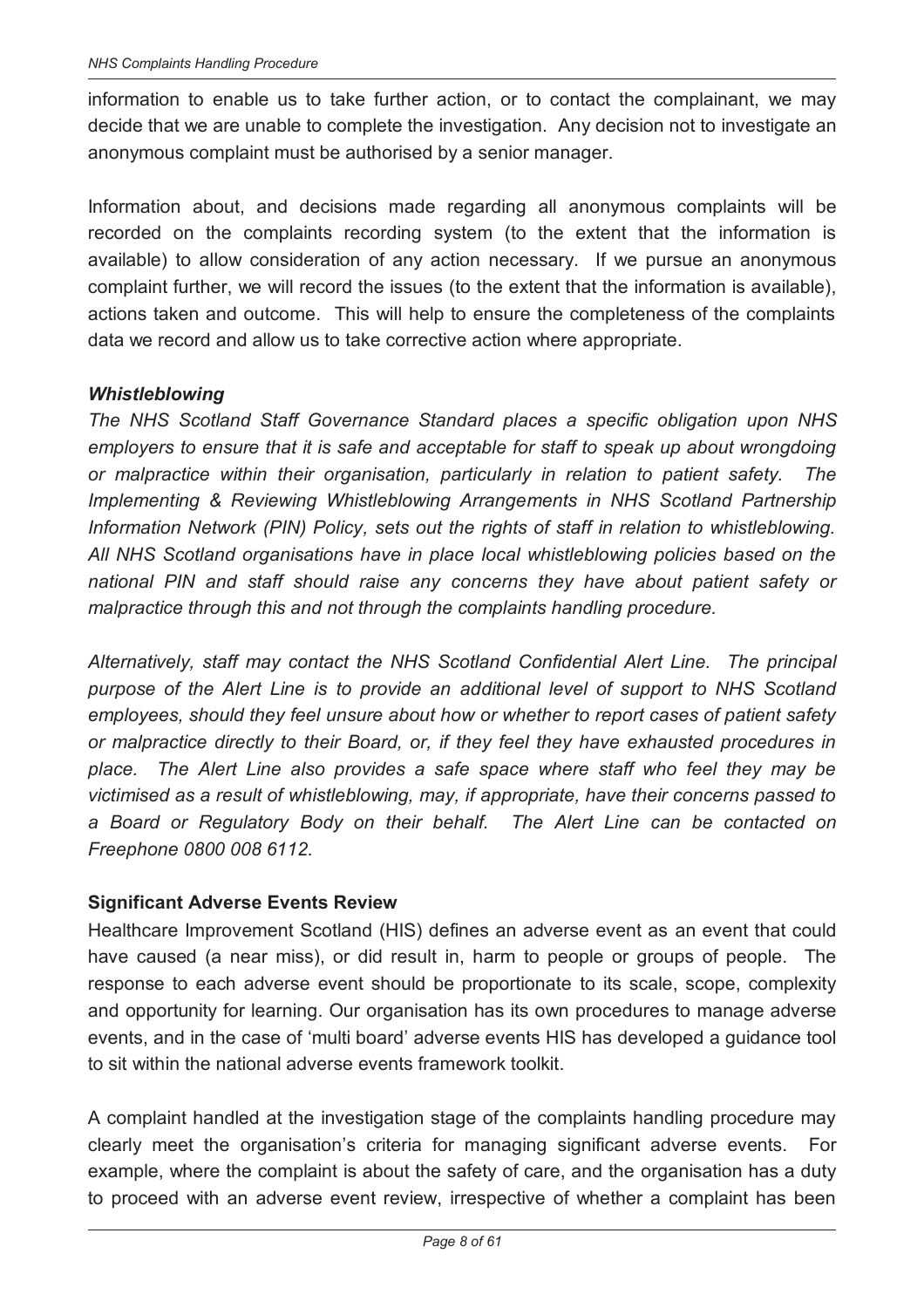made. Where, based on a complaint, it is deemed appropriate to undertake a Significant Adverse Events Review (SAER), we will advise the person making the complaint of this decision. It is for the Director of Planning & Corporate Resources to decide whether the complaint investigation should continue in parallel with the SAER, or whether it is appropriate to allow the SAER to take account of the complaint(s) as part of the review. It is important to note that the SAER does not replace the complaints investigation, although the investigation timeline may have to be extended. We will explain the basis for making the decision, and advise the patient of the revised timescales. We will also tell them they will have the right to ask SPSO to consider their complaint further if they remain dissatisfied at the conclusion of the adverse event review process. We will let the person know the outcome of the review, taking account of the best practice guidance for closing a complaint at the investigation stage and record all the details on the system for recording complaints.

#### **Patient Opinion**

Patient Opinion, with the linked site Care Opinion, provides an independent online service which allows patients, their families and carers to provide feedback, good or bad, on their experiences of health care provision. The service enables people to post their experience online, and to engage in a dialogue with health care providers that is focussed on service improvement.

Feedback from Patient Opinion will include general feedback, comments, concerns and complaints. Where the feedback clearly meets the organisation's definition of a complaint, and there is sufficient information provided to handle the matter through the complaints procedure, the complaint should be recorded and handled as a complaint.

#### **Who can make a complaint?**

Anyone who is or is likely to be affected by an act or omission of an NHS body or health service provider can make a complaint. Sometimes a person making the complaint may be unable or reluctant to do so on their own. We will accept complaints brought by third parties as long as the person making the complaint has authorised the person to act on their behalf.

Where a complaint is made on behalf of another person, in accordance with the common law duty of confidentiality and data protection legislation, we must ensure that, in addition to authorising another person to act on their behalf, the person has also consented to their personal information being shared as part of the complaints handling process. In circumstances where no such consent has been given, the body would have to take that into account when handling and responding to the complaint (and is likely to be constrained in what it can do in terms of investigating any such complaint).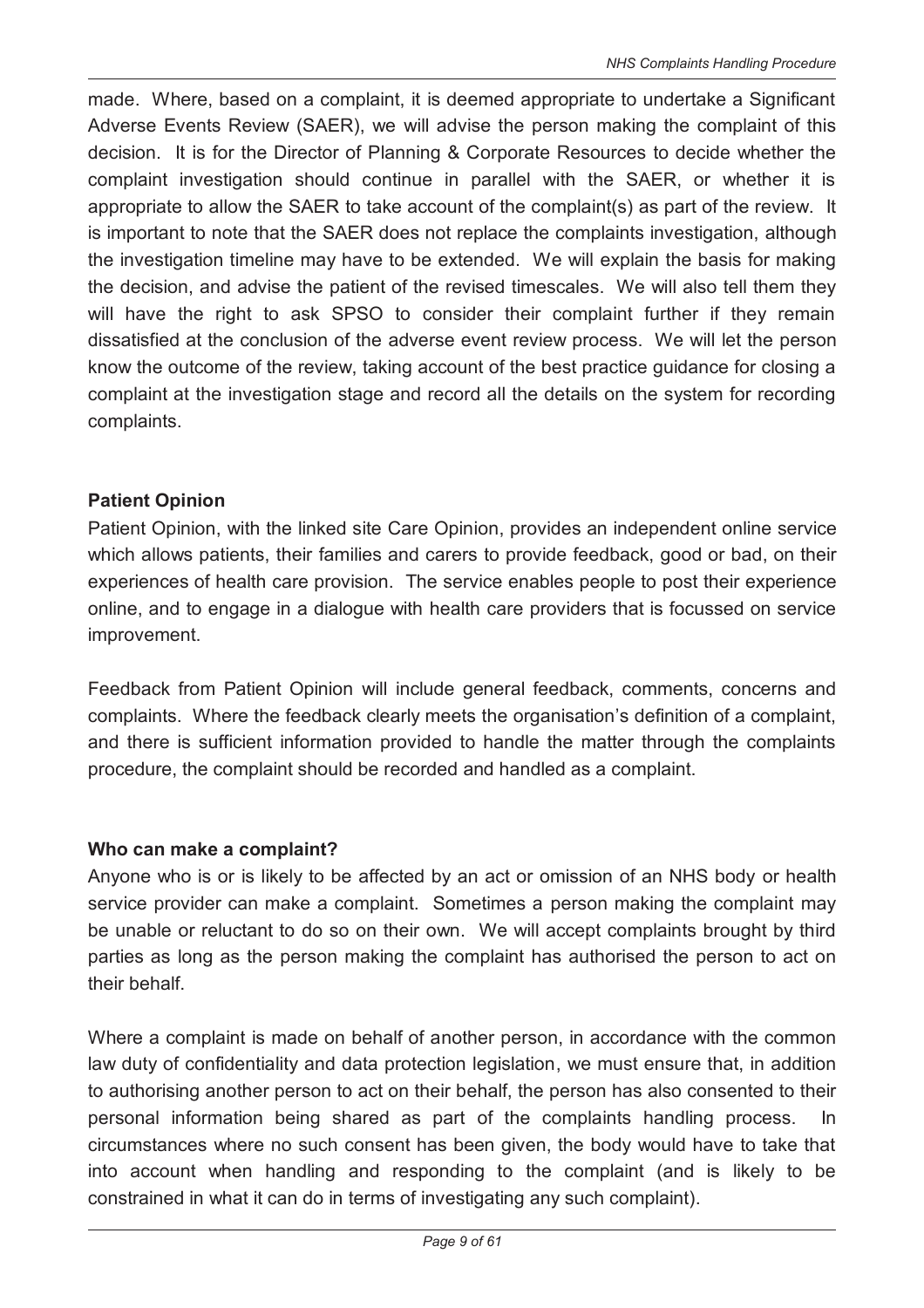#### **What if the person raising the issue does not want to complain?**

If a person expresses dissatisfaction in line with our definition of a complaint but does not want to complain, tell them that we do consider all expressions of dissatisfaction, and that complaints offer us the opportunity to improve services where things have gone wrong. Encourage the person raising the issue to submit a complaint and allow us to deal with it through the complaints handling procedure. This will ensure that they are updated on the action taken and get a response to their complaint.

If, however, the person insists they do not wish to complain, you should record the complaint as being resolved at the early resolution stage of this procedure. This will ensure the completeness of the complaints data recorded and will still allow us to fully consider the matter and take corrective action where appropriate. Doing so will also ensure that the person has the opportunity to pursue the complaint at the investigation stage of the procedure should they subsequently raise the matter again.

#### **Complaints involving more than one NHS service or organisation**

If someone complains about the service of another NHS Board or Primary Care service provider, and our organisation has no involvement in the issue, the person should be advised to contact the relevant Board or service provider directly.

Where the complaint spans two (or more) NHS bodies, for example one Board using the services of another to provide care and treatment, you must tell the person making the complaint who will take the lead in dealing with the complaint, and explain that they will get only one response covering all issues raised. The NHS bodies involved should be mindful of the timescale within which the response should be issued and work jointly to achieve this.

There may be occasions where a complaint relates to two (or more) NHS bodies, however, each aspect of the complaint relates specifically to one, or other of the organisations. This could be, for example a complaint about pre-hospital care and a complaint about a delay in being seen in the accident and emergency department. Where this occurs it is important to communicate clearly with the person making the complaint to explain, and agree how the complaint will be handled. Where this applies each organisation should record, handle and respond to the complaint about the service they provided and let the complainant know that they will receive two separate responses.

A complaint may relate to the actions of two or more of the organisation's services. Where this is the case, you must tell the person making the complaint who will take the lead in dealing with the complaint, and explain that they will get only one response from the organisation covering all of the issues they have raised.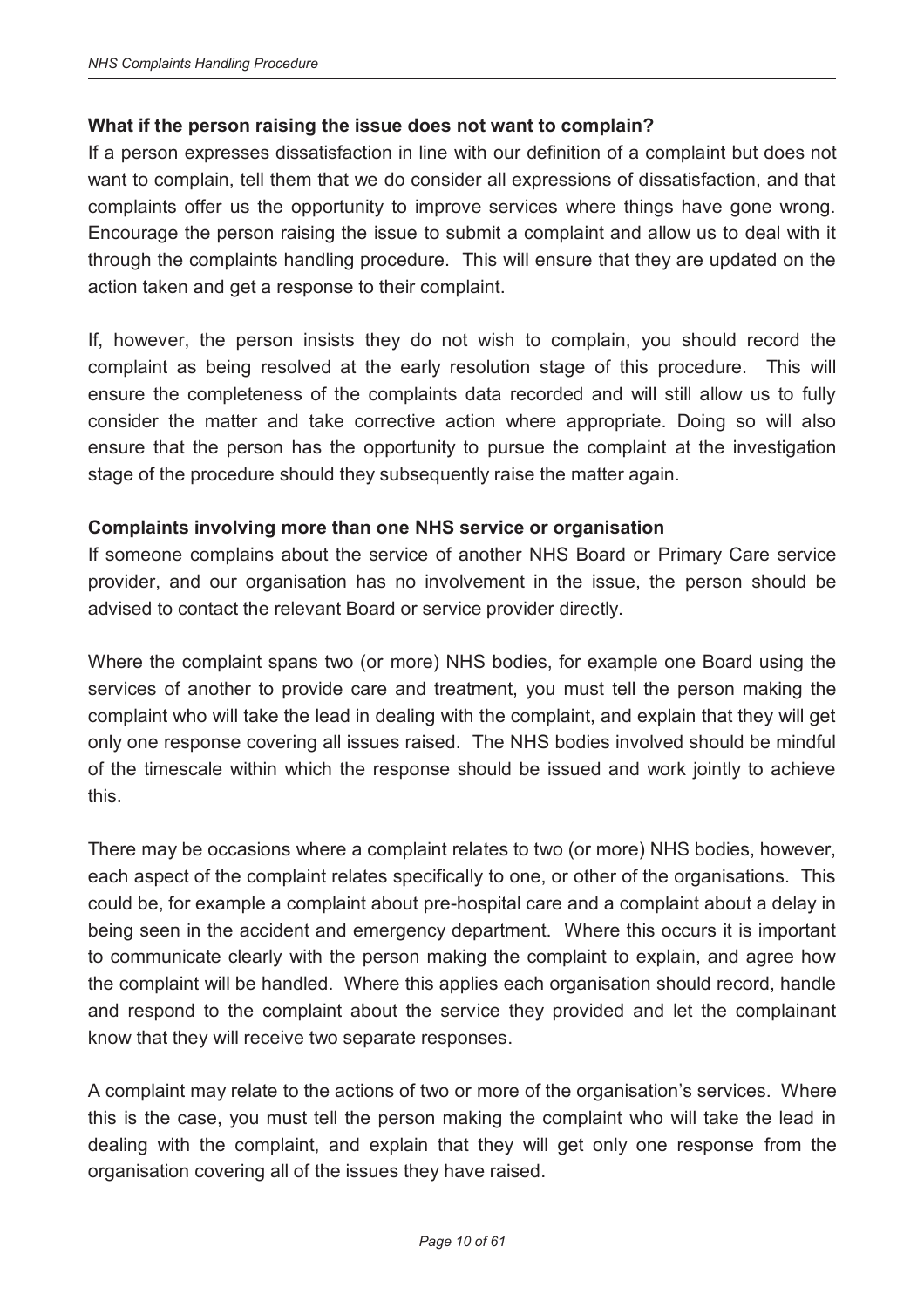#### **Overlap with other duties on NHS bodies**

NHS bodies are subject to a range of other duties in respect of honesty and openness about the services and care they provide. The Apologies (Scotland) Act 2016 is intended to encourage apologies being made by making it clear that apologising is not the same as admitting liability. An apology means any statement made indicating that the person is sorry about or regrets an act or omission or outcome. It also covers an undertaking to look into what happened with a view to preventing it happening again. In meeting the requirements of this complaints procedure we will apologise where appropriate and make sure that we are open and honest with people when an unintended or unexpected incident resulting in death or harm has happened. Most apologies made in the course of provision of NHS services, or in the course of resolving or investigating a complaint about an NHS service, will be subject to the provisions of the Apologies (Scotland Act) 2016.

The Duty of Candour procedure<sup>1</sup> may also be applied in circumstances which give rise to a complaint. This procedure will ensure that people will be told what happened, receive an apology, be told what will be done in response and how actions will be taken to stop a future reoccurrence.

Apologies which are made in accordance with the Duty of Candour procedure will, by virtue of section 23 of the Health (Tobacco, Nicotine etc. and Care) (Scotland) Act 2016, also not amount to an admission of negligence or breach of duty.

#### **Complaints that span health and social care services**

 $\overline{a}$ 

From 1 April 2017, the health and social work complaints handling procedures will be aligned and will therefore have the same stages and timescales, with the exception of timescale extensions.

If a person raises a complaint about a health service and a social care or social work service the response will depend on whether these services are being delivered through a single, integrated health and social care partnership.

Where these services are integrated, you must work together with the health and social care partnership staff to resolve the complaint. A decision must be taken, by following the procedure that the health and social care partnership has in place, as to whether the NHS or local authority will lead on the response. You must ensure that all parties are clear about this decision. It is important, wherever possible, to give a single response from the lead organisation, though ensure both organisations contribute to this. However, in complex cases where a single response is not feasible, you should explain to the person

<sup>&</sup>lt;sup>1</sup> NB - the duty of candour procedure is not in operation at the date of publication of this model CHP. It will *apply once the relevant provisions of the Health (Tobacco, Nicotine etc and Care) (Scotland) Act 2016 are brought into force.*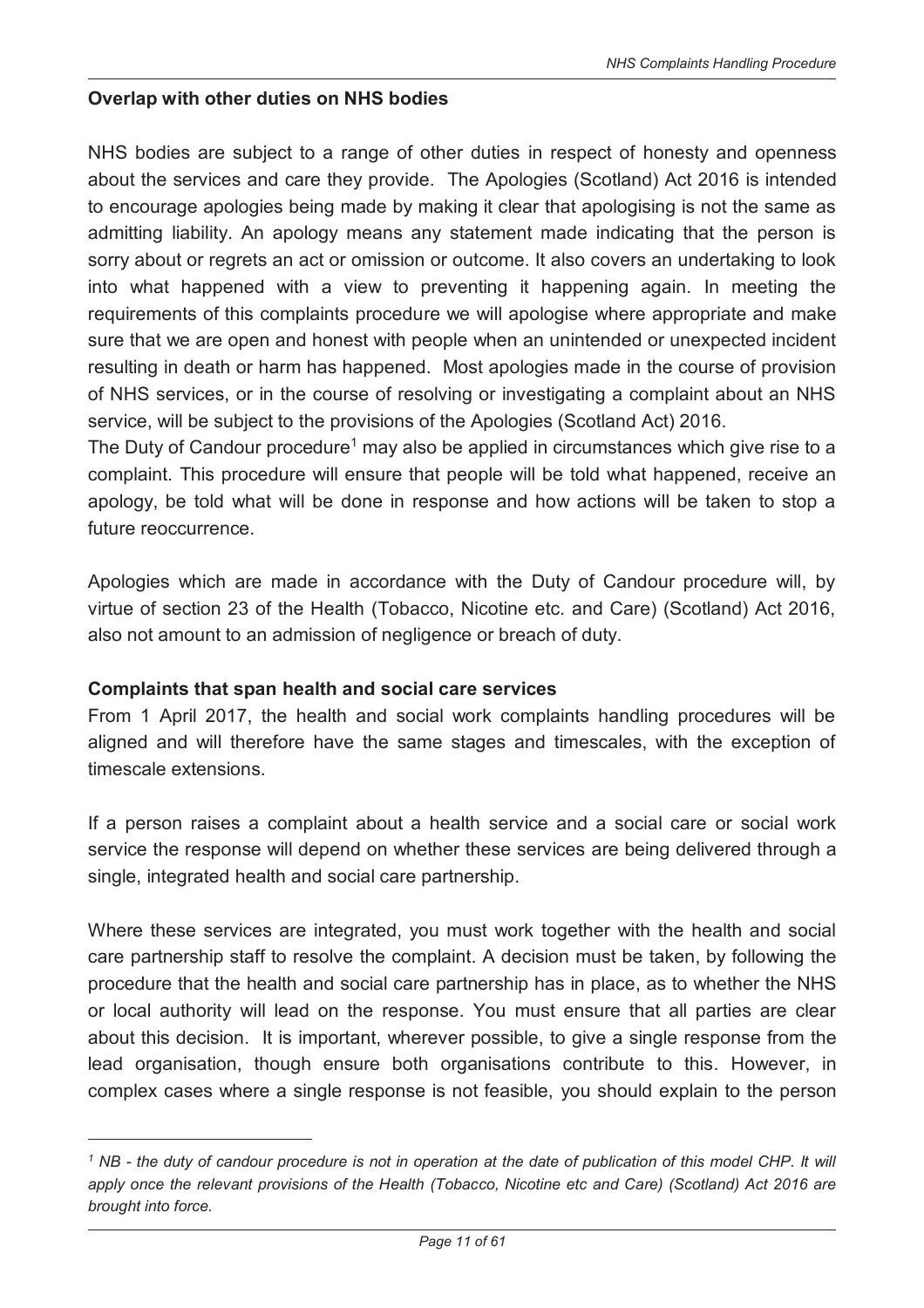making the complaint the reasons why they will receive two separate responses, and who they can get in contact with about the social work aspects of their complaint.

Where health and social work or social care services are not integrated, for example the relevant local authority provides a social work or social care service, independent of any health service provision, the person will need to direct their communications about social care or social work separately to the local authority. You must tell the person making the complaint which issues you will respond to, and direct them to the appropriate person to handle those relating to social work and care.

In either case, it is important to bear in mind that:

- · the Care Inspectorate can investigate complaints about social care services provided by registered care providers, even if they have not yet gone through the local complaints handling procedure, and customers should be informed of this option; and
- social work services must handle complaints according to the social work complaints handling procedure, which is largely in line with this complaints handling procedure.

Integration Joint Boards must have a separate complaints handling procedure for handling complaints about their functions. This will be broadly in line with this complaints handling procedure.

# **The complaints handling process**

Our complaints handling procedure aims to provide a quick, simple and streamlined process for resolving complaints early and locally by capable, well-trained staff.

Our complaints process provides two opportunities to resolve complaints internally:

- early resolution; and
- investigation.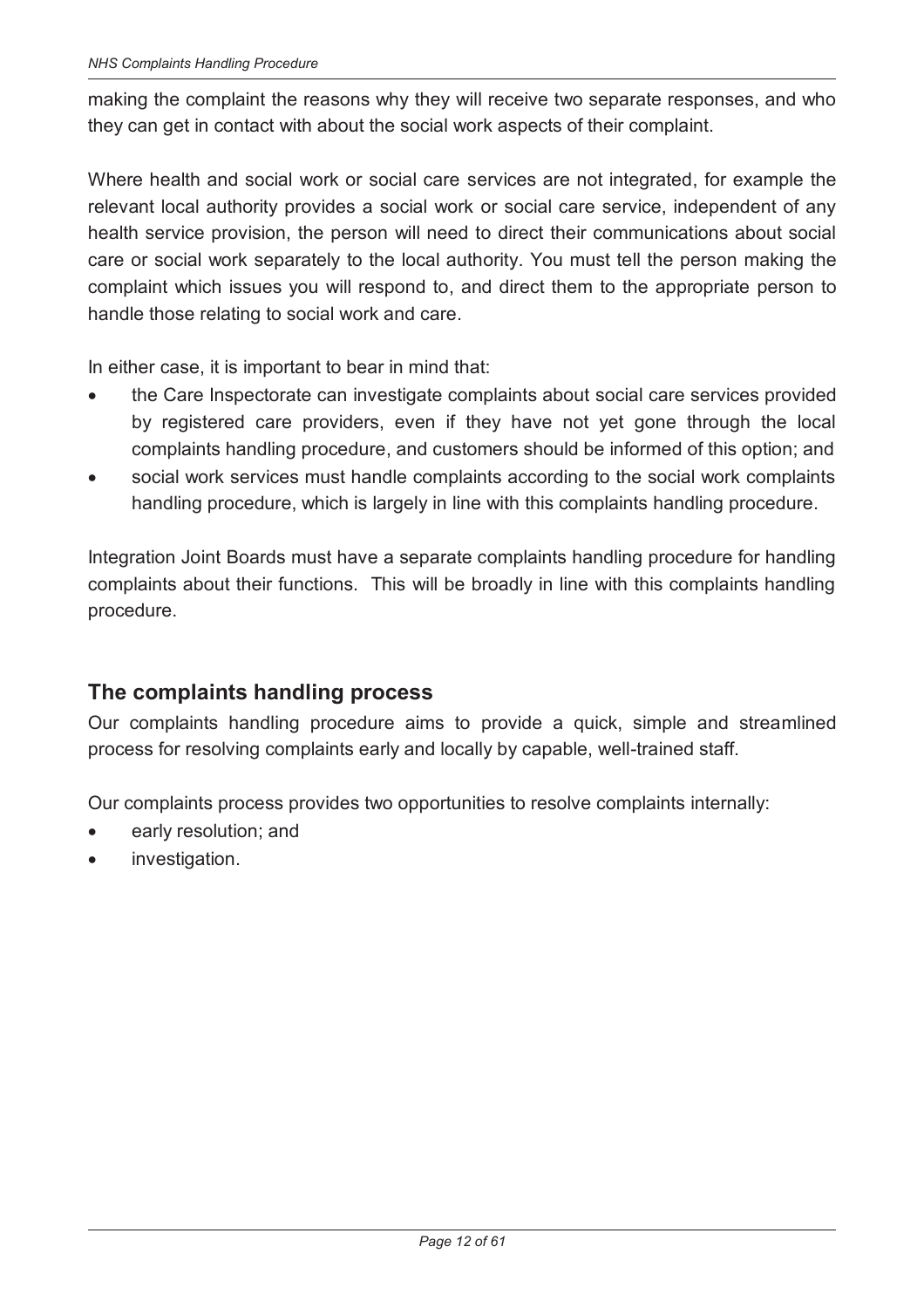# **The NHS Model Complaints Handling Procedure**



For clarity, the term 'early resolution' refers to the first stage of the complaints process. It does not reflect any job description or role within NES but means seeking to resolve complaints at the initial point of contact where possible.

#### *What to do when you receive a complaint*

- 1 On receiving a complaint, you must first decide whether the issue can indeed be defined as a complaint. The person making the complaint may express dissatisfaction about more than one issue. This may mean you treat one element as a complaint, while directing the person to pursue another element through an alternative route (see Appendix 2).
- 2 If you have received and identified a complaint, record the details on our complaints system.
- 3 Next, decide whether or not the complaint is suitable for early resolution. Some complaints will need to be fully investigated before you can give a suitable response. You must handle these complaints immediately at the investigation stage.
- 4 Where you think early resolution is appropriate, you must consider four key questions:
	- what exactly is the person's complaint (or complaints);
	- what do they want to achieve by complaining;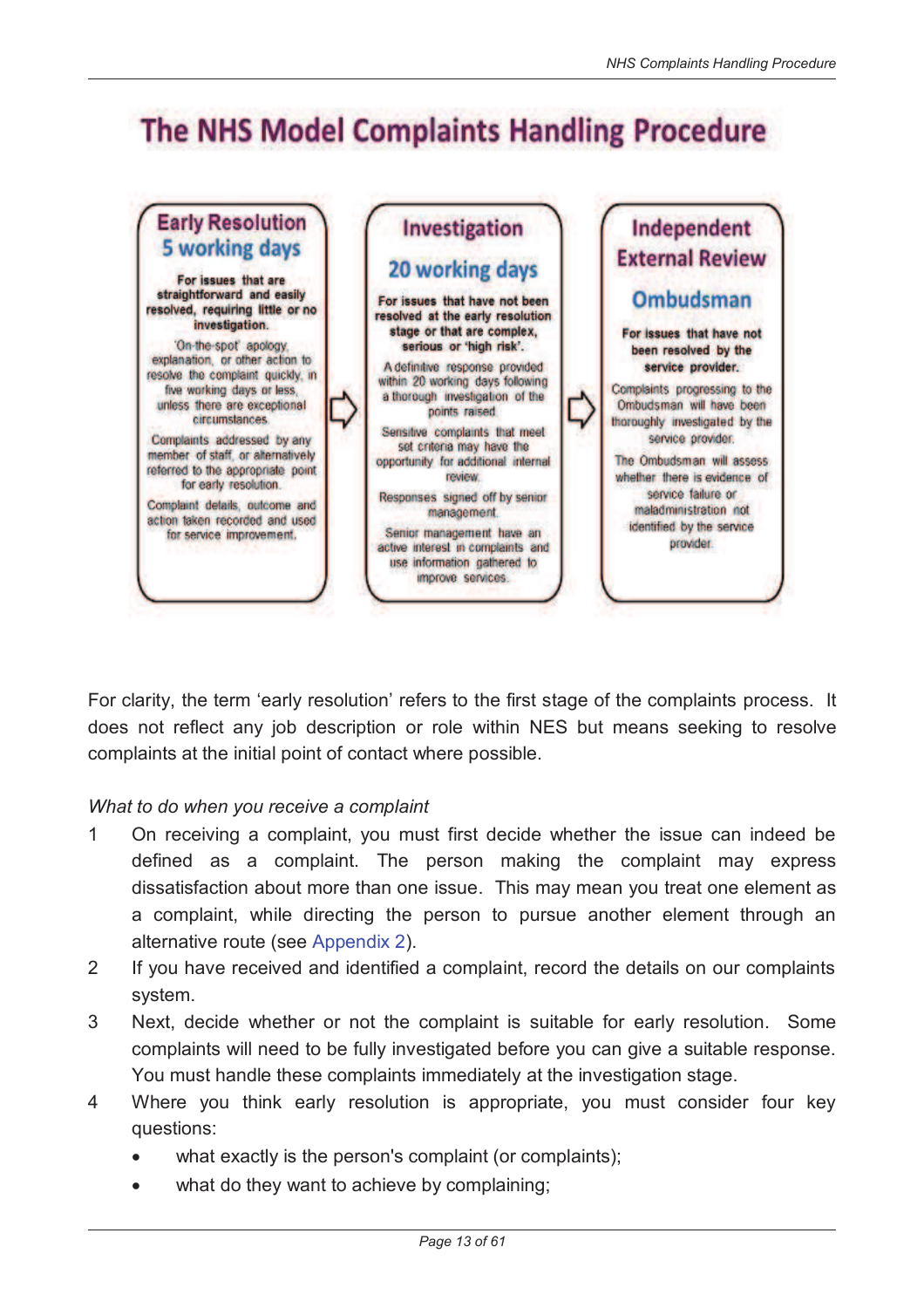- can I achieve this, or explain why not; and
- · if I cannot resolve this, who can help with early resolution?

#### **What exactly is the person's complaint (or complaints)?**

Find out the facts. It is important to be clear about exactly what the person is complaining of. You may need to ask for more information and probe further to get a full picture.

#### **What do they want to achieve by complaining?**

At the outset, clarify the outcome the person wants. Of course, they may not be clear about this, and you may need to probe further to find out what they want, and whether the expected outcome can be achieved. It may also be helpful to signpost people who complain to PASS at this point as advisers can often help clients think about their expectations and what is a realistic/reasonable outcome to expect.

#### **Can I achieve this, or explain why not?**

If you can achieve the expected outcome by providing an on-the-spot apology or explain why you cannot achieve it, you should do so.

The person making the complaint may expect more than we can provide, or a form of resolution that is not at all proportionate to the matter complained about. If so, you must tell them as soon as possible. An example would be where someone is so dissatisfied with their experience in 'Accident and Emergency' that they want the Chief Executive to be sacked.

You are likely to have to convey the decision face to face or on the telephone. If you do this, you are not required to write to the person as well, although you may choose to do so. It is important, however, to record full and accurate details of the decision reached and passed to the person, and to ensure that they understand the outcome. You must also advise them of their right to have the complaint escalated to stage 2 of the complaints procedure if they are not satisfied with the outcome at the early resolution stage.

#### **If I cannot resolve this, who can help with early resolution?**

If you cannot deal with the complaint because, for example, you are unfamiliar with the issues or area of service involved, tell the person this and pass details of the complaint to someone who can attempt to resolve it. Keep the person making the complaint informed about what has happened to their complaint and who is responsible for taking it forward.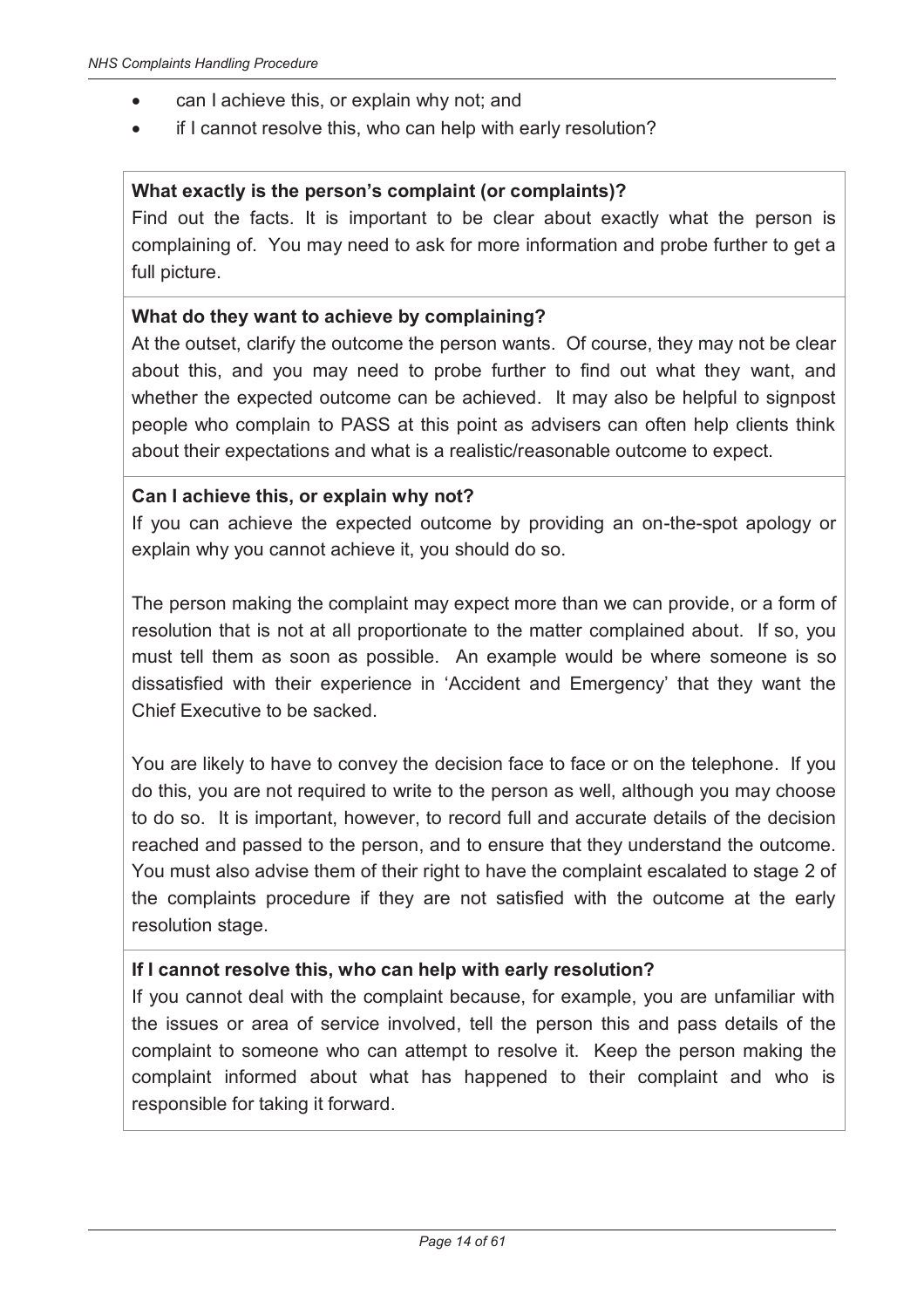#### **Stage one: early resolution**

Early resolution aims to resolve straightforward complaints that require little or no investigation at the earliest opportunity. This should be as close to the point of service delivery as possible. Any member of staff may deal with complaints at this stage. In practice, early resolution means resolving the complaint at the first point of contact with the person making the complaint. This could mean a face-to-face discussion with the person, or it could mean asking an appropriate member of staff to deal directly with the complaint. In either case, you may settle the complaint by providing an on-the-spot apology where appropriate, or explaining why the issue occurred and, where possible, what will be done to stop this happening again. You may also explain that, as an organisation that values complaints, we may use the information given when we review service standards in the future.

Anyone can make a complaint. They may do so in writing, in person, by telephone, by email or online, or by having someone complain on their behalf. You must always consider early resolution, regardless of how you have received the complaint.

Appendix 1 gives examples of the types of complaint we may consider at this stage, with suggestions on how to resolve them.

Anyone can contact us by one the following means:

*In writing:*  Complaints Team Planning and Corporate Resources NHS Education for Scotland 3 rd Floor, Westport 102 **Edinburgh** EH3 9DN

*By email:*  complaints@nes.scot.nhs.uk

*By phone:*  07908 213 417

Online: Online Complaints Form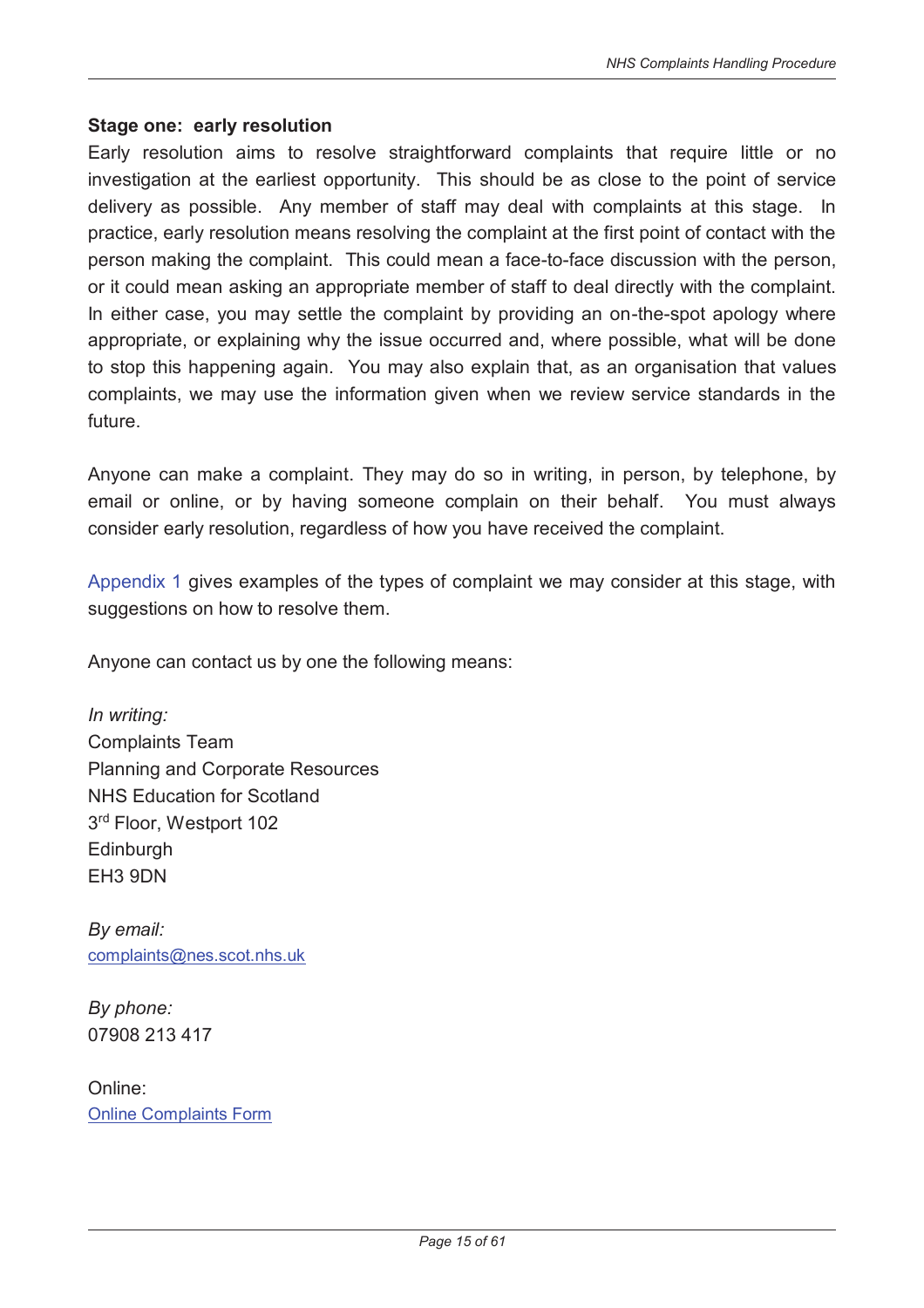#### *Timelines*

Early resolution must usually be completed within **five working days**, although in practice we would often expect to resolve the complaint much sooner.

#### *Extension to the timeline*

In exceptional circumstances, where there are clear and justifiable reasons for doing so, you may agree an extension of no more than five additional working days with the person making the complaint. This must only happen when an extension will make it more likely that the complaint will be resolved at the early resolution stage.

For example, you may need to get more information from other services to resolve the complaint at this stage. However, it is important to respond within the applicable time to the person making the complaint, either resolving the matter and agreeing with the person that this has been achieved, or explaining that their complaint is to be investigated.

When you ask for an extension, you must get authorisation from the appropriate senior manager, who will decide whether you need an extension to effectively resolve the complaint. Examples of when this may be appropriate include staff or contractors being temporarily unavailable. You must tell the person making the complaint about the reasons for the delay, and when they can expect your response.

Where, however, the issues are so complex, and it is clear that they cannot be resolved within an extended five-day period, you should escalate the complaint directly at the investigation stage.

It is important that extensions to the timeline do not become the norm. Rather, the timeline at the early resolution stage should be extended only rarely. All attempts to resolve the complaint at this stage must take no longer than **ten working days** from the date you receive the complaint.

The proportion of complaints that exceed the five working days timeline at the early resolution stage will be evident from reported statistics. These statistics must go to our senior management team on a quarterly basis.

Appendix 5 provides further information on timelines.

#### *Closing the complaint at the early resolution stage*

When you have informed the person making the complaint of the outcome at early resolution, you are not obliged to write to them, although you may choose to do so. You must ensure that our response to the complaint addresses all areas that we are responsible for and explains the reasons for our decision. It is also important to keep a full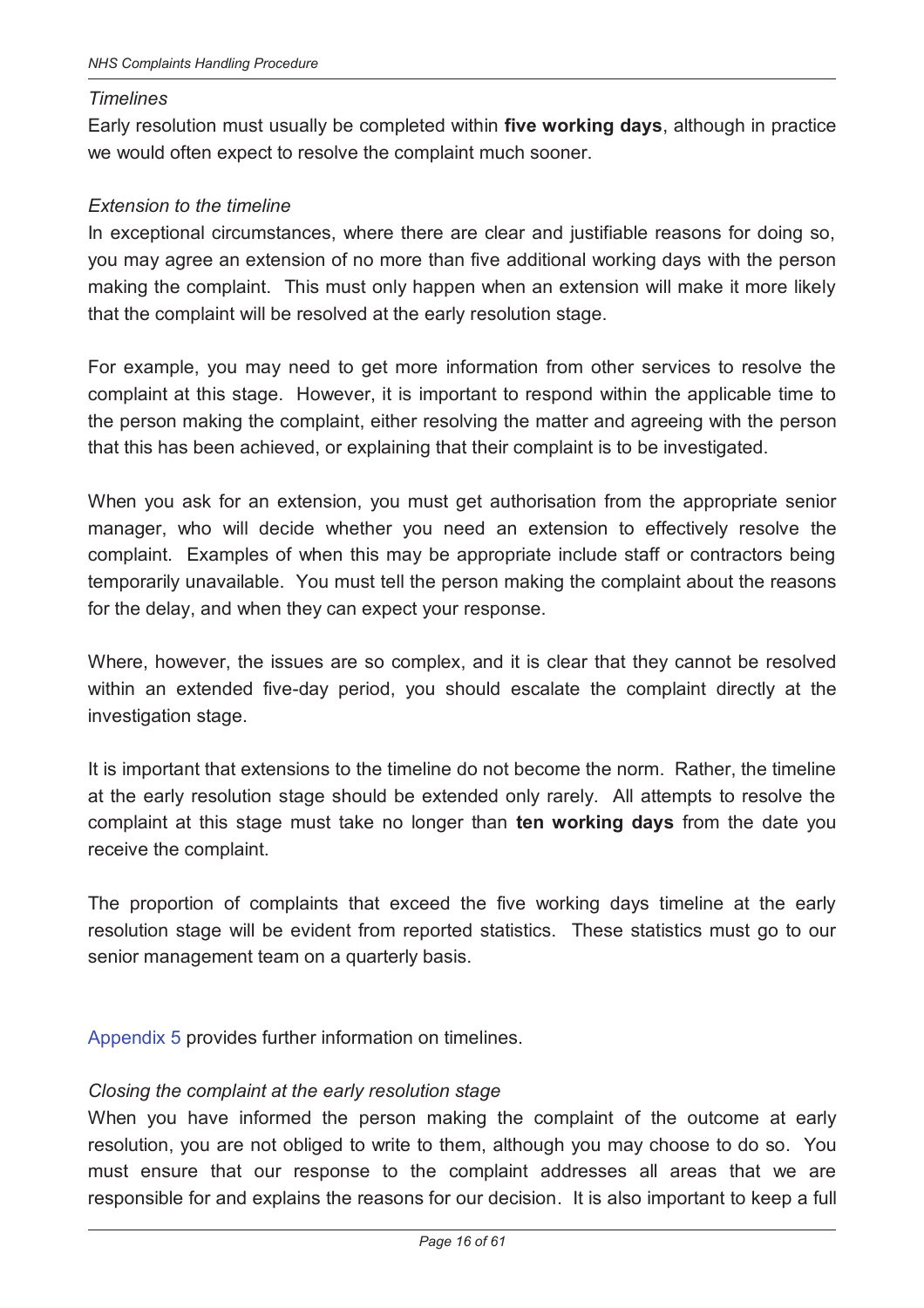and accurate record of the decision reached and given to the person. The complaint should then be closed and the complaints system updated accordingly. In closing the complaint, the date of closure is the date that the outcome of the complaint at the early resolution stage is communicated to the person making the complaint.

#### *When to escalate to the investigation stage*

A complaint must be handled at the investigation stage when:

- early resolution was tried but the person making the complaint remains dissatisfied and requests an investigation into the complaint. This may be immediately on communicating the decision at the early resolution stage or could be some time later; or
- · satisfactory early resolution will not be possible as the complainant has clearly insisted that an investigation be conducted.

Complaints should be handled directly at the investigation stage, without first attempting early resolution, when:

- · the issues raised are complex and require detailed investigation; or
- · the complaint relates to serious, high-risk or high-profile issues.

When a complaint is closed at the early resolution stage, but is subsequently escalated to the investigation stage of the procedure, it is important that the complaint outcome is updated on the complaints system, and the complaint moved to stage 2. A new complaint should not be recorded.

It is also important to take account of the time limit for making complaints when a person asks for an investigation after early resolution has been attempted. The timescale for accepting a complaint as set out in the Regulations is within six months from the date on which the matter of the complaint comes to the person's notice.

While attempting early resolution always take particular care to identify complaints that on fuller examination might be considered serious, high risk or high profile, as these may require particular action or raise critical issues that need senior management's direct input.

#### **Stage two: investigation**

Not all complaints are suitable for early resolution and not all complaints will be satisfactorily resolved at that stage. Complaints handled at the investigation stage of the complaints handling procedure are typically serious or complex, and require a detailed examination before we can state our position. These complaints may already have been considered at the early resolution stage, or they may have been identified from the start as needing immediate investigation.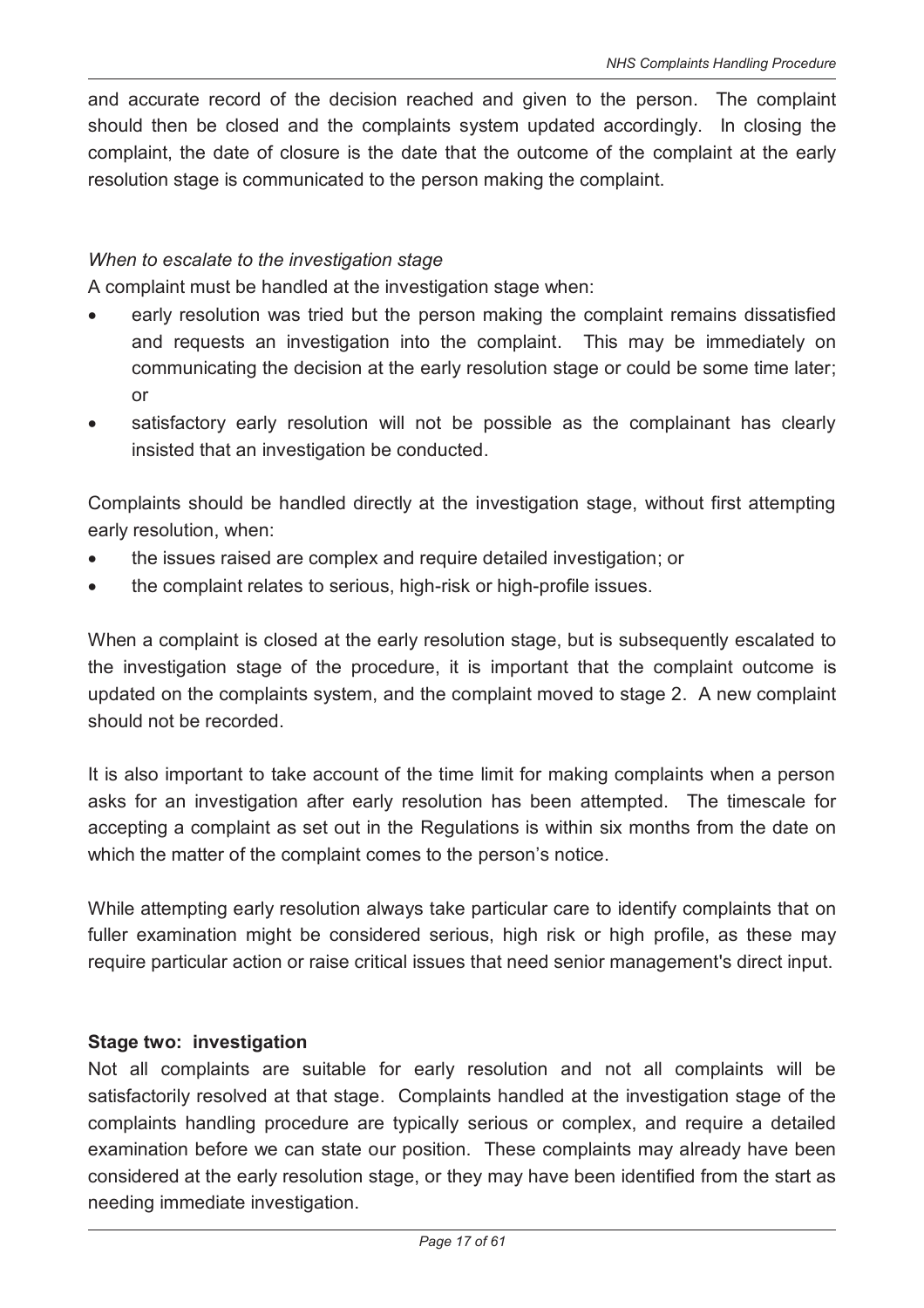An investigation aims to establish all the facts relevant to the points made in the complaint and to give the person making the complaint a full, objective and proportionate response that represents our final position.

#### *What to do when you receive a complaint for investigation*

It is important to be clear from the start of the investigation stage exactly what you are investigating, and to ensure that both the person making the complaint and the service understand the investigation's scope.

If this has not been considered at the early resolution stage, you should discuss and confirm these points with the person making the complaint at the outset, to establish why they are dissatisfied and whether the outcome they are looking for sounds realistic. In discussing the complaint with the person, consider three key questions:

- 1. What specifically is the person's complaint or complaints?
- 2. What outcome are they looking for by complaining?
- 3. Are the person's expectations realistic and achievable?

It may be that the person making the complaint expects more than we can provide. If so, you must make this clear to them as soon as possible.

Where possible you should also clarify what additional information you will need to investigate the complaint. The person making the complaint may need to provide more evidence to help us reach a decision.

You should find out what the person's preferred method of communication is, and where reasonably practicable communicate by this means.

Details of the complaint must be recorded on the system for recording complaints. Where applicable, this will be done as a continuation of the record created at early resolution. The details must be updated when the investigation ends.

If the investigation stage follows attempted early resolution, you must ensure you have all case notes and associated information considered at the early resolution stage. You must also record that this information has been obtained.

#### *Contact with the person making the complaint at the start of the investigation*

To effectively investigate a complaint, it is often necessary to have a discussion with the person making the complaint to be clear about exactly what the complaint or complaints relate to, understand what outcome the person making the complaint is looking for by complaining, and assess if these expectations are realistic and achievable. This may be by a telephone discussion or it may be appropriate to arrange a meeting between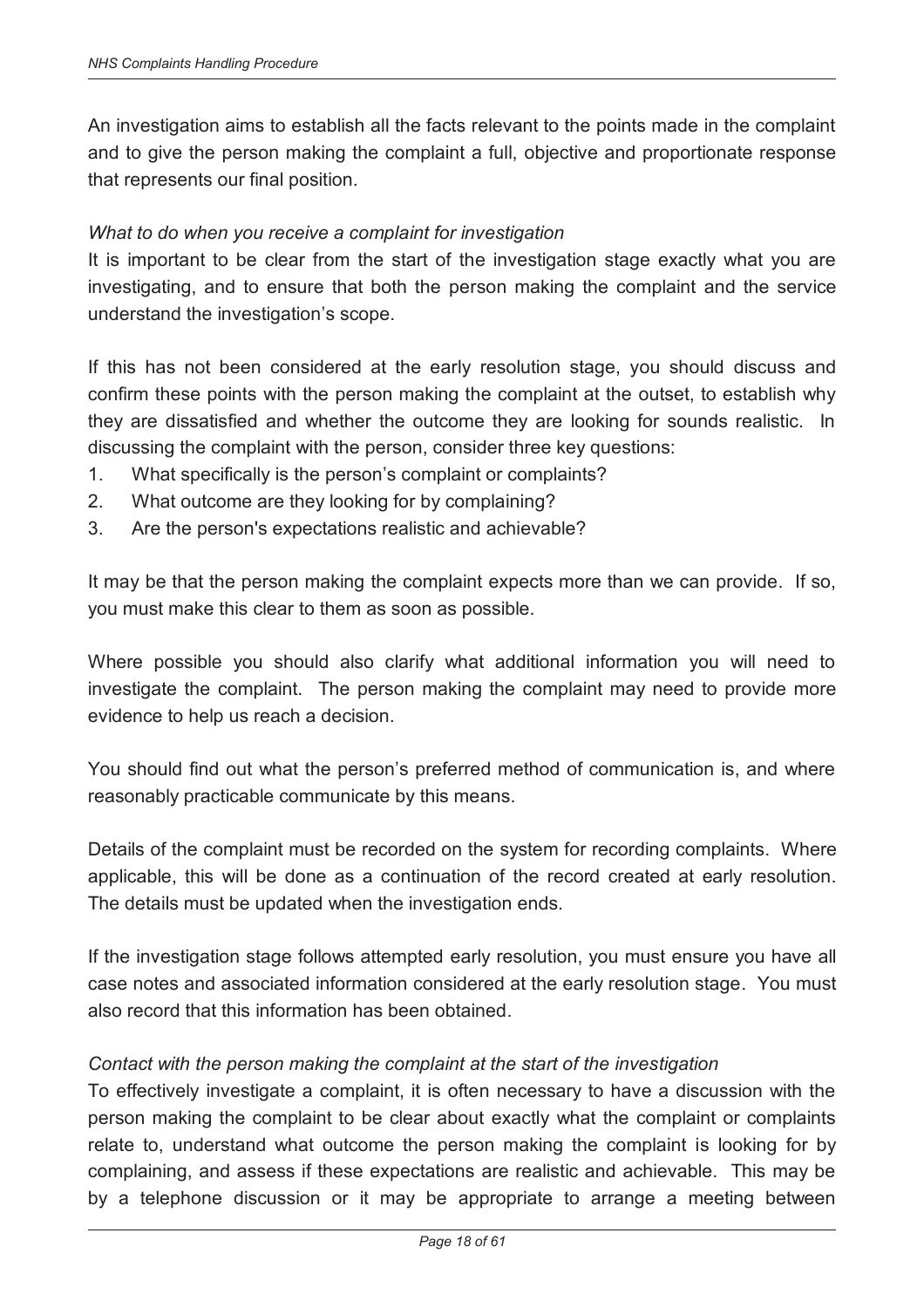appropriate NHS staff and the person making the complaint. This will provide the opportunity to explain how the investigation will be conducted, and to manage the person's expectations in regard to the outcomes they are looking for.

#### *Timelines*

The following deadlines are set out in the Regulations for cases at the investigation stage:

- · complaints must be acknowledged within three working days; and
- · you should provide a full response to the complaint as soon as possible but not later than 20 working days, unless an extension is required.

#### *Acknowledgements*

The Complaints Directions set out what must be included in a written acknowledgement of a complaint, which is as follows:

- · contact details of the feedback and complaints officer;
- · details of the advice and support available including the PASS;
- information on the role and contact details for the SPSO;
- · a statement confirming that the complaint will normally be investigated, and the report of the investigation sent to the complainant, within 20 working days or as soon as reasonably practicable; and
- a statement advising that, should it not be possible to send a report within 20 working days, the person making the complaint will be provided with an explanation as to why there is a delay and, where possible, provided with a revised timetable for the investigation.

When advising the person making the complaint about the role and contact details of the SPSO, it should also be explained that if they remain dissatisfied at the end of the complaints process, they can ask the SPSO to look at their complaint, and that further information about this will be provided with the final decision on the complaint.

When issuing the acknowledgement letter you should issue it in a format which is accessible to the person making the complaint. You should also consider including the following points, where relevant to the complaint:

- thank the person making the complaint for raising the matter;
- summarise your understanding of the complaint made and what the person making the complaint wants as an outcome (this information will be available to you from your actions at 'What to do when you receive a complaint' as documented above);
- · where appropriate the initial response should express empathy and acknowledge the distress caused by the circumstances leading to the complaint;
- outline the proposed course of action to be taken or indicate the investigations currently being conducted, stressing the rigour and impartiality of the process;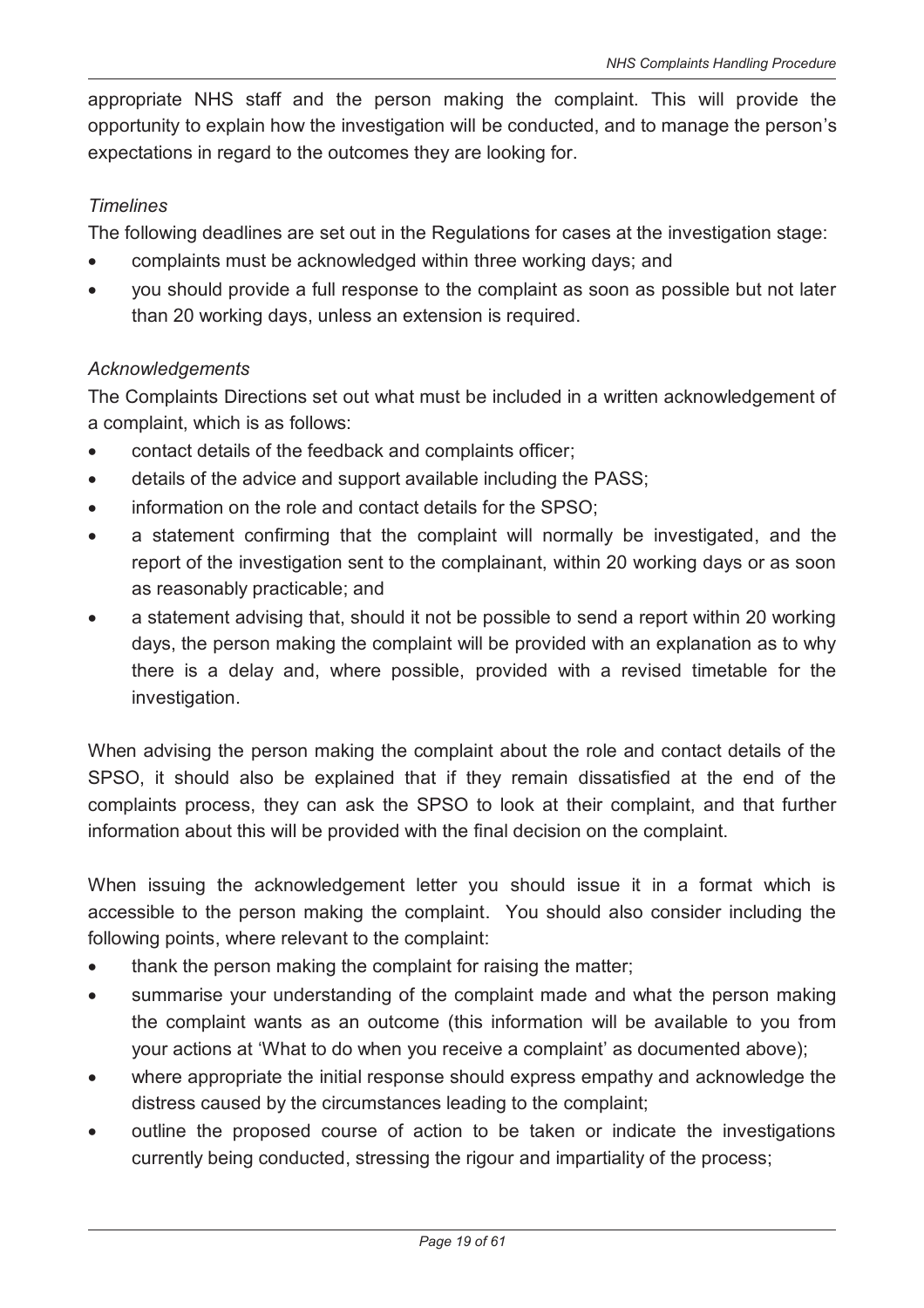- · offer the opportunity to discuss issues either with the investigation officer, the complaints staff or, if appropriate, with a senior member of staff;
- request that a consent form is completed where necessary;
- · provide information on alternative dispute resolution services and other support service such as advocacy; and
- · provide a copy of the 'Public Facing Complaints Handling Procedure' if this has not already been issued.

You may send the letter electronically, provided that the person making the complaint has consented to this in writing, and has not withdrawn their consent.

During the course of the investigation, you should, where possible ensure that the person making the complaint, and anyone involved in the matter which is the subject of the complaint, is informed of progress and given the opportunity to comment.

#### *Meeting with the person making the complaint during the investigation*

To effectively investigate the complaint, it may be necessary to arrange a meeting with the person making the complaint. Where a meeting takes place, we will always be mindful of the requirement to investigate complaints within 20 working days wherever possible. There is no flexibility within the Patient Rights (Scotland) Act 2011 to 'stop the clock' in the complaints handling process. This means that where required, meetings should always be held within 20 working days of receiving the complaint wherever possible. As a matter of good practice, where meetings between NHS staff and the person making the complaint do take place, a written record of the meeting should be completed and provided to the person making the complaint. Alternatively, and by agreement with the person making the complaint, you may provide a record of the meeting in another format, to suit their communications needs and preferences. You should discuss and agree with the person making the complaint, the timescale within which the record of the meeting will be provided.

#### *Extension to the timeline*

It is important that every effort is made to meet the timescales as failure to do so may have a detrimental effect on the person making the complaint. Not all investigations will be able to meet this deadline, however, and the Regulations allow an extension where it is necessary in order to complete the investigation. For example, some complaints are so complex that they require careful consideration and detailed investigation beyond the 20 working day limit. However, these would be the exception and you must always try to deliver a final response to a complaint within 20 working days.

If there are clear and justifiable reasons for extending the timescale, the Director of Planning & Corporate Resources will set time limits on any extended investigation, as long as the person making the complaint agrees. You must keep them updated on the reason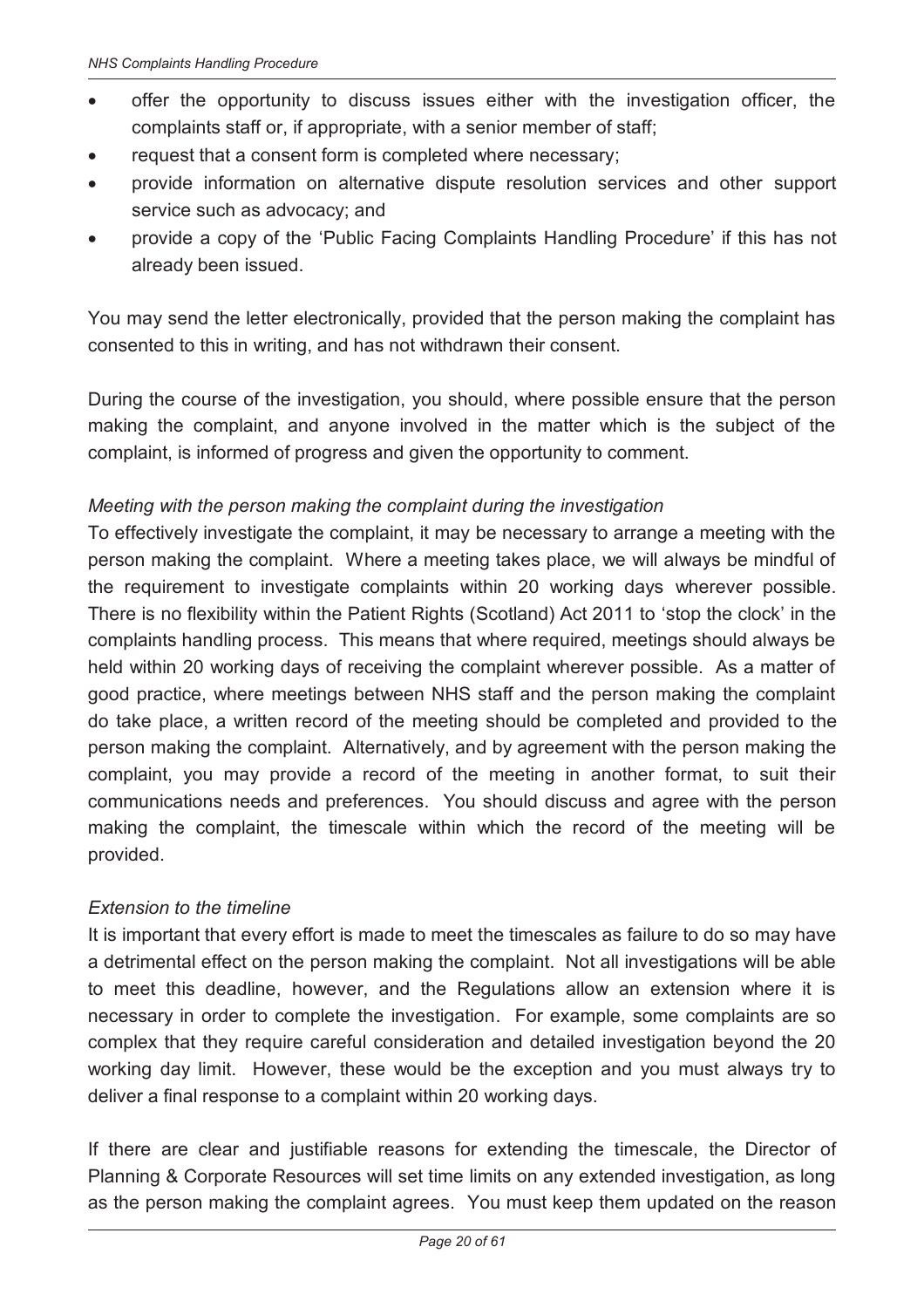for the delay and give them a revised timescale for completion. If the person making the complaint does not agree to an extension but it is necessary and unavoidable, then senior management must consider and confirm the extension.

The reasons for an extension might include the following:

- · essential accounts or statements, crucial to establishing the circumstances of the case, are needed from staff, patients or others but they cannot help because of longterm sickness or leave;
- · you cannot obtain further essential information within normal timescales;
- · operations are disrupted by unforeseen or unavoidable operational circumstances, for example industrial action or severe weather conditions; or
- · the person making the complaint has agreed to mediation as a potential route for resolution.

These are only a few examples, and you must judge the matter in relation to each complaint.

As with complaints considered at the early resolution stage, the proportion of complaints that exceed the 20-day limit will be evident from reported statistics. These statistics must go to our Executive Team on an annual basis.

If you are handling a complaint spanning health and social care services and the health aspects have been resolved but the social care aspects require an extension to continue investigation, you must tell the person that you are not yet in a position to respond to all aspects of the complaint and tell them when you will do so.

Appendix 5 provides further information on timelines.

#### *Mediation*

Some complex complaints, or complaints where the person making the complaint and other interested parties have become entrenched in their position, may require a different approach to resolution. Where appropriate, you may consider using services such as mediation or conciliation, using suitably trained and qualified mediators to try to resolve the matter and to reduce the risk of the complaint escalating further.

Mediation will help both parties to understand what has caused the complaint, and so is more likely to lead to mutually satisfactory solutions. It can be particularly helpful in the context of complaints about primary care providers, and the Directions set out that Boards *must* provide alternative dispute resolution services in these circumstances, if both the person making a complaint about a primary care provider, and the person subject to the complaint, agree that it should be provided.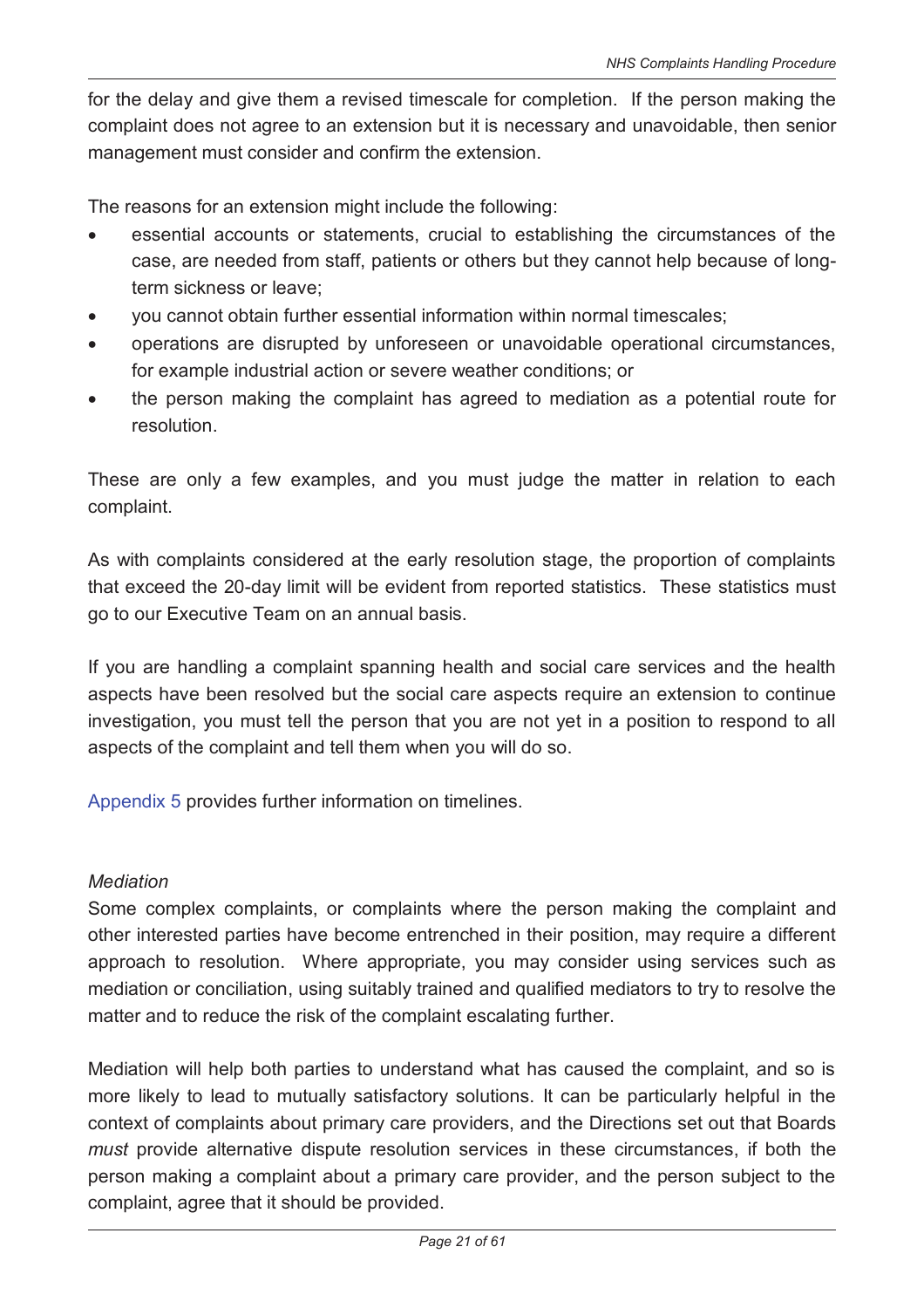If you and the person making the complaint agree to mediation an extension to the investigation period is likely to be necessary and, revised timescales should be agreed.

#### *Closing the complaint at the investigation stage*

In terms of best practice, for relevant NHS bodies, the complaints process should always be completed by the Feedback and Complaints Manager (or someone authorised to act on his or her behalf) reviewing the case. They must ensure that all necessary investigations and actions have been taken. For other health service providers this will be the Feedback and Complaints Officer or a senior officer nominated to perform this review. Where the complaint involves clinical issues, the draft findings and response should be shared with the relevant clinicians to ensure the factual accuracy of any clinical references. Where this is appropriate the relevant clinicians should always have regard to the timescales within which the decision should be issued.

You must let the person making the complaint know the outcome of the investigation, in writing, and also, if applicable, by their preferred alternative method of contact. Our response to the complaint must address all areas that we are responsible for and explain the reasons for our decision. You must record the decision, and details of how it was communicated to the person making the complaint, on the system for recording complaints. In accordance with the Complaints Directions, the report must include the conclusions of the investigation and information about any remedial action taken or proposed as a consequence of the complaint. The report must be signed by an appropriately senior person such as Director*.* You may send this report electronically, provided that the person making the complaint has consented to this in writing, and has not withdrawn their consent.

The quality of the report is very important and in terms of best practice should:

- be clear and easy to understand, written in a way that is person-centred and nonconfrontational;
- avoid technical terms, but where these must be used to describe a situation, events or condition, an explanation of the term should be provided;
- · address all the issues raised and demonstrate that each element has been fully and fairly investigated;
- include an apology where things have gone wrong;
- · highlight any area of disagreement and explain why no further action can be taken;
- indicate that a named member of staff is available to clarify any aspect of the letter; and
- indicate that if they are not satisfied with the outcome of the local process, they may seek a review by the Scottish Public Services Ombudsman. Details of how to contact the Ombudsman's office should be included in the response.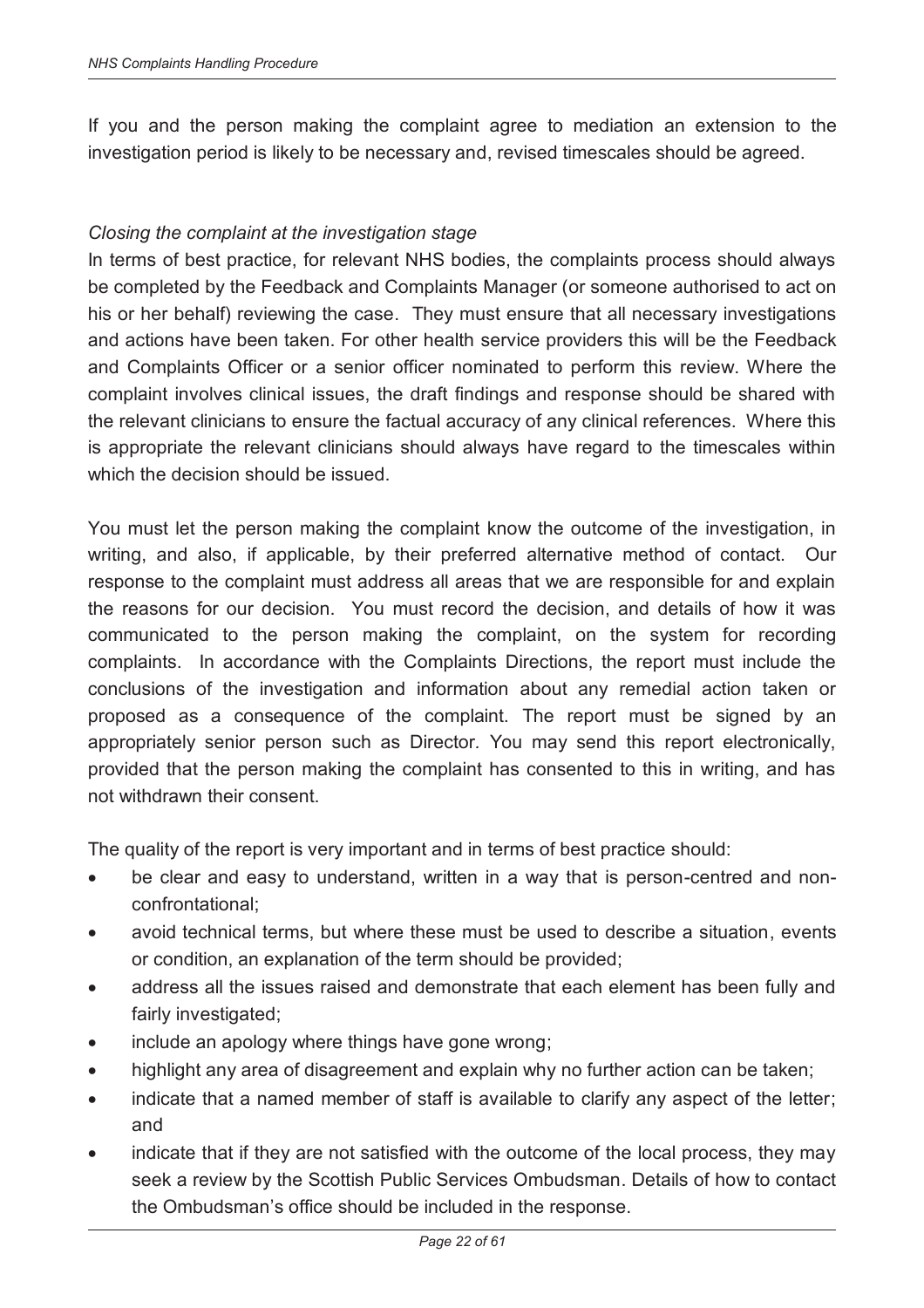#### *Meetings and post decision correspondence with the person making the complaint*

As previously noted, it is often appropriate to meet with the person making the complaint at the outset of the investigation in order to fully understand the complaint, what the person making the complaint wants to achieve by complaining, and to explain how the complaint will be handled

A request for a meeting may also be received once the person making the complaint receives the decision on their complaint. The circumstances in which a meeting may be requested after the decision letter has been received include:

- 1. The person requests further explanation or clarification of the decision or suggests a misunderstanding of the complaint in terms of the response.
- 2. The person does not agree with some, or all of the response in terms of the investigation's findings or conclusions or with the decision on the complaint.
- 3. A combination of points 1 and 2 above, where for example the person suggests the complaint has not been fully understood, and the decision is erroneous even in the aspects that have been properly considered.

It should be made clear that such a meeting is for explanation only and not a reinvestigation or reopening of the complaint.

#### *Independent external review*

Once the investigation stage has been completed, the person making the complaint has the right to approach the SPSO if they remain dissatisfied.

The SPSO considers complaints from people who remain dissatisfied at the conclusion of our complaints procedure. The SPSO looks at issues such as service failures and maladministration (administrative fault), clinical decisions and the way we have handled the complaint.

The SPSO recommends that you use the wording below to inform people of their right to ask SPSO to consider the complaint.

#### **Information about the SPSO**

The Scottish Public Services Ombudsman (SPSO) is the final stage for complaints about public services in Scotland. This includes complaints about the NHS in Scotland. If you remain dissatisfied with an NHS board or service provider after its complaints process has concluded, you can ask the SPSO to look at your complaint. The SPSO cannot normally look at complaints:

· where you have not gone all the way through the complaints handling procedure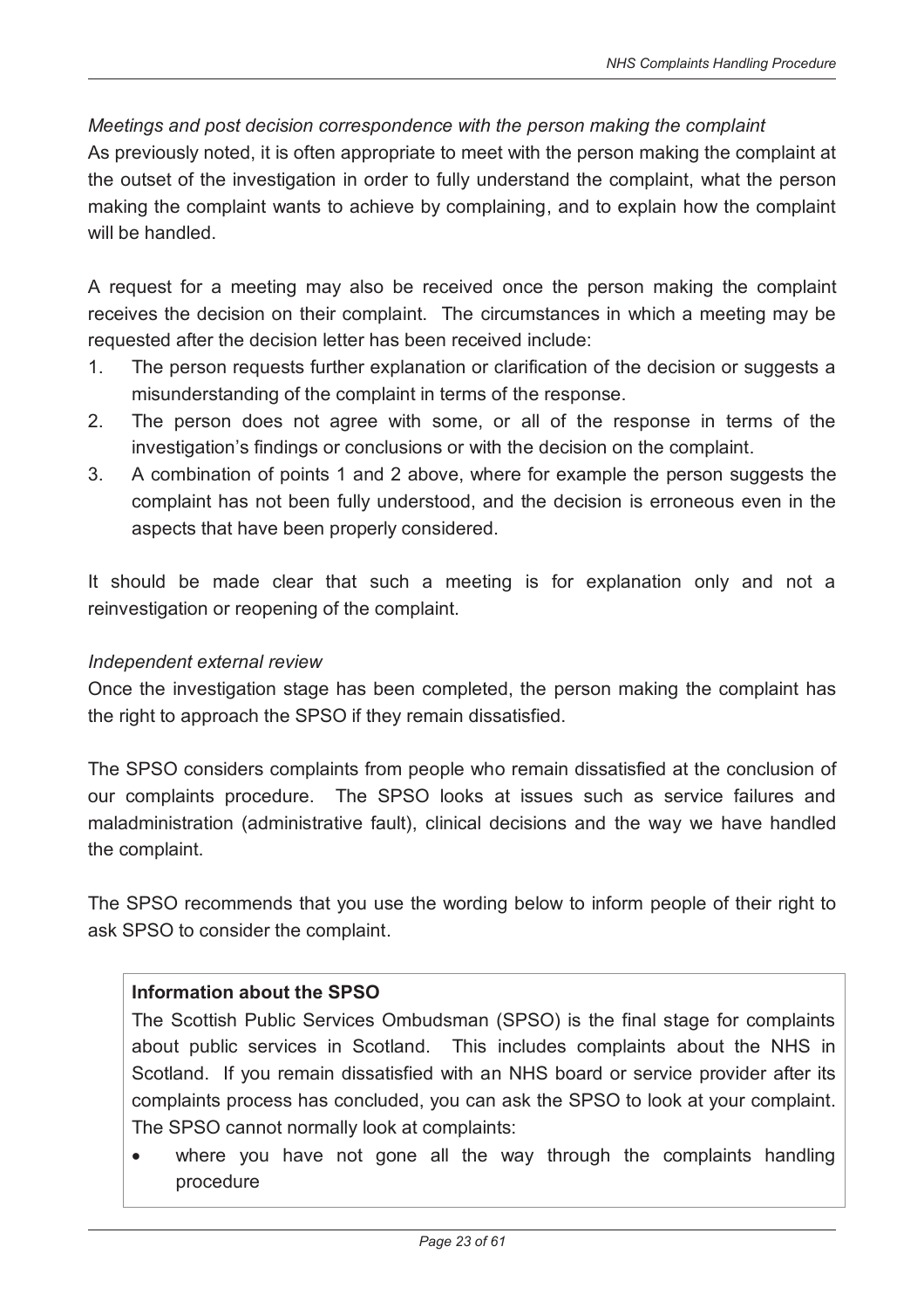- · more than 12 months after you became aware of the matter you want to complain about, or
- · that have been or are being considered in court.

The SPSO's contact details are:

**SPSO** 4 Melville Street Edinburgh EH3 7NS

Freepost SPSO (You don't need to use a stamp)

Freephone: **0800 377 7330** Online contact **www.spso.org.uk/contact-us** Website: **www.spso.org.uk** Mobile site: **http://m.spso.org.uk**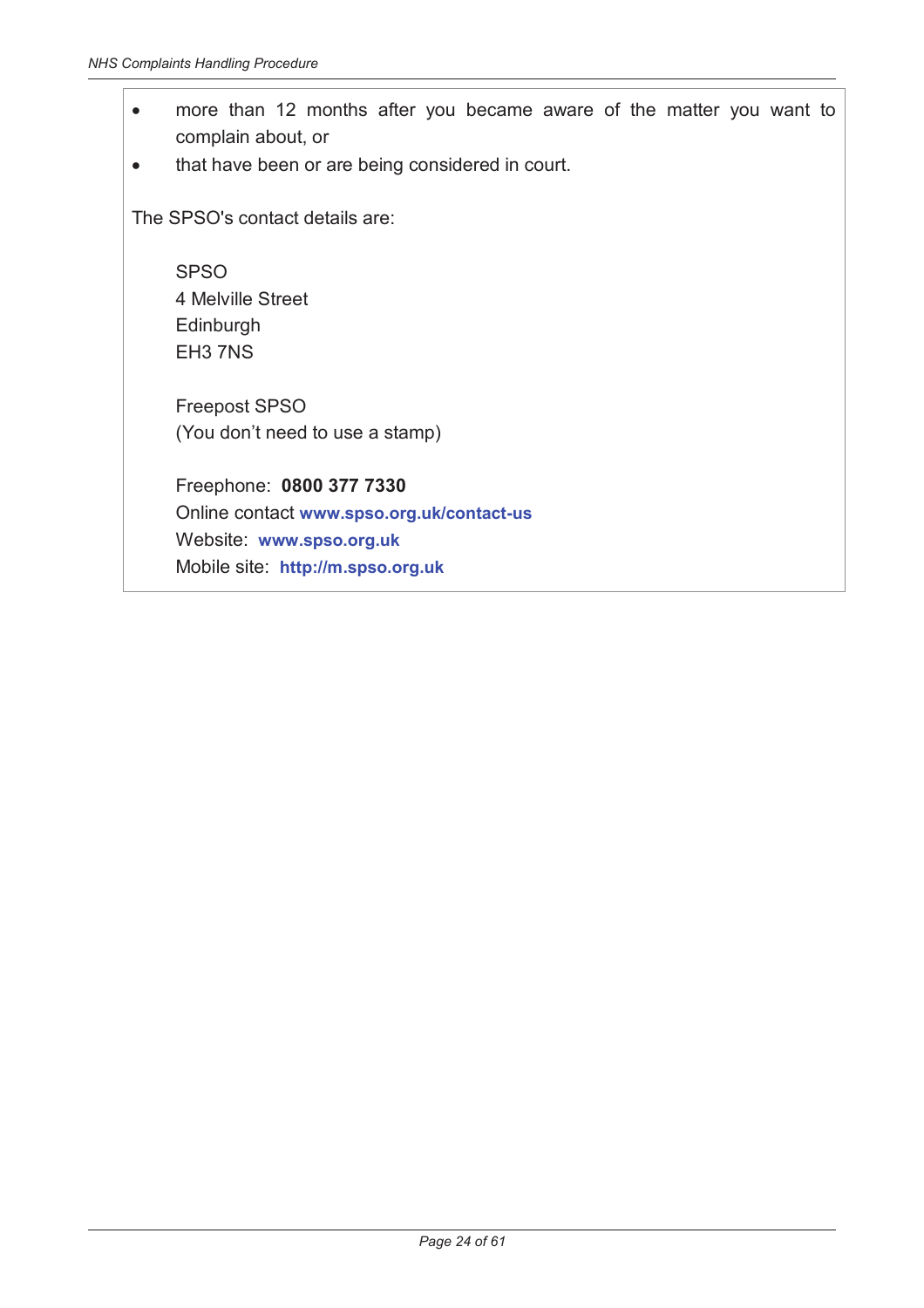# **Governance of the Complaints Handling Procedure**

#### **Roles and responsibilities**

Our staff are trained and empowered to make decisions on complaints at the early resolution stage of this procedure. Our final position on a complaint, following a stage 2 investigation, must be signed off by an appropriate senior officer and we will confirm that this is our final response. This ensures that our senior management own and are accountable for the decision. It also reassures the person making the complaint that their concerns have been taken seriously.

Overall responsibility and accountability for the management of complaints lies with the organisation's Chief Executive, Executive Directors and appropriate senior management.

#### Chief Executive

The Chief Executive provides leadership and direction in ways that guide and enable us to perform effectively across all services. This includes ensuring that there is an effective complaints handling procedure, with a robust investigation process that demonstrates how we learn from the complaints we receive. The Chief Executive may take a personal interest in all or some complaints, or may delegate responsibility for the complaint handling procedure to senior staff. Regular management reports assure the Chief Executive of the quality of complaints performance.

#### **Directors**

On the Chief Executive's behalf, the Planning and Corporate Resources Director will be responsible for:

- · managing complaints and the way we learn from them;
- · overseeing the implementation of actions required as a result of a complaint
- · investigating complaints; and, or
- deputising for the Chief Executive on occasion.

*Feedback and Complaints Manager (Director of Planning & Corporate Governance, NES):*  The Feedback and Complaints Manager role is responsible for ensuring compliance with the requirements of this procedure. In particular they are responsible for ensuring that feedback, comments, concerns and complaints are monitored with a view to improving performance, and that action is taken as necessary following the outcome or any feedback, comment, concern or complaint.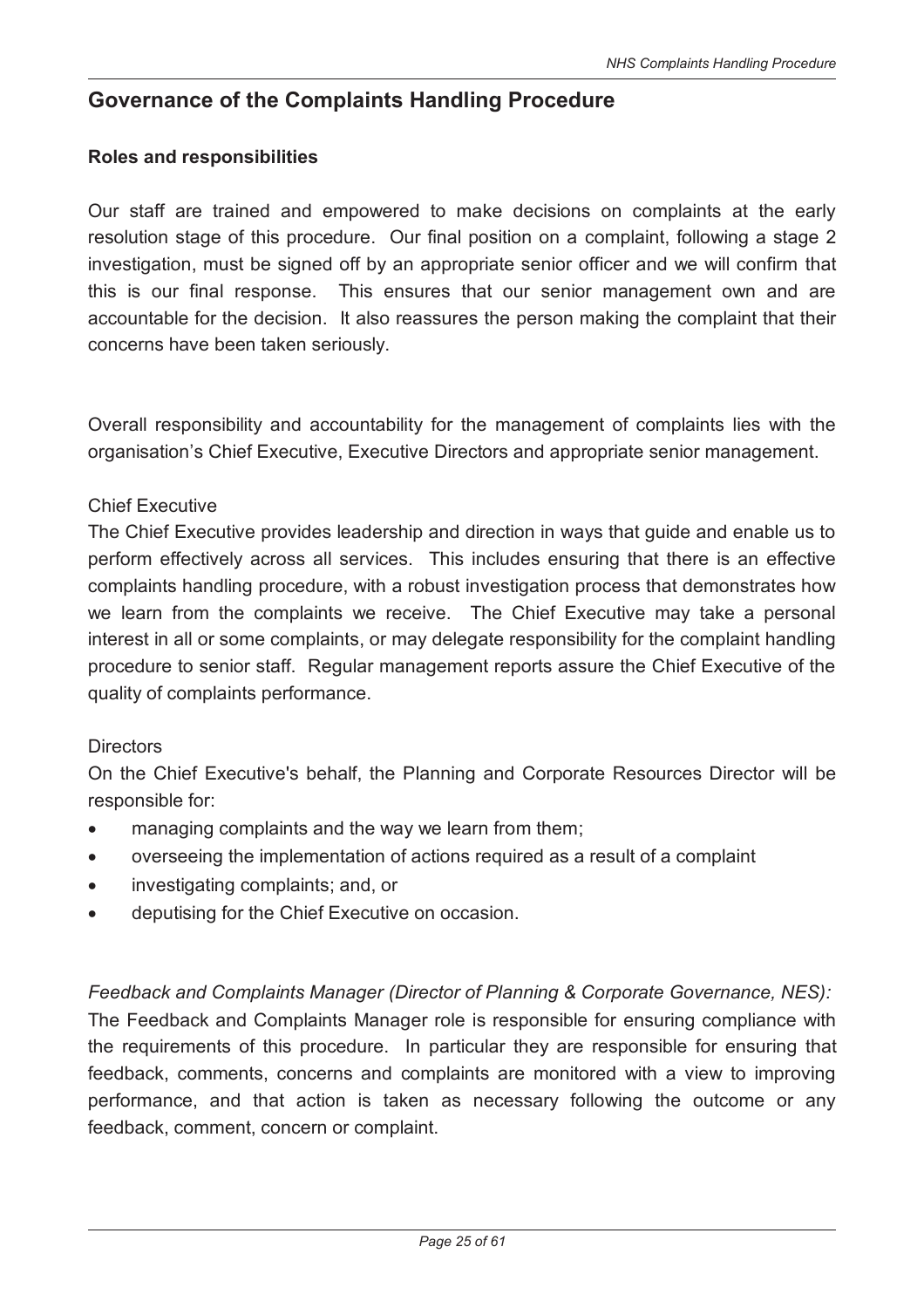*Feedback and Complaints Officer (Planning & Corporate Governance Manager, NES)*  The Feedback and Complaints Officer role is responsible for the management and handling of feedback, comments, concerns and complaints operationally. This post holder(s) should be of sufficient seniority to be able to deal with any feedback, comments, concerns and complaints quickly and effectively without needing to refer, in all but the most exceptional circumstances, to the feedback and complaints manager. Feedback and complaints officers should be readily accessible to patients, the public and staff. It is important that arrangements are made so that the role of the complaints officer is not interrupted by one individual's annual or sick leave.

The functions of the Feedback and Complaints Officer may be performed personally or delegated to an authorised person as defined by the organisation. Although not intended to be prescriptive, the list below outlines the key duties of the Feedback and Complaints Officer:

- work across the organisation to develop mechanisms for encouraging fast, effective and efficient patient feedback including the use of emerging technology as appropriate;
- · operationally manage the administration of this guidance and supporting local policies and procedures ensuring that:
	- feedback and complaints recording systems are in place and records kept up to date; and
	- · organisational learning from the operation of the feedback and complaints process is captured and reported.
- · determine whether a complaint is one which should not be investigated under the procedure because of the likelihood that legal action will be raised in respect of the same issue.
- · provide specialist advice and support to patients and staff and others on the management of this process, including delivery of local training and awareness raising; have access to advice and support on associated issues, for example patient consent, confidentiality, the operation of related legislation such as the Data Protection Act, access to medical records, Freedom of Information, etc; and
- have an understanding of partner organisations and how to work with them on managing feedback, comments, concerns and complaints.

#### All staff in the organisation

A complaint may be made to any member of staff in the organisation. So all staff must be aware of the complaints handling procedure and how to handle and record complaints at the early resolution stage. They should also be aware of who to refer a complaint to, in case they are not able to personally handle the matter. We encourage all staff to try to resolve complaints early, as close to the point of service delivery as possible.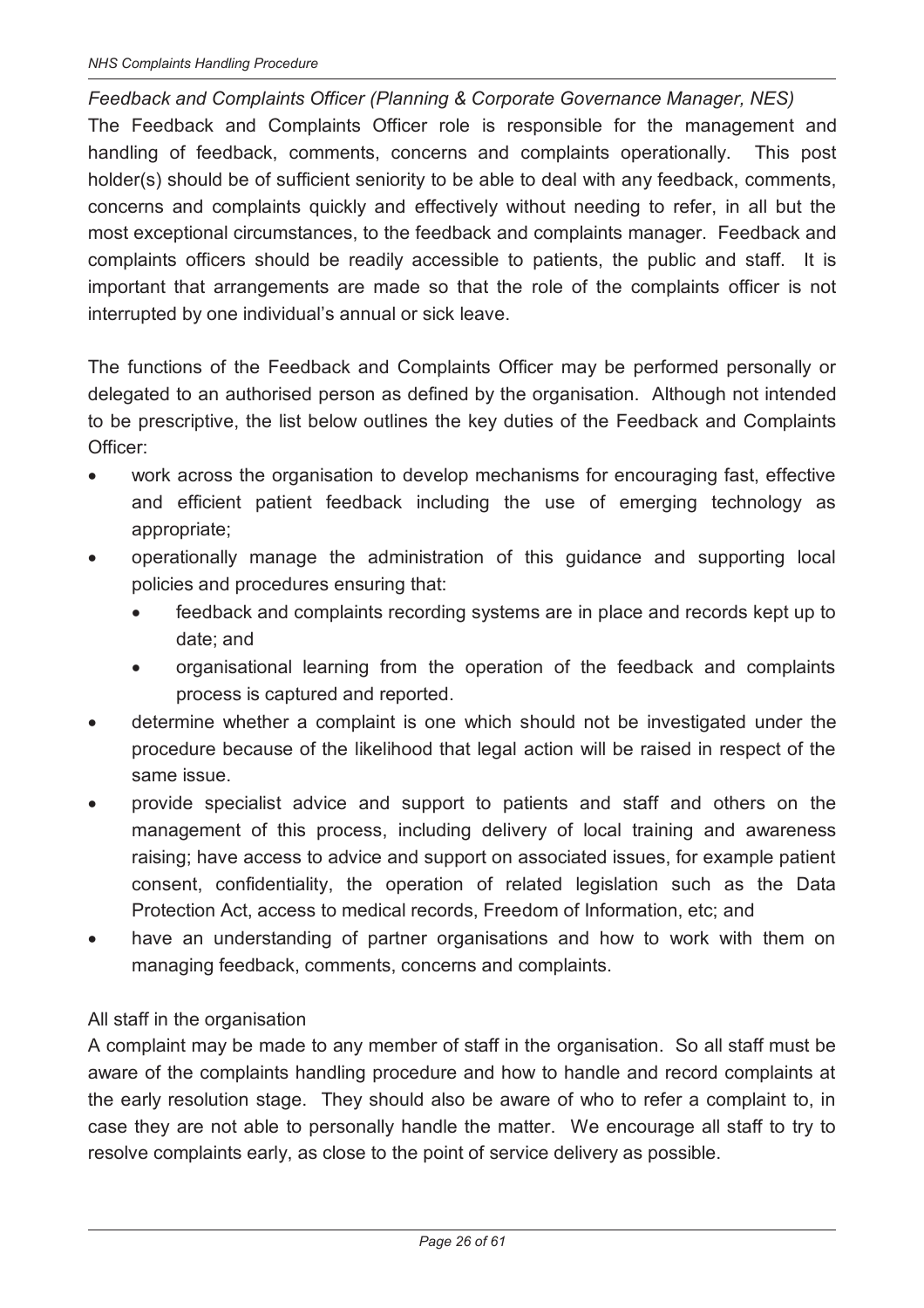#### **Complaints about senior staff**

Complaints about senior staff can be difficult to handle, as there may be a conflict of interest for the staff investigating the complaint. When serious complaints are raised against senior staff, it is particularly important that the investigation is conducted by an individual who is independent of the situation. We must ensure we have strong governance arrangements in place that set out clear procedures for handling such complaints.

#### **Recording, monitoring, reporting, learning from and publicising complaints**

Complaints provide valuable feedback. One of the aims of the complaints handling procedure is to identify opportunities to improve services across NES. We must record all complaints in a systematic way so that we can use the complaints data for analysis and management reporting. By recording and using complaints information in this way, we can identify and address the causes of complaints and, where appropriate, identify training opportunities and introduce service improvements.

#### *Recording complaints*

Certain information must be recorded by virtue of the 2012 Regulations and the Complaints Directions, and to comply with SPSO guidance on minimum requirements. Staff should ensure that all complaints are recorded even those resolved at the early resolution stage within five working days (although these do not require an acknowledgement or a written report of the investigation to be sent to the person making the complaint). To collect suitable data, it is essential to record all complaints information as follows:

- · the person's name, address and email address, where that is their preferred method of communication
- the patient's name and Community Health Index number where relevant
- · in the event that the complainant is making the complaint on behalf of another person, whether that other person has given consent for the complaint to be made on his or her behalf
- · the date when the complaint was received
- · the subject matter of the complaint and the date on which it occurred
- · how the complaint was received
- the service the complaint refers to
- the date the complaint was closed at the early resolution stage (where appropriate)
- the date the complaint was escalated to the investigation stage (where appropriate)
- · action taken at the investigation stage (where appropriate)
- the date the complaint was closed at the investigation stage (where appropriate)
- the outcome of the complaint at each stage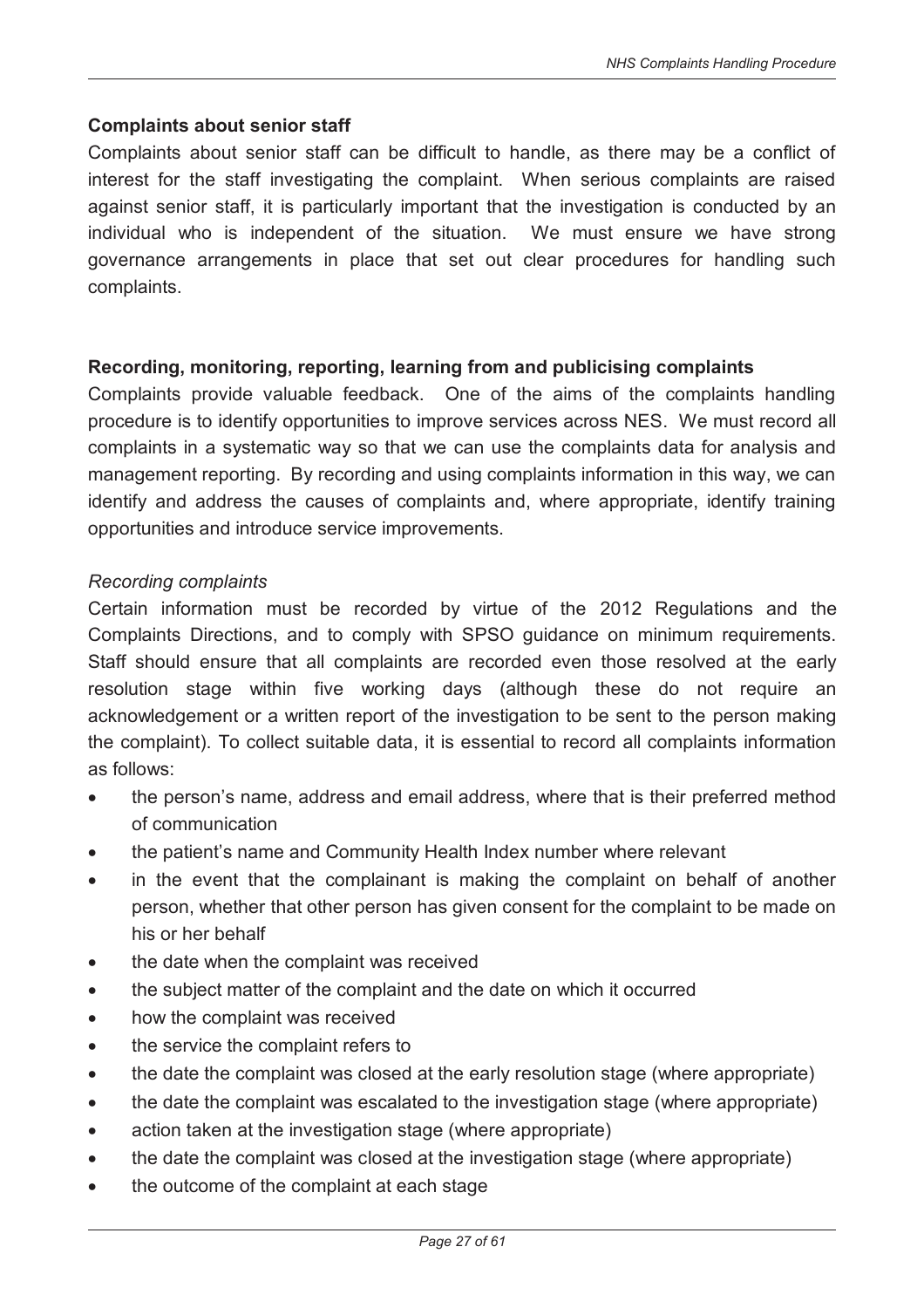the underlying cause of the complaint and any remedial action taken.

We have structured systems for recording complaints, their outcomes and any resulting action. These provide a detailed record of services that have failed to satisfy people, and the actions we have taken to improve services as a result.

If, subsequently, the complaint is referred to the SPSO, this may result in a request for all relevant papers and other information to be provided, in good time, to the Ombudsman's office. Complaints records should be kept separate from health records, due to the need to only record information which is strictly relevant to the patient's health in their health record. These documents should be managed with regard to the current Scottish Government Records Management Code of Practice.

#### *Monitoring complaints*

We have arrangements in place to monitor how we deal with the complaints we receive.

We recognise that an increase in the number of complaints should not in itself be a reason for thinking a service is deteriorating. It could mean that our arrangements for handling feedback, comments, concerns and complaints are becoming more responsive. The important point is to ensure that complaints (and feedback, comments and concerns) are handled sympathetically, effectively and quickly and that lessons are learned and result in service improvement.

#### *Reporting complaints*

In accordance with the Complaints Directions, relevant NHS bodies have a responsibility to gather and review information from their own services and their service providers on a quarterly basis in relation to complaints. Service providers also have a duty to supply this information to their relevant NHS body as soon as is reasonably practicable after the end of the three month period to which it relates. Data required for these quarterly reports is outlined in the NHS Complaints Performance Indicators; this includes:

- · A statement outlining changes or improvements to services or procedures as a result of consideration of complaints.
- · A statement to report the person making the complaint's experience in relation to the complaints service provided.
- · A statement to report on levels of staff awareness and training.
- · The total number of complaints received (other than complaints to which this procedure does not apply).
- Complaints closed at stage one and stage two of this procedure as a percentage of all complaints closed.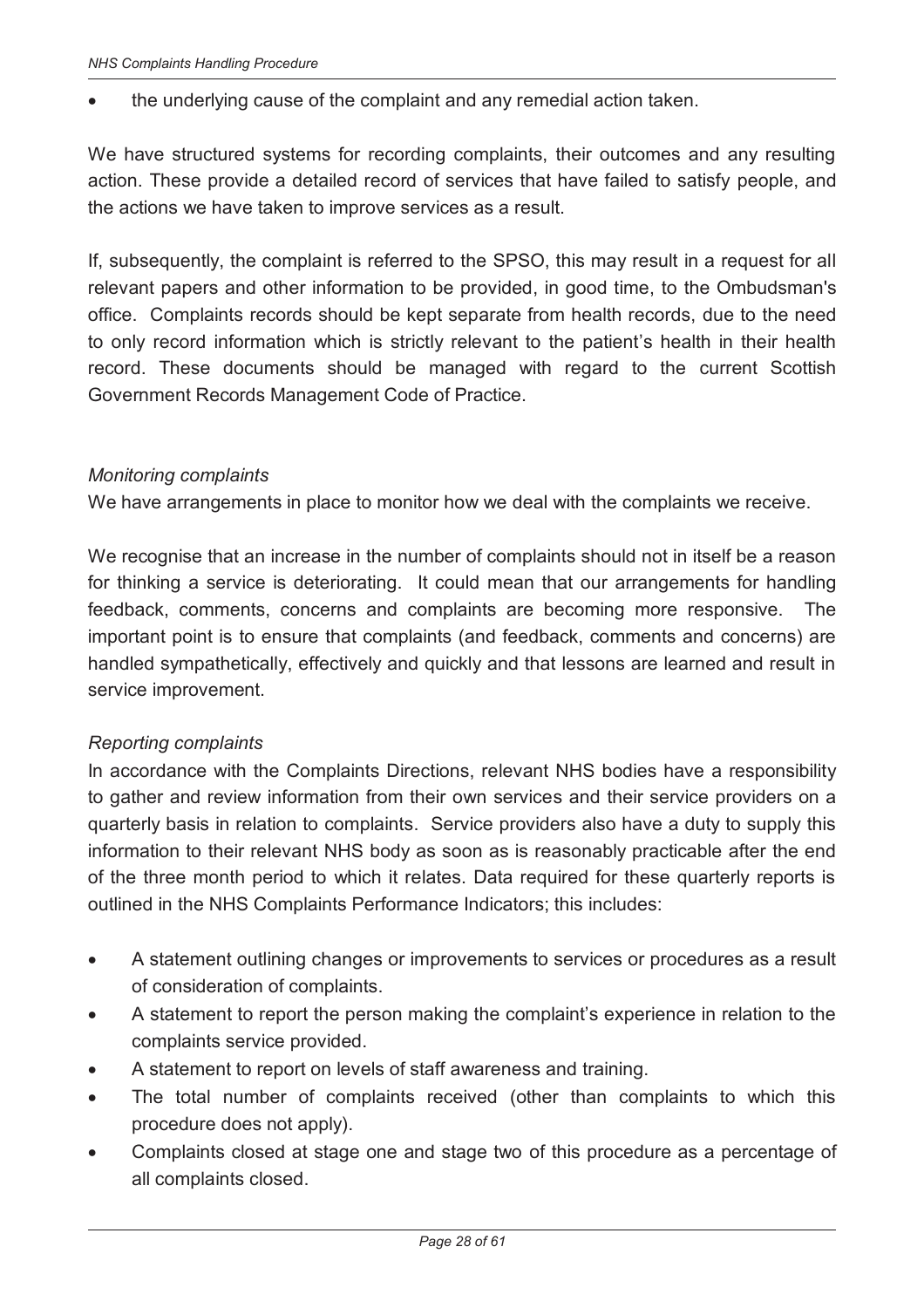- · Complaints upheld, partially upheld and not upheld at each stage of this procedure as a percentage of complaints closed in full at each stage
- The average time in working days for a full response to complaints at each stage of this procedure.
- The number and percentage of complaints at each stage which were closed in full within the set timescales of 5 and 20 working days.
- The number of complaints at stage 1 where an extension was authorised as a percentage of all complaints at stage 1.
- The number of complaints at stage 2 where an extension was authorised as a percentage of all complaints at stage 2.

Appendix 7 provides further information on these Complaints Performance Indicators.

Complaints details are analysed for trend information to ensure we identify service failures and take appropriate action. Regularly reporting the analysis of complaints information helps to inform management of where services need to improve.

Our regular reporting demonstrates the improvements resulting from complaints and shows that complaints can influence our services. It also helps ensure transparency in our complaints handling service and will help show people using our services that we value their complaints.

We should also

- · review on a quarterly basis the trends that are evident in complaints and the actions taken as a result; and
- use case studies and examples to demonstrate how complaints have helped improve services.

This information should be reported annually to our senior management team (due to the very small number of complaints that we receive).

#### **Review by senior management**

Senior management will review the information gathered from complaints regularly (annually, due to the small number of complaints received), and consider how our services could be improved or internal policies and procedures updated. The Feedback and Complaints Manager or someone senior acting on his or her behalf is involved in a review of each of the quarterly reports with a view to identifying areas of concern, agreeing remedial action and improving performance. Where appropriate, the review must also consider any recommendations made by the SPSO in relation to the investigation of NHS complaints. The outcomes of these reviews should be reported via the Board's governance structure to the Board of management or equivalent governing body.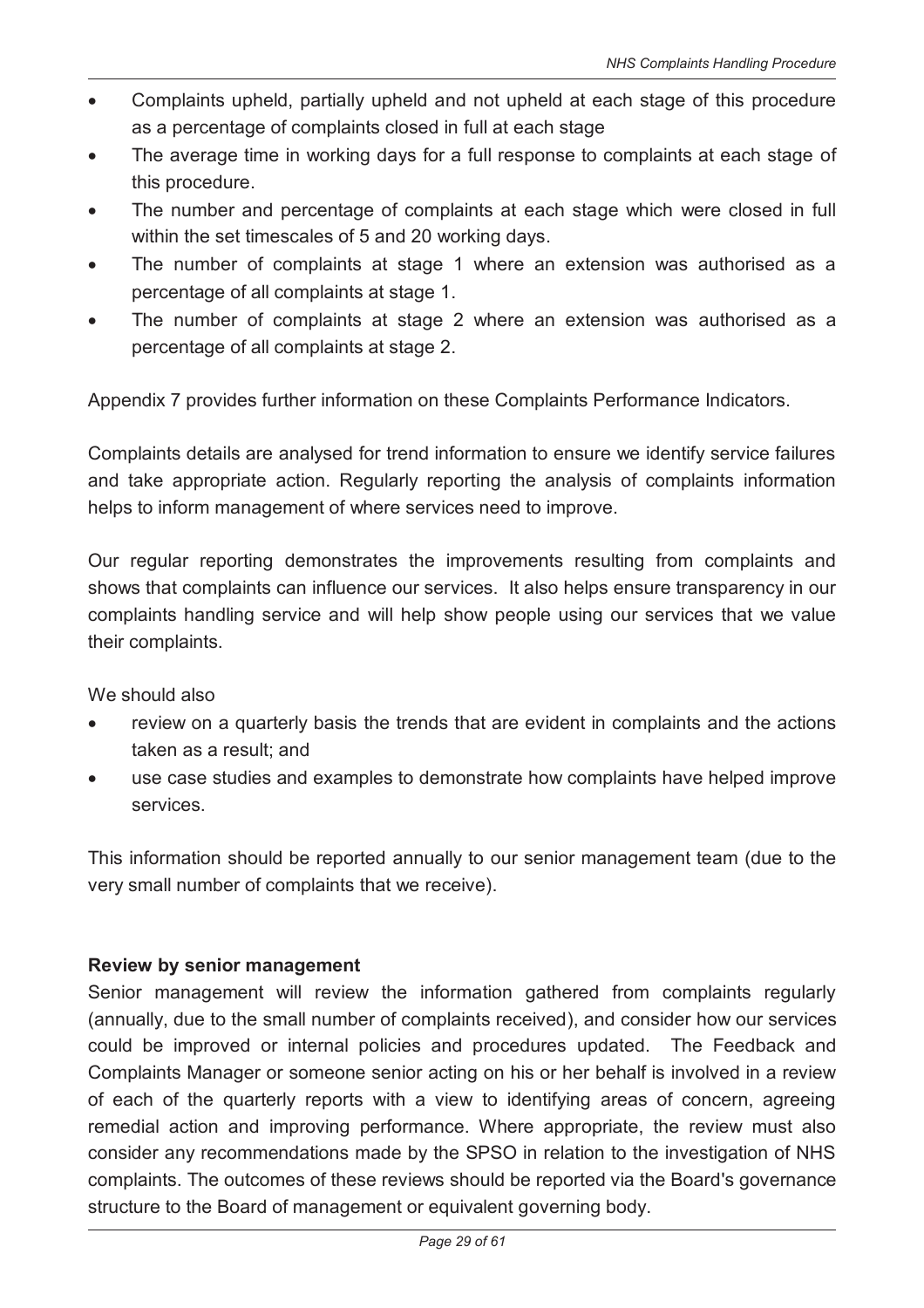#### *Learning from complaints*

At the earliest opportunity after the closure of the complaint, the complaint handler should always make sure that the person making the complaint and staff of the service involved are given feedback and, where applicable, understand the findings of the investigation and any recommendations made.

As a minimum, we must:

- use complaints data to identify the contributory factors to complaints;
- · take action to reduce the risk of recurrence;
- record the details of corrective action in the complaints file; and
- · systematically review complaints performance reports to improve service delivery.

Where we have identified the need for service improvement:

- an action plan should be developed where appropriate;
- · the action needed to improve services must be prioritised for implementation;
- an officer (or team) should be designated the 'owner' of the issue, with responsibility for ensuring the action is taken;
- a target date must be set for the action to be taken;
- the designated individual must follow up to ensure that the action is taken within the agreed timescale;
- where appropriate, performance in the service area should be monitored to ensure that the issue has been resolved; and
- we must ensure that our staff learn from complaints.

The General Medical Council's education standards set out the requirements of NHS bodies and primary care providers, in terms of the organisation and provision of medical education and training. It places a particular emphasis on the need for the learning environment and organisational culture to value and support education and training, so that learners are able to demonstrate the responsibilities, values, behaviours and learning outcomes required. Where appropriate we will ensure appraisers place emphasis on the role of learning from complaints in individual appraisals to identify where we can develop or change our approach to improve patient care.

#### *Publishing complaints performance information*

Each year we must publish a report setting out our performance in handling complaints, concerns, comments and feedback. It includes details of the numbers and types of complaints and information about the stage at which complaints were resolved, the time taken to do so, and about the actions that have been or will be taken to improve services as a result of complaints, concerns, comments and feedback.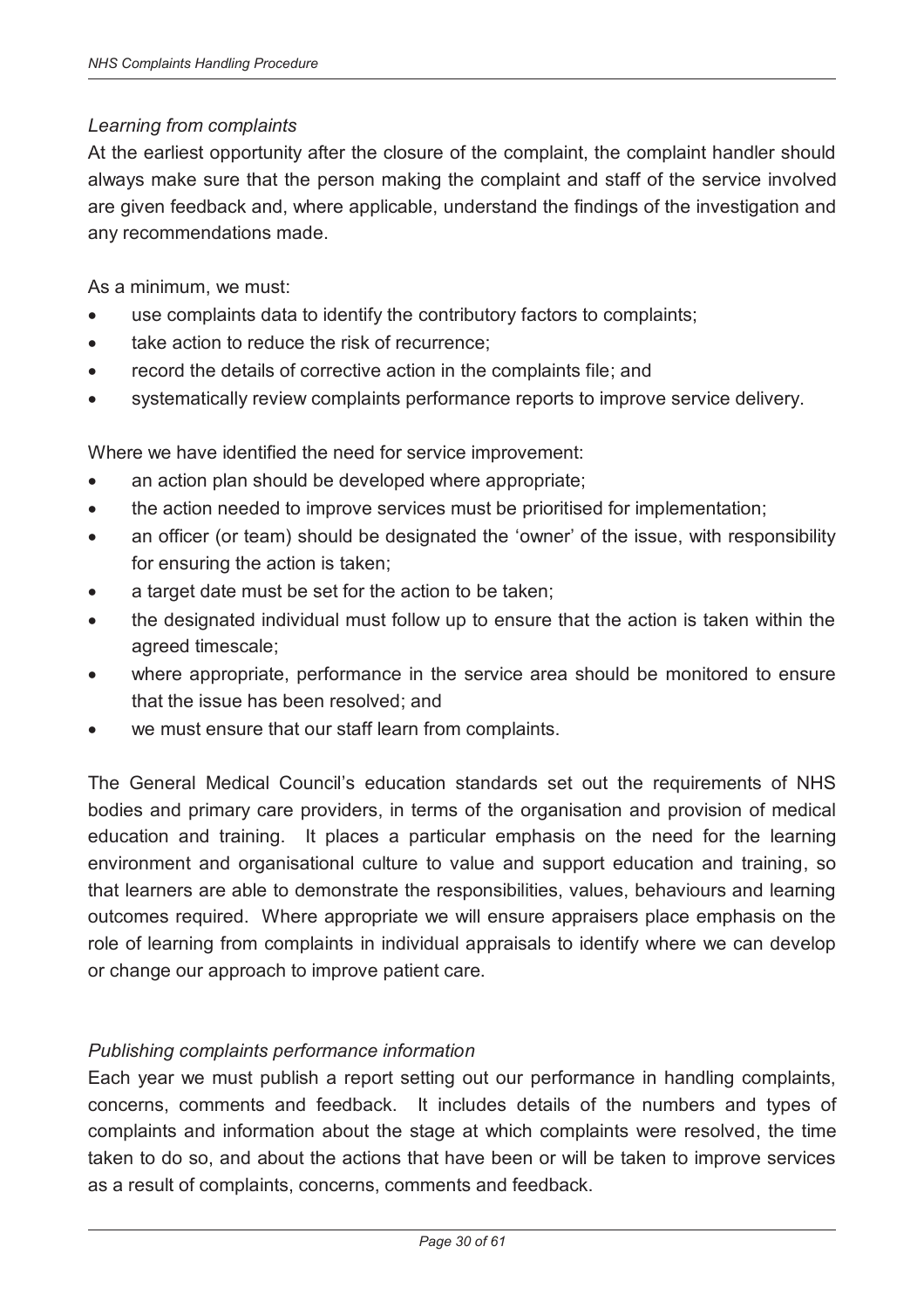These reports must be easily accessible to members of the public and available in alternative formats as requested.

The Complaints Directions require this publication to be sent to Scottish Ministers, the PASS, Healthcare Improvement Scotland, SPSO and where appropriate, the Scottish Prison Service.

#### *National monitoring*

In accordance with the Complaints Directions, complaints statistics gathered through the quarterly reporting of complaints must be submitted by relevant NHS bodies to the Information Services Division at National Services Scotland, within three months of the year end. This information should include the performance information of Primary Care providers which has been submitted to the Board. The information must be in an appropriate format to allow collation and publication of national complaints statistics.

#### **Performance reporting by Primary Care service providers**

The requirement to record and report on complaints applies equally to all Primary Care service providers. NHS Boards should ensure that arrangements are in place for all contractors to comply with this requirement so that they can include this information in their own reporting of complaints handling performance. This reporting should clearly differentiate between the Board and its contractors.

#### **Maintaining confidentiality**

Confidentiality is important in complaints handling. This includes maintaining the person's confidentiality and explaining to them the importance of confidentiality generally. We must always bear in mind legal requirements, for example, data protection legislation, as well as internal policies on confidentiality and the use of personal information.

#### **Data Protection Act 1998**

The NHS complaints procedure may be used for complaints arising from rights given by the Data Protection Act (1998). If this route is chosen, complaints staff should take the matter forward in conjunction with the Information Governance Manager/Caldicott Guardian (or other nominated person) who takes decisions on what information is stored and how it is processed by the NHS body or health service provider. Where a person remains unhappy with the outcome of local resolution they should be advised to contact the UK Information Commissioner.

#### **Dealing with problem behaviour**

People may act out of character in times of trouble or distress. The circumstances leading to a complaint may result in the person acting in an unacceptable way. People who have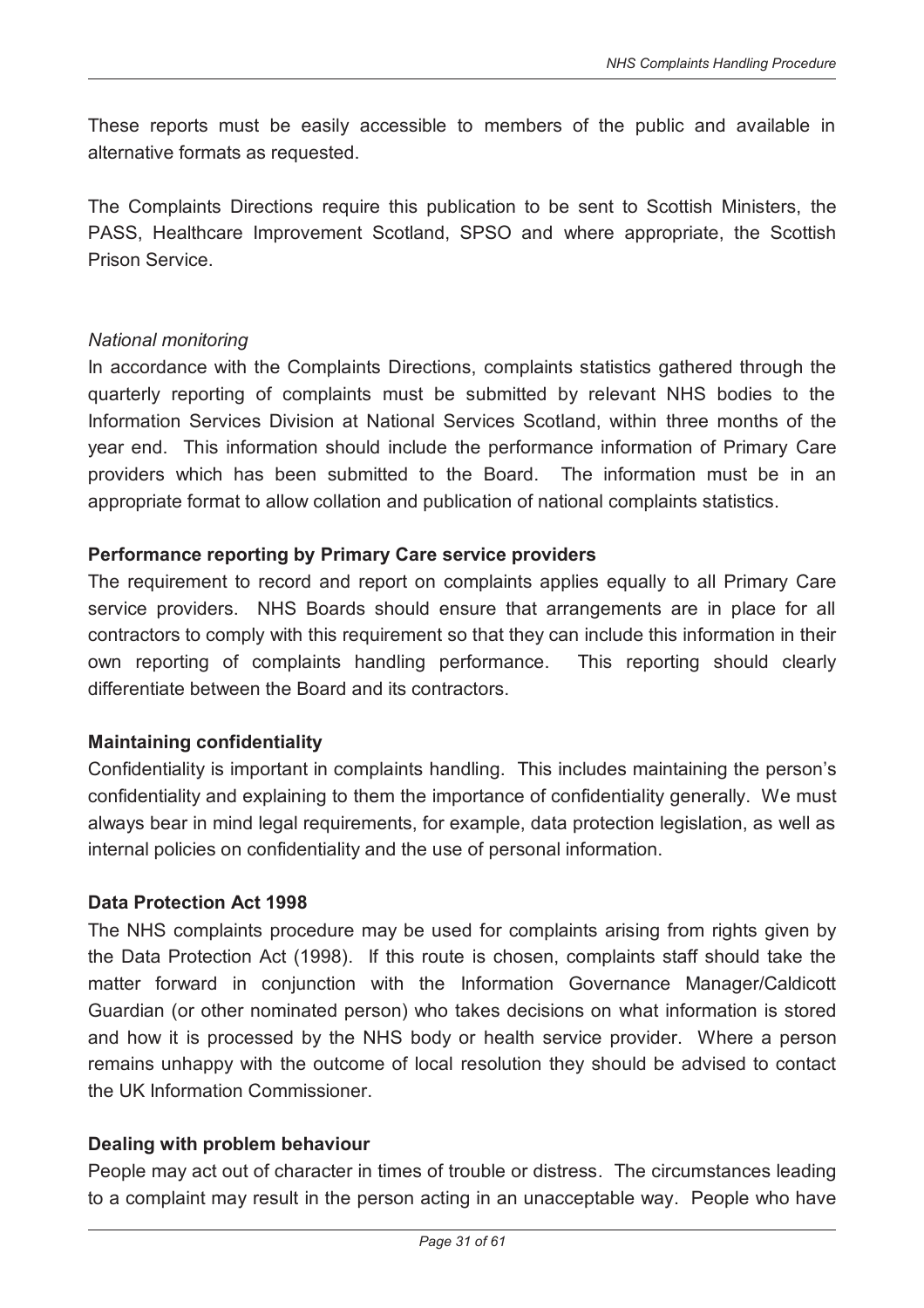a history of challenging or inappropriate behaviour, or have difficulty expressing themselves, may still have a legitimate complaint. Behaviour should not be viewed as unacceptable just because the person making the complaint is forceful or determined. In fact, being persistent can be a positive advantage when pursuing a complaint. However, the actions of people who are angry, demanding or persistent may result in unreasonable demands on time and resources or unacceptable behaviour towards staff.

NHS Scotland seeks to protect their staff and alongside the national Partnership Information Network (PIN) guidance on Preventing and Dealing with Bullying and Harassment in NHS Scotland, NHS bodies and health service providers should have policies and procedures in place for managing persistent or unreasonably demanding people.

We will apply our policies and procedures to protect staff from unacceptable behaviour such as unreasonable persistence, threats or offensive behaviour from people. Where we decide to restrict access to a person under the terms of an unacceptable actions policy, we have a procedure in place to communicate that decision, notify the person of a right of appeal, and review any decision to restrict contact with us. This will allow the person to demonstrate a more reasonable approach later.

#### **Supporting the person making the complaint**

All members of the community have the right to equal access to our complaints handling procedure. People who do not have English as a first language may need help with interpretation and translation services, and others may have specific needs that we will seek to address to ensure easy access to the complaints handling procedure.

We must always respect human rights and take into account our commitment and responsibilities to equality as defined within the Equality Act (2010). This includes making reasonable adjustments to our services where appropriate.

Several support and advocacy groups are available to support people to pursue a complaint and they should be signposted to these as appropriate.

#### **Patient Advice and Support Service (PASS)**

The Patient Rights Act provided for the establishment of the Patient Advice and Support Service (PASS). PASS operates independently of the NHS, and provides free, confidential information, advice and support to anyone who uses the NHS in Scotland. The service promotes an awareness and understanding of the rights and responsibilities of patients and can advise and support people who wish to give feedback, make comments, raise concerns or make complaints about treatment and care provided. Further information can be found on the PASS web site: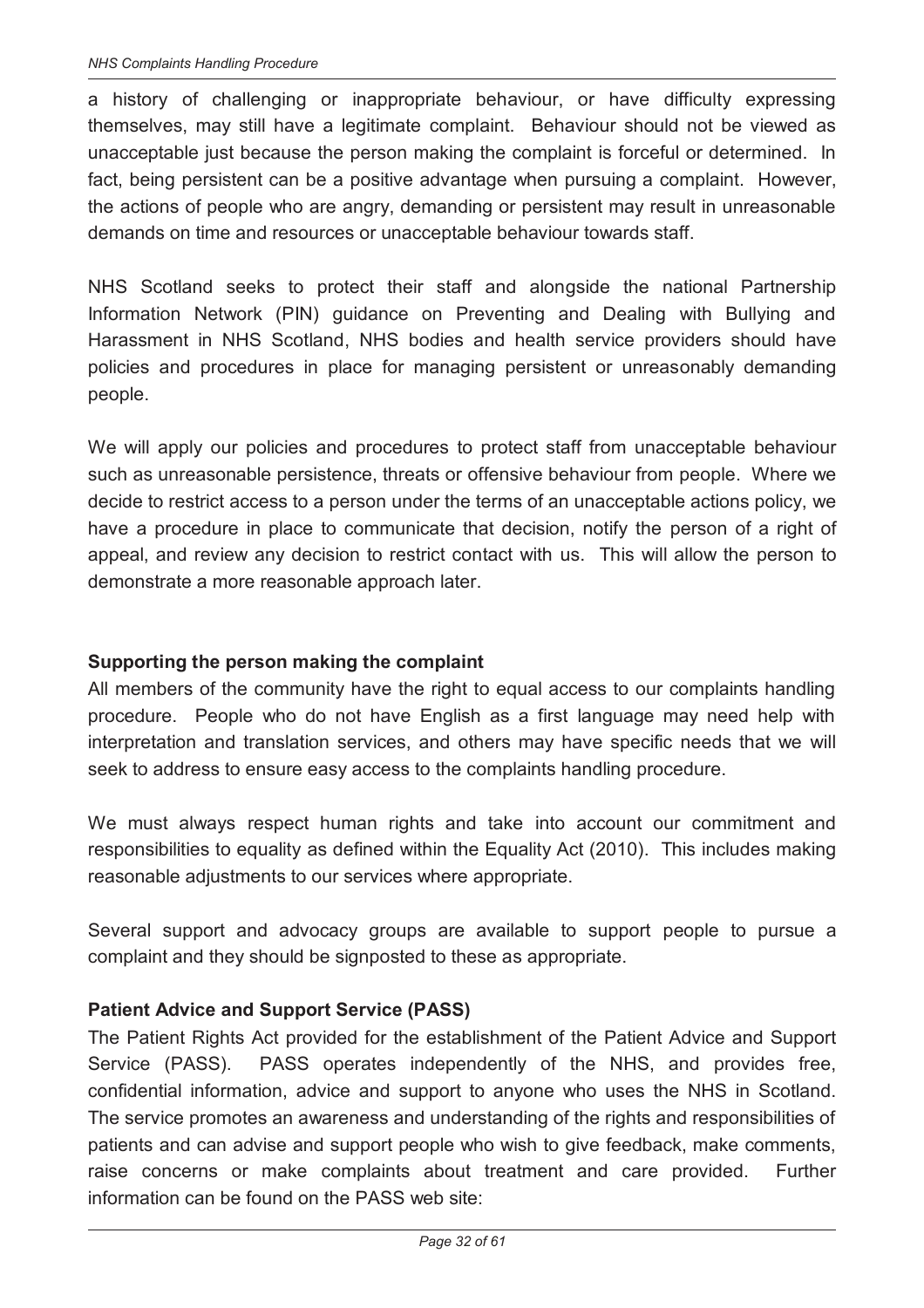#### **Time limit for making complaints**

It is recognised that it is not always possible to make a complaint immediately. In clinical complaints, for example, a complication or other issue may not become apparent for some time after the procedure. Similarly the grief associated with the death of someone may make it difficult for their representatives or family members to deal with a complaint in the period immediately after the death.

Given the difficulties that the passage of time can make to the resolution of a complaint the timescale for accepting a complaint as set out in the regulations is within six months from the date on which the matter of the complaint comes to the person's notice, provided that this is also no later than 12 months after the date on which the matter of the complaint occurred.

The timescale for acceptance of a complaint may be extended if the Feedback and Complaints Officer considers it would be reasonable in the circumstances. Where a decision is taken not to extend the timescales a clear explanation of the basis for the decision should be provided to the person making the complaint, and the person should be advised that they may ask the Scottish Public Services Ombudsman to consider the decision.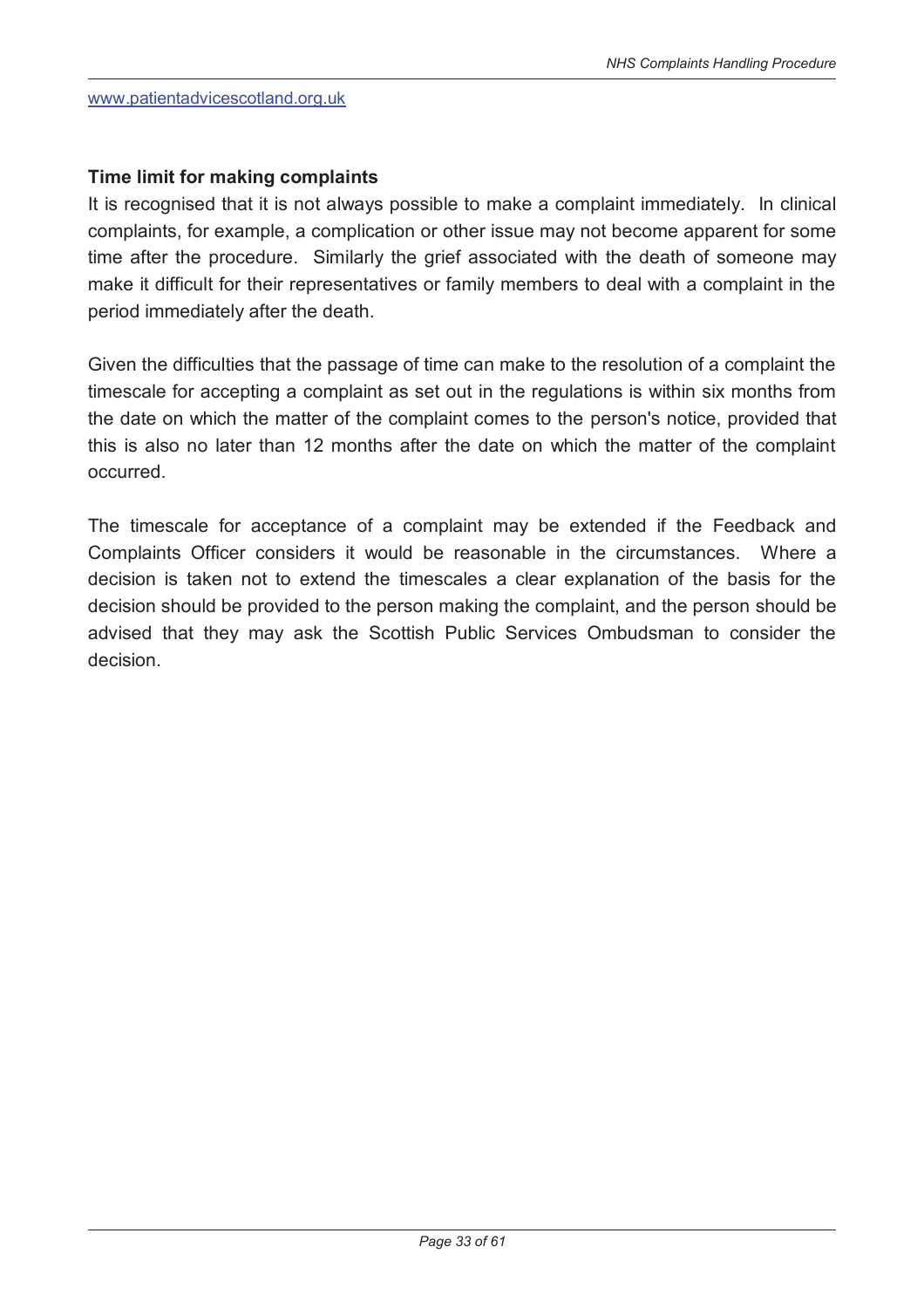# **Appendix 1: Complaints**

The following tables give examples of complaints that may be considered at the early resolution stage, and suggest possible actions to achieve resolution.

| <b>Complaint</b>                                                                                                                                                                                                                                             | Possible actions to achieve resolution                                                                                                                                                                                                                                                                                                                                                                                                                                                                                                                                                                                                                                                                             |  |  |  |
|--------------------------------------------------------------------------------------------------------------------------------------------------------------------------------------------------------------------------------------------------------------|--------------------------------------------------------------------------------------------------------------------------------------------------------------------------------------------------------------------------------------------------------------------------------------------------------------------------------------------------------------------------------------------------------------------------------------------------------------------------------------------------------------------------------------------------------------------------------------------------------------------------------------------------------------------------------------------------------------------|--|--|--|
| The complaint relates to clinical treatment.<br>person is unhappy that several<br>The<br>to<br>blood<br>attempts<br>draw<br>were<br>not<br>successfully completed, and that there was<br>a lack of pain management to address her<br>discomfort.             | Apologise for the pain and discomfort<br>caused. Explain the appropriate procedure<br>for taking blood and agree with the person<br>making the complaint how this will be<br>approached in the future. Perhaps ensure<br>that an experienced person draws the<br>blood,<br>and<br>suitable<br>ensure<br>pain<br>management is available if needed.                                                                                                                                                                                                                                                                                                                                                                 |  |  |  |
| The complaint relates to clinical treatment.<br>The person disagrees with their care plan<br>and wants it evaluated by an independent<br>clinician.                                                                                                          | Thank the person for bringing this matter to<br>your attention. Confirm with them their<br>reasons for disagreeing with the care plan.<br>Explain the process for developing a care<br>plan and the fact that you will check how<br>this was applied in this case.<br>Check with appropriate staff to ensure the<br>care plan accurately reflects the agreed<br>care needs, and addresses any issues<br>raised by the person. Explain to the person<br>the action you have taken, and the basis for<br>the care plan.<br>If the person continues to disagree with your<br>response, advise them that the complaint<br>will be escalated to stage 2 of the<br>complaints procedure for<br>further<br>investigation. |  |  |  |
| The complaint relates to a lack of privacy<br>during visiting hours.<br>The person complained that visitors to the<br>patient in the bed next to her could overhear<br>medical staff discussing her condition and<br>treatment. She felt humiliated by this. | Apologise for the distress felt by the person.<br>Advise her of the normal procedure for<br>discussing her medical condition with her.<br>Explain the action you will take to ensure<br>that this situation is not repeated, and any<br>discussions in regard to diagnosis, care or<br>treatment are conducted in private.                                                                                                                                                                                                                                                                                                                                                                                         |  |  |  |
| The complaint relates to clinical treatment.                                                                                                                                                                                                                 | <b>The</b><br>complained<br>the<br>person<br>to<br>nurse                                                                                                                                                                                                                                                                                                                                                                                                                                                                                                                                                                                                                                                           |  |  |  |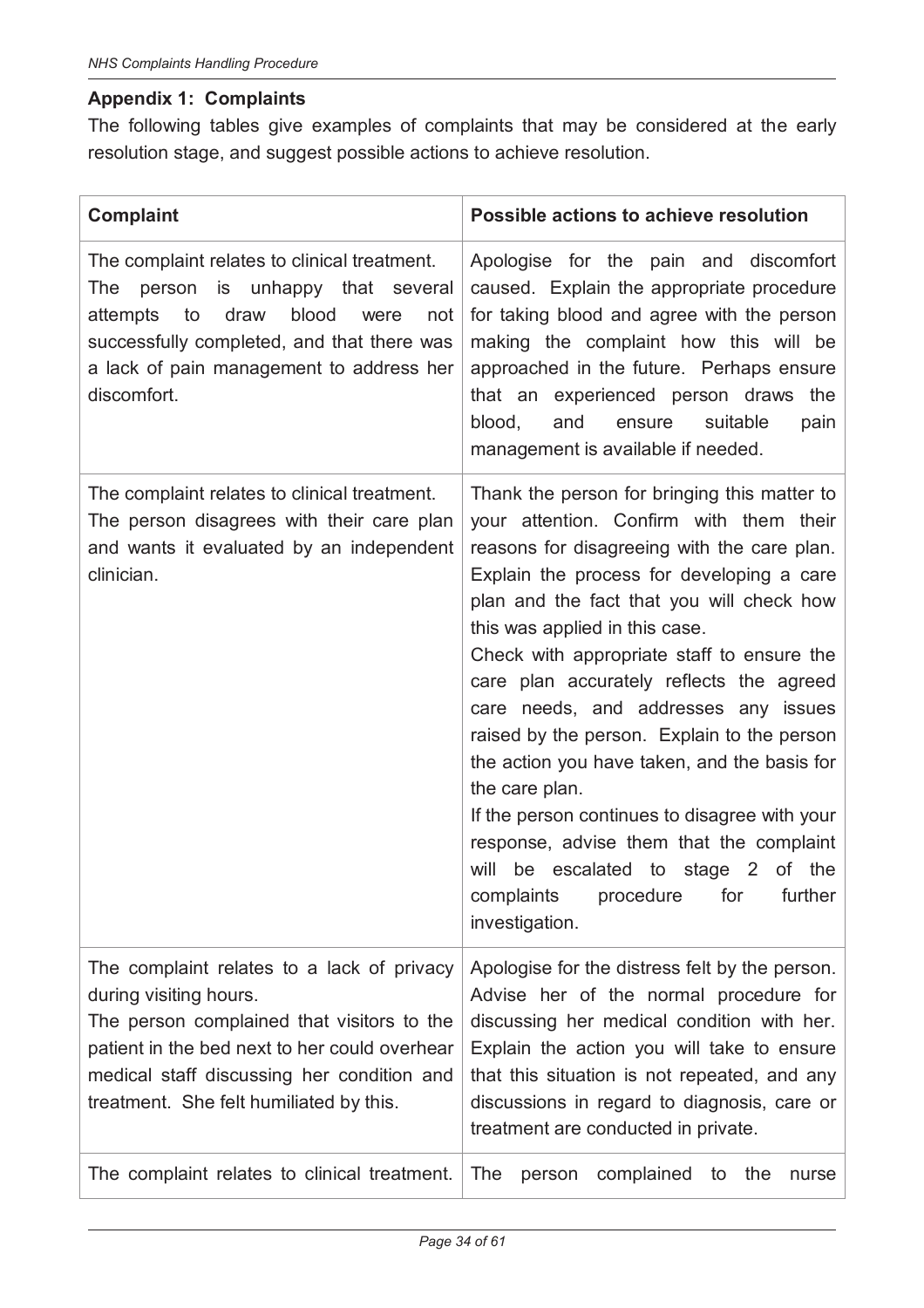| <b>Complaint</b>                                                                                                                                                                                                                              | Possible actions to achieve resolution                                                                                                                                                                                                                                                                                                                                                                                                                                                                                                                                                                                                                                                                     |  |  |  |
|-----------------------------------------------------------------------------------------------------------------------------------------------------------------------------------------------------------------------------------------------|------------------------------------------------------------------------------------------------------------------------------------------------------------------------------------------------------------------------------------------------------------------------------------------------------------------------------------------------------------------------------------------------------------------------------------------------------------------------------------------------------------------------------------------------------------------------------------------------------------------------------------------------------------------------------------------------------------|--|--|--|
| anti-clotting<br>receiving<br>was<br>A<br>person<br>medication injected into her stomach. Each<br>treatment required two painful injections as<br>the ward's drug trolley only had small doses<br>in the pre-prepared syringes.               | administering the<br>injection,<br>then<br>who<br>ordered a supply of larger doses from the<br>hospital pharmacy. Next day the person<br>(and others on the ward) received the<br>correct dose with<br>only one<br>injection<br>required.                                                                                                                                                                                                                                                                                                                                                                                                                                                                  |  |  |  |
| The complaint relates to being in a mixed<br>male/female ward.<br>The person is unhappy at being in a mixed<br>sex ward and wants moved to a single sex<br>ward.                                                                              | Thank the person for bringing this matter to<br>your attention, acknowledge their discomfort<br>and apologise for the impact this has had on<br>them.<br>Explain the basis for mixed sex wards and<br>ask what you can do to resolve the issue<br>satisfactorily. Where possible consider if<br>the person can be located in a room, or be<br>moved to a single sex ward.                                                                                                                                                                                                                                                                                                                                  |  |  |  |
| The complaint relates to staff attitude.<br>It is alleged that when asked to explain why<br>surgery had been delayed, the nurse was<br>rude, insensitive to the person's needs and<br>did not explain the reason for the delay.               | Thank the person for bringing the complaint<br>to your attention. Apologise, recognising<br>that they feel the nurse did not respond<br>appropriately to the enguiry. Make sure that<br>you provide a full response to the person's<br>request for information about the surgery<br>and any reasons for delay. Explain that you<br>will record the complaint and ensure that<br>staff are made aware of the need to<br>respond fully and appropriately to<br>all<br>enquiries.<br>Discuss the complaint with appropriate staff,<br>understand<br>the<br>issue<br>from<br>their<br>to<br>perspective. If and where appropriate,<br>provide support to staff<br>to<br>respond<br>appropriately to enquiries. |  |  |  |
| The complaint relates to communication<br>with the person.<br>The letter sent by the Board to explain the<br>next course of treatment used jargon that<br>the person did not understand and said that<br>details of the next appointment were | Thank the person for bringing the complaint<br>to your attention. Advise that the use of<br>jargon in letters is inappropriate and should<br>not be used. Tell the person that you will<br>bring this matter to the attention of the<br>appropriate unit, who will contact her                                                                                                                                                                                                                                                                                                                                                                                                                             |  |  |  |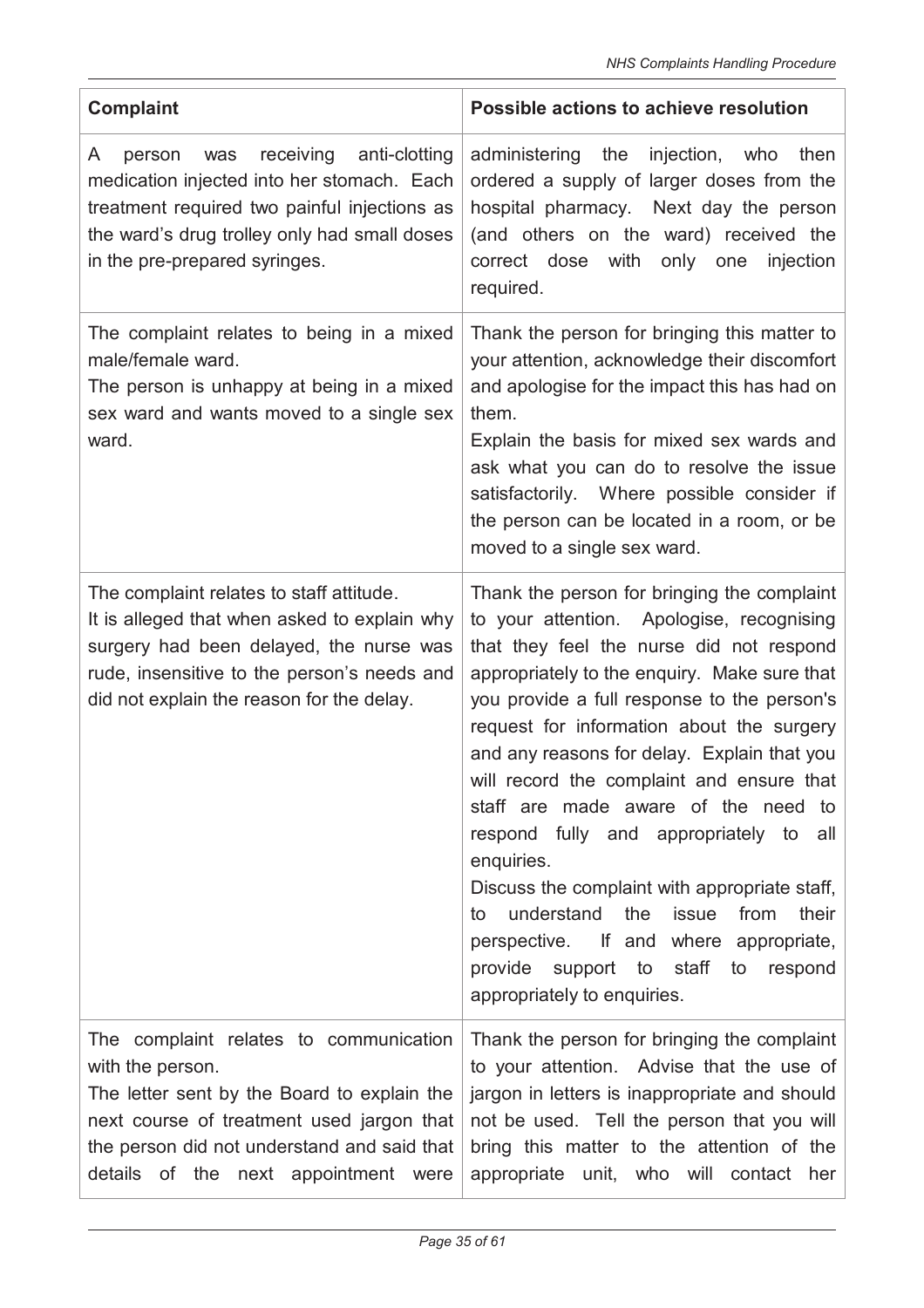| <b>Complaint</b>                                                                                                                                                                                                                                                                                                           | Possible actions to achieve resolution                                                                                                                                                                                                                                                                                                                                                                                                                                                                                                                                                                                                                  |  |  |  |  |
|----------------------------------------------------------------------------------------------------------------------------------------------------------------------------------------------------------------------------------------------------------------------------------------------------------------------------|---------------------------------------------------------------------------------------------------------------------------------------------------------------------------------------------------------------------------------------------------------------------------------------------------------------------------------------------------------------------------------------------------------------------------------------------------------------------------------------------------------------------------------------------------------------------------------------------------------------------------------------------------------|--|--|--|--|
| enclosed, when in fact they were not.                                                                                                                                                                                                                                                                                      | urgently to provide details of the next<br>appointment. Tell them that you are sorry<br>that this has happened, and that her<br>complaint should help to ensure that this<br>does not occur again.                                                                                                                                                                                                                                                                                                                                                                                                                                                      |  |  |  |  |
| The complaint relates to waiting times.<br>Having waited for 12 weeks to be seen by a<br>physiotherapist, the<br>appointment<br>was<br>cancelled with only one day's notice.                                                                                                                                               | Thank the person for bringing this to your<br>attention,<br>apologise<br>for<br>the<br>and<br>inconvenience that this cancellation has<br>caused. Advise them of the process for<br>making physiotherapy appointments and the<br>associated timescales. Explain the reason<br>that the appointment was cancelled at such<br>short notice. Where possible arrange an<br>alternative appointment at a date and time<br>which is convenient for the person.                                                                                                                                                                                                |  |  |  |  |
| The complaint relates to a delay at the out<br>patients clinic.<br>The person complained that she had to wait<br>too long in the reception area before being<br>seen and she was not provided with a<br>reason for the delay.                                                                                              | Thank the person for bringing the complaint<br>to your attention. Explain the process for<br>seeing people at an outpatient appointment,<br>together with the reasons that something<br>went wrong on this occasion. Apologise,<br>and explain the actions you will take to<br>ensure that this situation does not reoccur.<br>This may be by reminding all staff on duty to<br>ensure that people are kept updated where<br>there is a delay in appointment times.<br>lt.<br>may also be by ensuring notices are placed<br>in the reception areas advising people to<br>approach reception if their appointment is<br>delayed by more than 20 minutes. |  |  |  |  |
| The complaint relates to a lack of facilities<br>within the hospital's waiting area.<br>The person complained that she had no<br>direct access to drinking water and when<br>she asked at reception for a glass of water<br>she was advised to purchase a bottle of<br>water from the shop within the hospital<br>complex. | Thank the person for bringing this matter to<br>your attention. Apologise, recognising how<br>the situation must have been for her.<br>Explain the reason that drinking water may<br>not have been immediately available, and<br>what the options will be to access drinking<br>water in the future.<br>Where<br>appropriate, signpost within the                                                                                                                                                                                                                                                                                                       |  |  |  |  |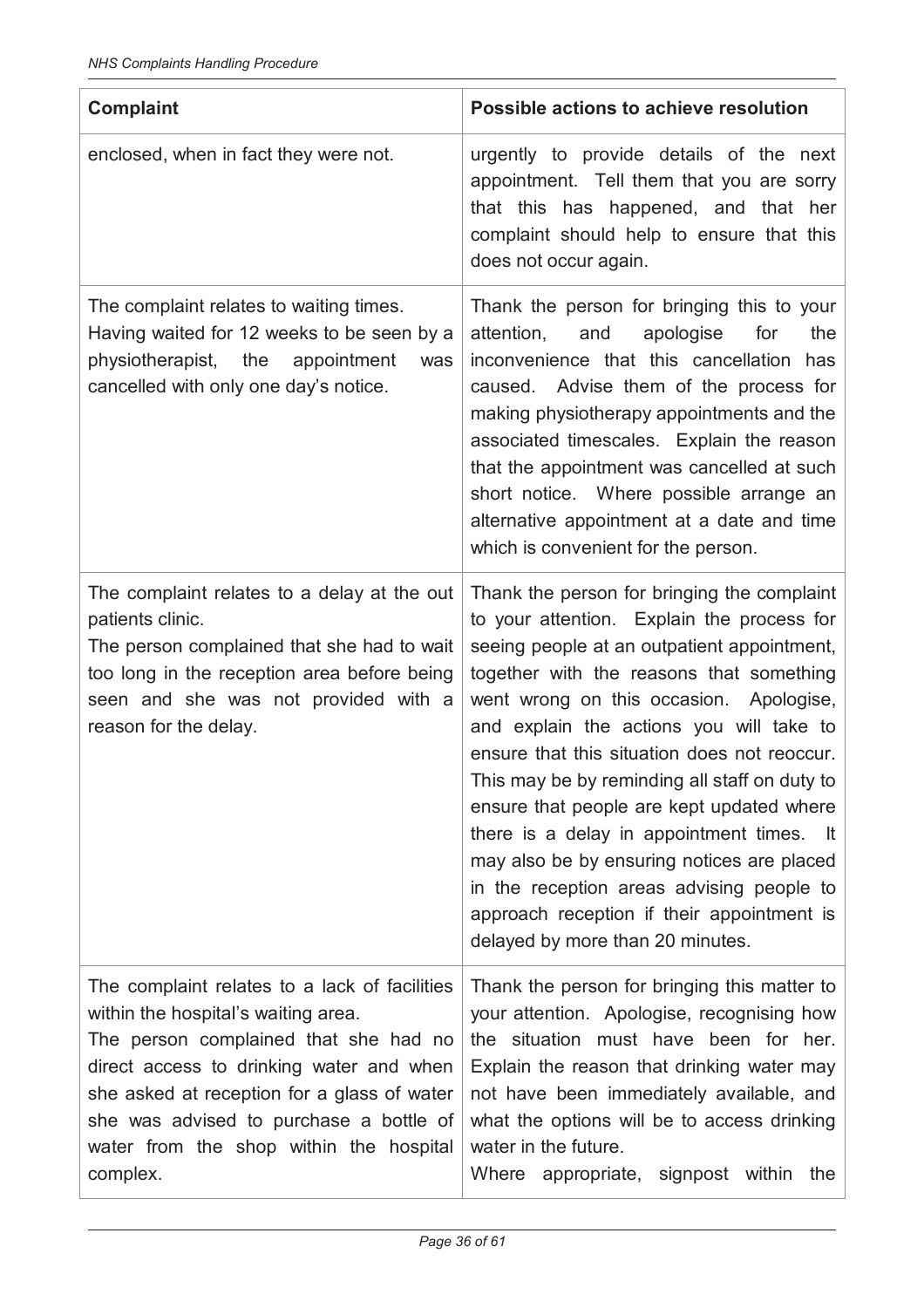| <b>Complaint</b>                                                                                                                                                                                                                                                                                                                                                                | Possible actions to achieve resolution                                                                                                                                                                                                                                                                                                                                                                                                                                                                                               |  |  |  |
|---------------------------------------------------------------------------------------------------------------------------------------------------------------------------------------------------------------------------------------------------------------------------------------------------------------------------------------------------------------------------------|--------------------------------------------------------------------------------------------------------------------------------------------------------------------------------------------------------------------------------------------------------------------------------------------------------------------------------------------------------------------------------------------------------------------------------------------------------------------------------------------------------------------------------------|--|--|--|
|                                                                                                                                                                                                                                                                                                                                                                                 | waiting areas, to explain how people may<br>get access to drinking water.                                                                                                                                                                                                                                                                                                                                                                                                                                                            |  |  |  |
| The complaint relates to car parking within<br>the hospital grounds.<br>The person is unhappy with the parking fees<br>charged by the hospital.                                                                                                                                                                                                                                 | Thank the person for bringing this matter to<br>your attention.<br>Explain the Board, or<br>hospital policy on car parking, and where<br>appropriate advise on alternative areas for<br>parking or how people may use public<br>transport in appropriate cases.<br>Finally<br>explain that the Board takes all complaints<br>information<br>seriously<br>and<br>that<br>from<br>complaints is analysed and used to inform<br>policies and procedures moving forward.                                                                 |  |  |  |
| complaint relates to the catering<br>The<br>services for patients.<br>The person is unhappy that, despite<br>notifying nurses that she is a vegetarian, no<br>vegetarian meal was provided at dinner<br>time. When she asked for a vegetarian<br>meal she was advised that the kitchen was<br>unable to provide one, and she was offered<br>a salad sandwich as an alternative. | Thank the person for bringing the complaint<br>to you. Apologise, acknowledging that there<br>has been a failing and expressing empathy<br>for the situation the person was in. Explain<br>the normal protocol for ensuring all dietary<br>requirements are met, and the action that<br>you will now take to ensure that a<br>vegetarian meal is always provided for her.<br>Thereafter, follow up with the her to ensure<br>that the situation has been satisfactorily<br>resolved and her dietary needs are being<br>properly met. |  |  |  |
| The complaint relates to property.<br>The person alleges that his dressing gown<br>was removed from his bedside unit, and is<br>now missing.                                                                                                                                                                                                                                    | Thank the person for bringing the matter to<br>your attention. Apologise, recognising the<br>distress that the loss of the dressing gown<br>will have caused. Offer to provide a hospital<br>in the<br>meantime.<br>replacement gown<br>Explain the action you will take to try and<br>locate the dressing gown, and where<br>appropriate, signpost him to the process for<br>claiming for lost property.                                                                                                                            |  |  |  |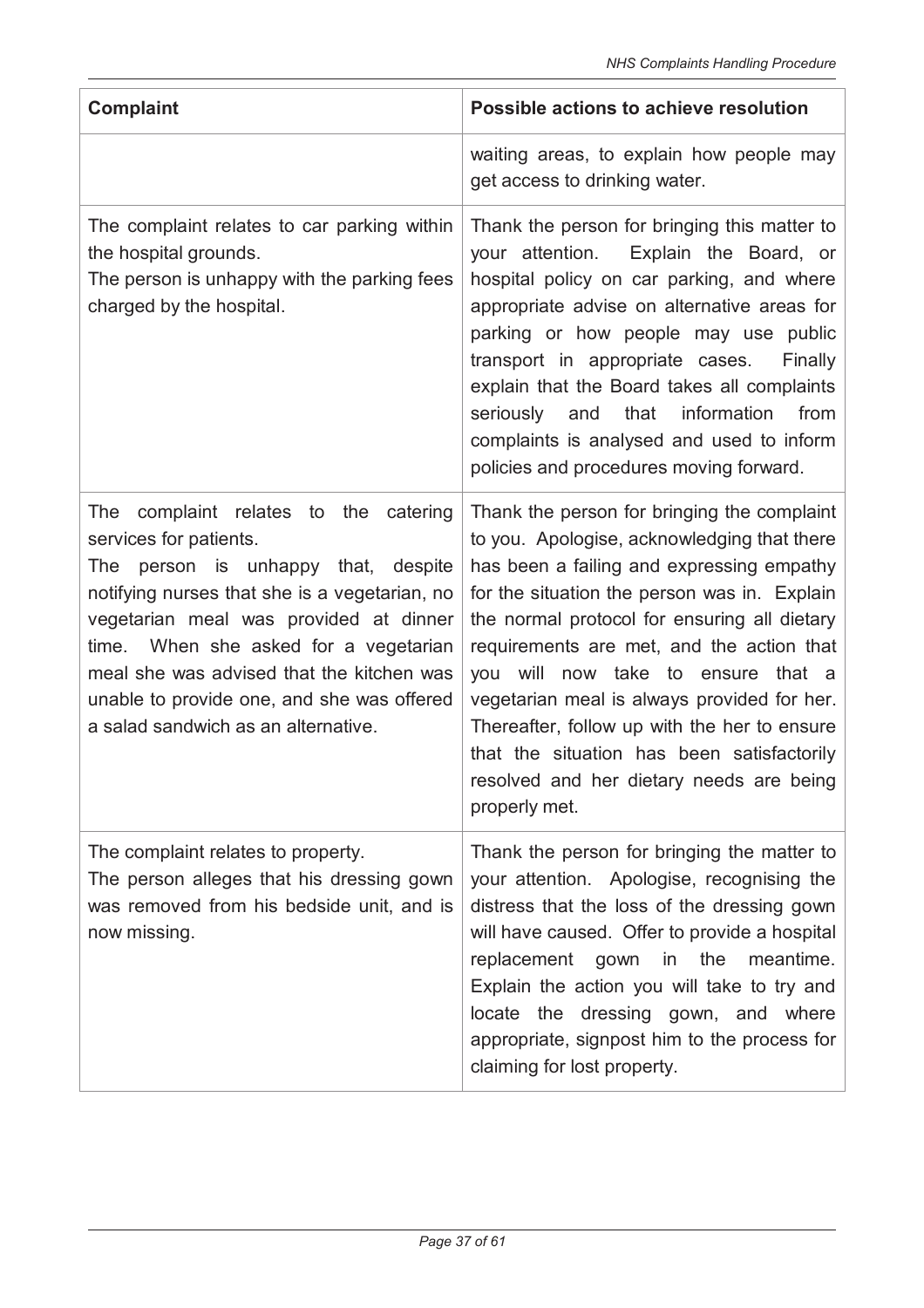# **Appendix 2: Concerns**

The following tables give examples of matters that may be considered as concerns.

| <b>Concerns</b>                                                                                                                                                                                                                                                                                                                       | <b>Suggested action</b>                                                                                                                                                                                                                                                                                                                                                                            |
|---------------------------------------------------------------------------------------------------------------------------------------------------------------------------------------------------------------------------------------------------------------------------------------------------------------------------------------|----------------------------------------------------------------------------------------------------------------------------------------------------------------------------------------------------------------------------------------------------------------------------------------------------------------------------------------------------------------------------------------------------|
| A person was worried about his forthcoming<br>He<br>did<br>cataract surgery.<br>not fully<br>understand the procedure that would be<br>followed and the implications in relation to<br>his future eye care requirements.                                                                                                              | Arrange an appointment for him to see the<br>ophthalmologist to have a full explanation of<br>the surgery, and long term eye care<br>requirements provided.                                                                                                                                                                                                                                        |
| The café uses plastic cups. An elderly<br>person raised concerns that she and others<br>have difficulty in holding these plastic cups.                                                                                                                                                                                                | Where mugs are available they should be<br>used in the café. Alternatively, cardboard<br>cup holders/sleeves with a handle may be<br>considered.                                                                                                                                                                                                                                                   |
| A person raised a concern about when they<br>would be seen in the clinic as the last clinic<br>had overrun resulting in the her not being<br>seen for her appointment.                                                                                                                                                                | The service should contact the person to<br>for<br>the<br>earlier<br>apologise<br>missed<br>appointment and to inform her that action<br>has been taken to ensure the clinic is not<br>overbooked.<br>The person should<br>be<br>reassured that their concerns have been<br>noted, and that arrangements are in place<br>to ensure that they are seen at the stated<br>appointment time next time. |
| A person said that his appointment letter<br>was sent in an unsealed envelope, and he<br>just wanted the board to be aware of this.                                                                                                                                                                                                   | Apologise to the man, and explain that staff<br>will now be reminded to ensure that all<br>letters are properly sealed before postage.                                                                                                                                                                                                                                                             |
| A concern is raised about the provision of<br>maternity (or other service) services and the<br>impact that service re-provision would have<br>in the future.                                                                                                                                                                          | Provide information about the reasons for<br>the re provision of services and explain the<br>actions that will be taken to ensure no<br>adverse effects on service delivery.                                                                                                                                                                                                                       |
| A person had had part of one of his fingers<br>amputated. He wrote to the NHS asking for<br>more information, as he felt the operation<br>was unnecessary and that the complications<br>were never fully explained to him. In his<br>letter he states that he does not want to<br>complain, but he is unhappy about his<br>treatment. | The circumstances described here would<br>normally be handled as a complaint. Where<br>the person is adamant that they do not wish<br>to complain, the matter should be recorded<br>as being resolved at the early resolution<br>stage.<br>Provide a full detailed response advising<br>why a decision to amputate was taken                                                                       |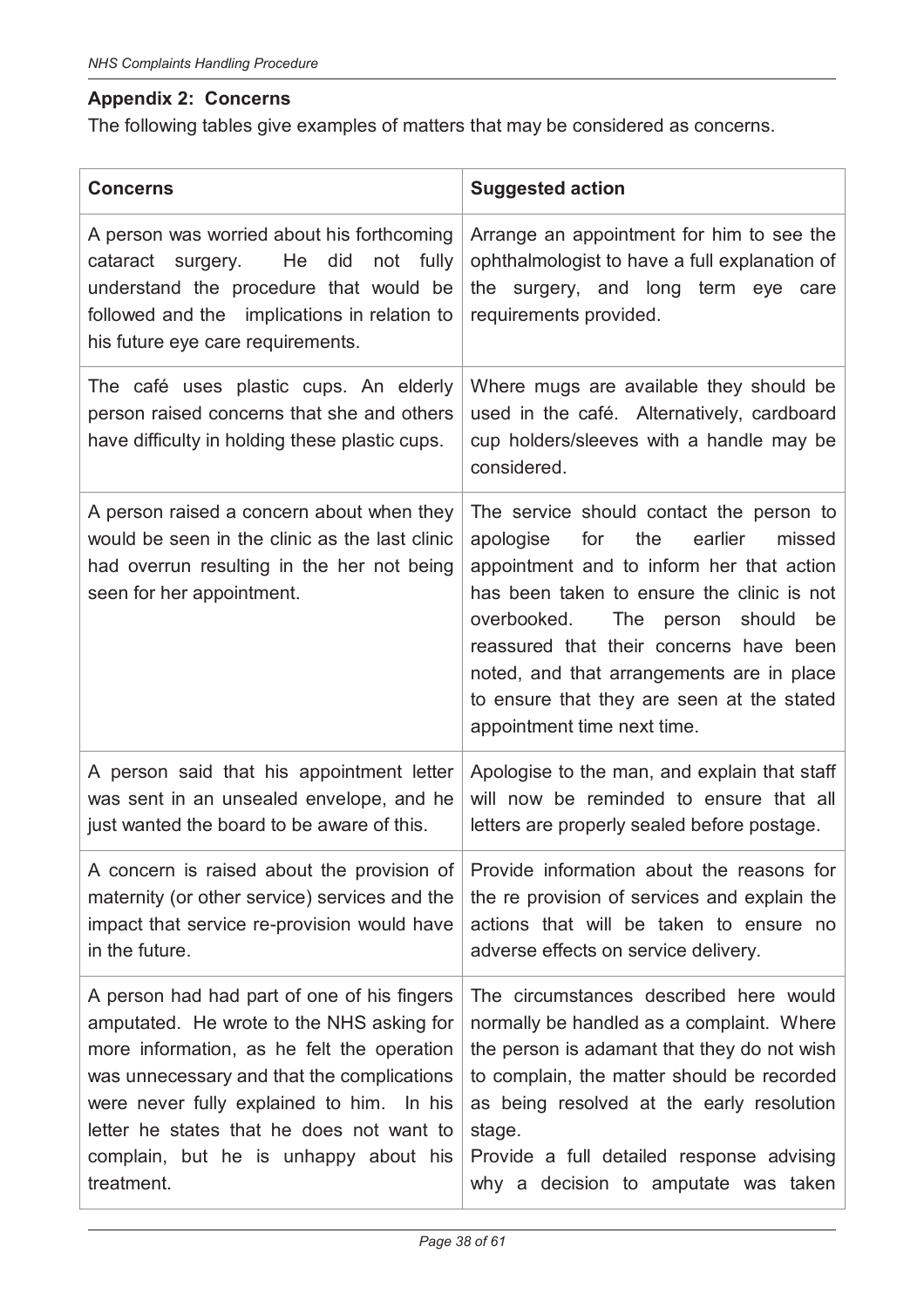| <b>Concerns</b>                                                                                                                                                                                                                                                                                                                                                                                                                                                              | <b>Suggested action</b>                                                                                                                                                                                                                                                                                                                           |  |  |  |
|------------------------------------------------------------------------------------------------------------------------------------------------------------------------------------------------------------------------------------------------------------------------------------------------------------------------------------------------------------------------------------------------------------------------------------------------------------------------------|---------------------------------------------------------------------------------------------------------------------------------------------------------------------------------------------------------------------------------------------------------------------------------------------------------------------------------------------------|--|--|--|
|                                                                                                                                                                                                                                                                                                                                                                                                                                                                              | following what was considered to have been<br>simple routine surgery.<br>If the person comes back to say that they<br>remain unhappy with this response, the<br>matter should then be handled at stage 2 of<br>the complaints procedure, with the person<br>being signposted to SPSO if they remain<br>dissatisfied with the subsequent response. |  |  |  |
| Prior to an operation eight months ago, the<br>person had expressed fear to a number of<br>staff that she would not have sufficient post-<br>operative pain management. Despite these<br>concerns being raised she experienced<br>considerable pain after the operation. She<br>now has concerns regarding a forthcoming<br>She wanted her pain to be<br>operation.<br>managed more effectively than when she<br>underwent<br>had<br>the<br>operation<br>same<br>previously. | Explain to the person that the first operation<br>was unsuccessful and therefore has to be<br>performed a second time. Reassure her<br>that her concerns about pain management<br>have been noted and that medical staff will<br>do all they possibly can to effectively<br>manage any post-operative pain.                                       |  |  |  |
| A patient suffers from a recurring problem<br>with chest infections.<br>This has been the<br>case for several years. He is unhappy that<br>his GP has refused to prescribe him another<br>course of antibiotics.                                                                                                                                                                                                                                                             | <b>The</b><br><b>GP</b><br>meets<br>with<br>the<br>to<br>person<br>understand<br>the<br>for<br>his<br>reasons<br>dissatisfaction, and to explain the basis for<br>the decision not to continually prescribe<br>antibiotics.<br>The GP may arrange for further tests if<br>appropriate.                                                            |  |  |  |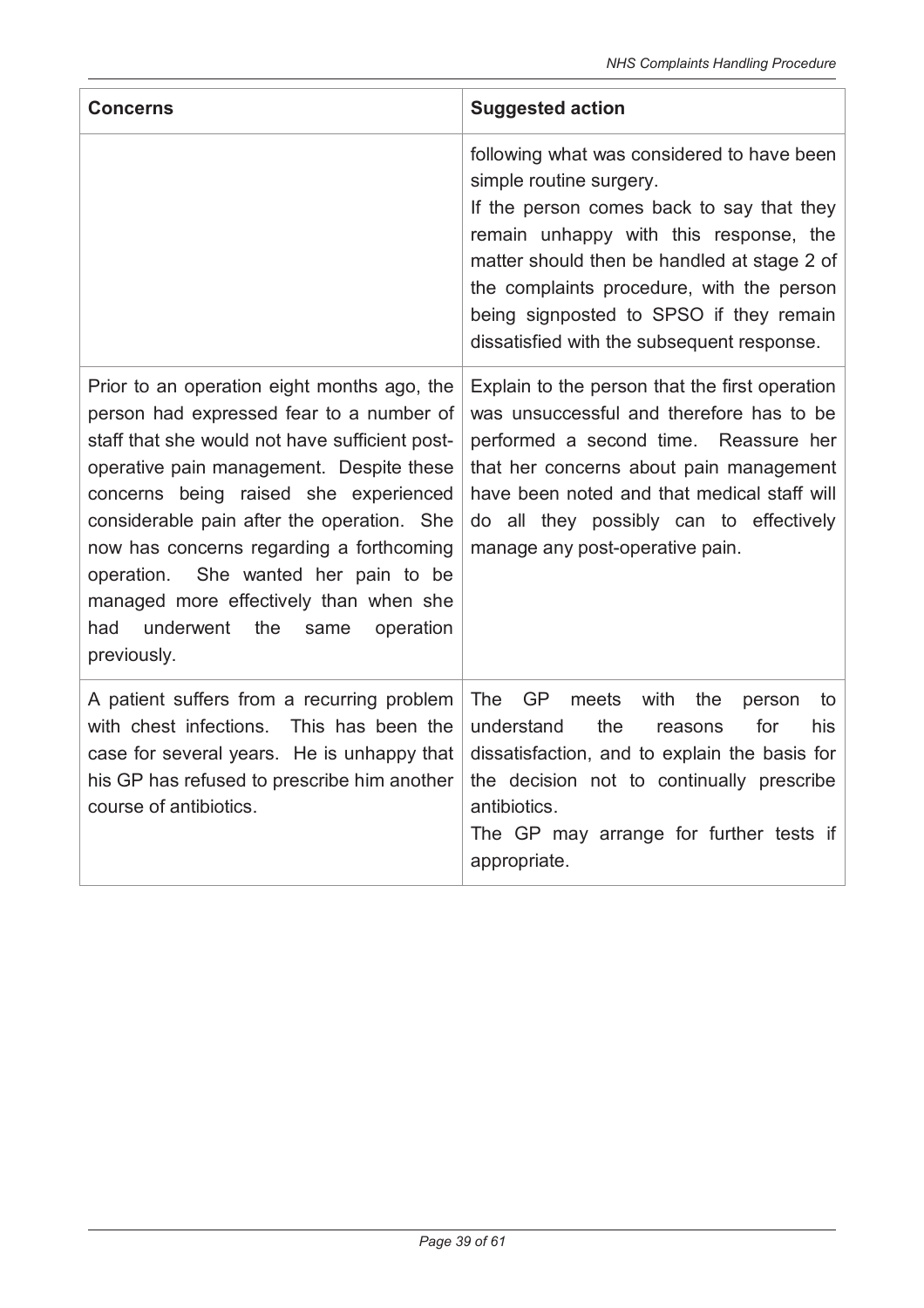#### **Appendix 3: Feedback, Comments, Concerns or Complaints Assessment Matrix**

The person bringing the issue to your attention may be very clear from the outset that they do not want to complain. If however, the matter meets the definition of a complaint, the person should be offered an explanation that complaints provide valuable information that allow organisations to learn and improve services. Where it is not clear, after discussion with the person bringing the matter, whether it should be recorded as feedback, a comment, a complaint, or a concern, the matrix below may help you to arrive at the appropriate decision.

|                                                                                                      | Insignificant or<br>None          | Minor                   | Moderate  | Significant or<br>Certain |
|------------------------------------------------------------------------------------------------------|-----------------------------------|-------------------------|-----------|---------------------------|
| Your assessment of the<br>rigour and extent of<br>dissatisfaction<br>expressed                       | Feedback or<br>Comment            | Concern                 | Concern   | Complaint                 |
| The way in which the<br>person raising the issue<br>expresses their level of<br>dissatisfaction      | Feedback or<br>Comment            | Concern                 | Complaint | Complaint                 |
| Your assessment of the<br>likely impact on patient<br>care                                           | Feedback or<br>Comment            | Concern or<br>Complaint | Complaint | Complaint                 |
| Your assessment of the<br>the<br>patient,<br>risks<br>to<br>patients or others                       | Feedback or<br>Comment            | Concern or<br>Complaint | Complaint | Complaint                 |
| Your assessment of the<br>risks to the NHS body                                                      | Feedback or<br>Concern<br>Comment |                         | Complaint | Complaint                 |
| The<br>learning<br>opportunities that may<br>arise as a result of<br>looking at the matter<br>raised | Feedback or<br>Comment            | Concern                 | Complaint | Complaint                 |

It is expected that you will use professional judgement in deciding whether an issue can be looked at as a 'Concern' or whether it is appropriate to handle the matter through the complaints handling procedure. Where an issue is looked at as a 'Concern' and the person raising the matter remains dissatisfied with your response, you must then investigate the matter as a complaint, at stage 2 of the complaints handling procedure.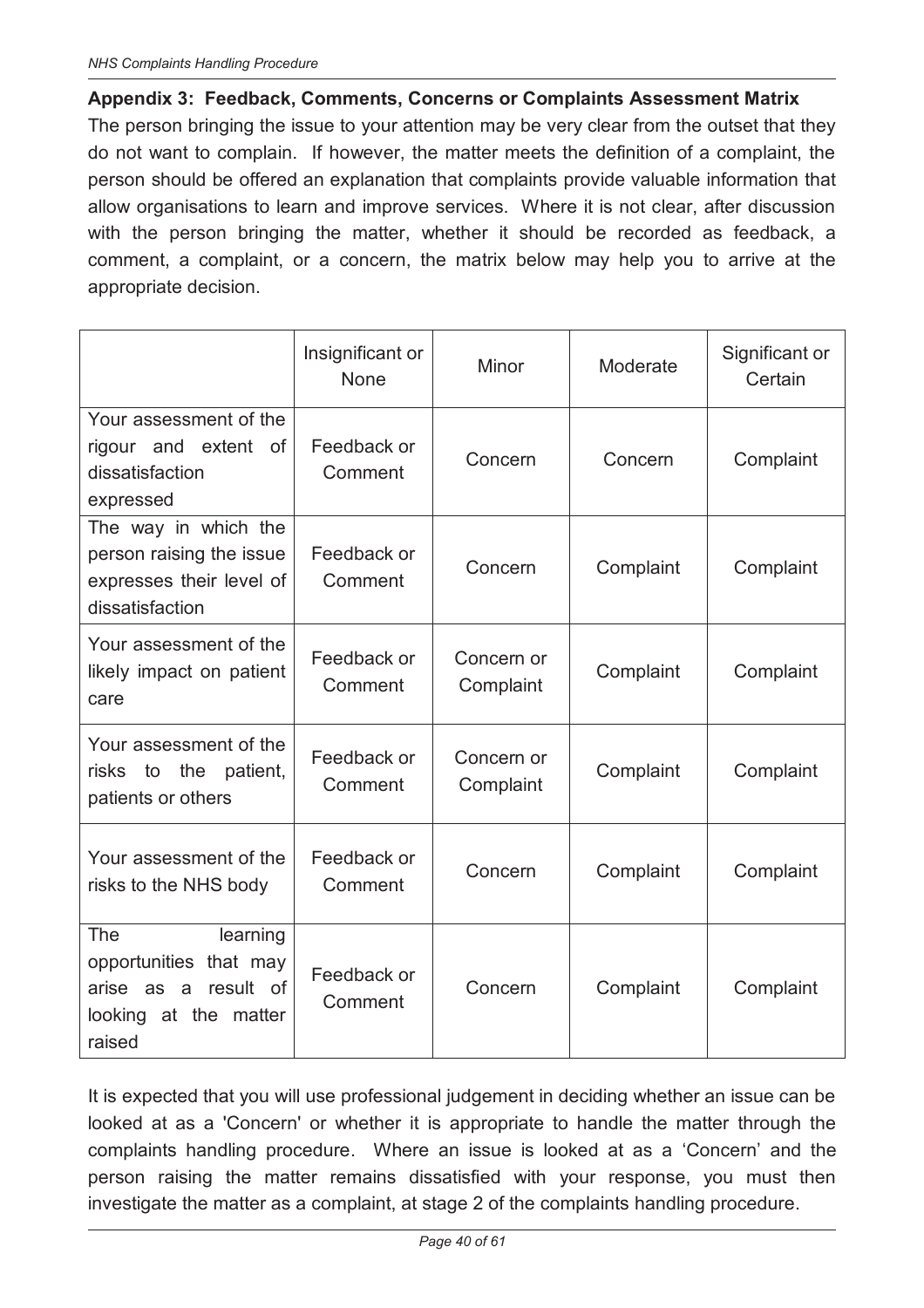#### **Appendix 4: Timelines**

#### **General**

References to timelines throughout the complaints handling procedure relate to working days. When measuring performance against the required timelines, we do not count nonworking days, for example weekends, public holidays and days of industrial action where our service has been interrupted.

#### **Timelines at the early resolution stage**

You must aim to achieve early resolution within five working days. The day you receive the complaint is day 1. Where you receive it on a non-working day, for example at the weekend or on a public holiday, day 1 will be the next working day.

| Day 1 | Day 2 | Day 3 | Day 4 | Day 5 |
|-------|-------|-------|-------|-------|
|       |       |       |       |       |

#### **Day 1:**

Day complaint received by the organisation, or next working day if day of receipt is a non-working day. Early resolution achieved or complaint escalated to the investigation stage.

#### **Extension to the five-day timeline**

If you have extended the timeline at the early resolution stage in line with the procedure, the revised timetable for the response must take no longer than 10 working days from the date of receiving the complaint.

|  |  |  |  |  |  |  |  | Day 1 Day 2 Day 3 Day 4 Day 5 Day 6 Day 7 Day 8 Day 9 Day 10 |  |  |
|--|--|--|--|--|--|--|--|--------------------------------------------------------------|--|--|
|--|--|--|--|--|--|--|--|--------------------------------------------------------------|--|--|

#### **Day 1:**

Day complaint received by the organisation, or next working day if date of receipt is a non-working day.

In a few cases where it is clearly essential to achieve early resolution, you may authorise an extension within five working days from when the complaint was received. You must conclude the early resolution stage within 10 working days from the date of receipt, either by resolving the complaint or by escalating it to the investigation stage.

**Day 10:** 

**Day 5:** 

Early resolution achieved or complaint escalated to the investigation stage.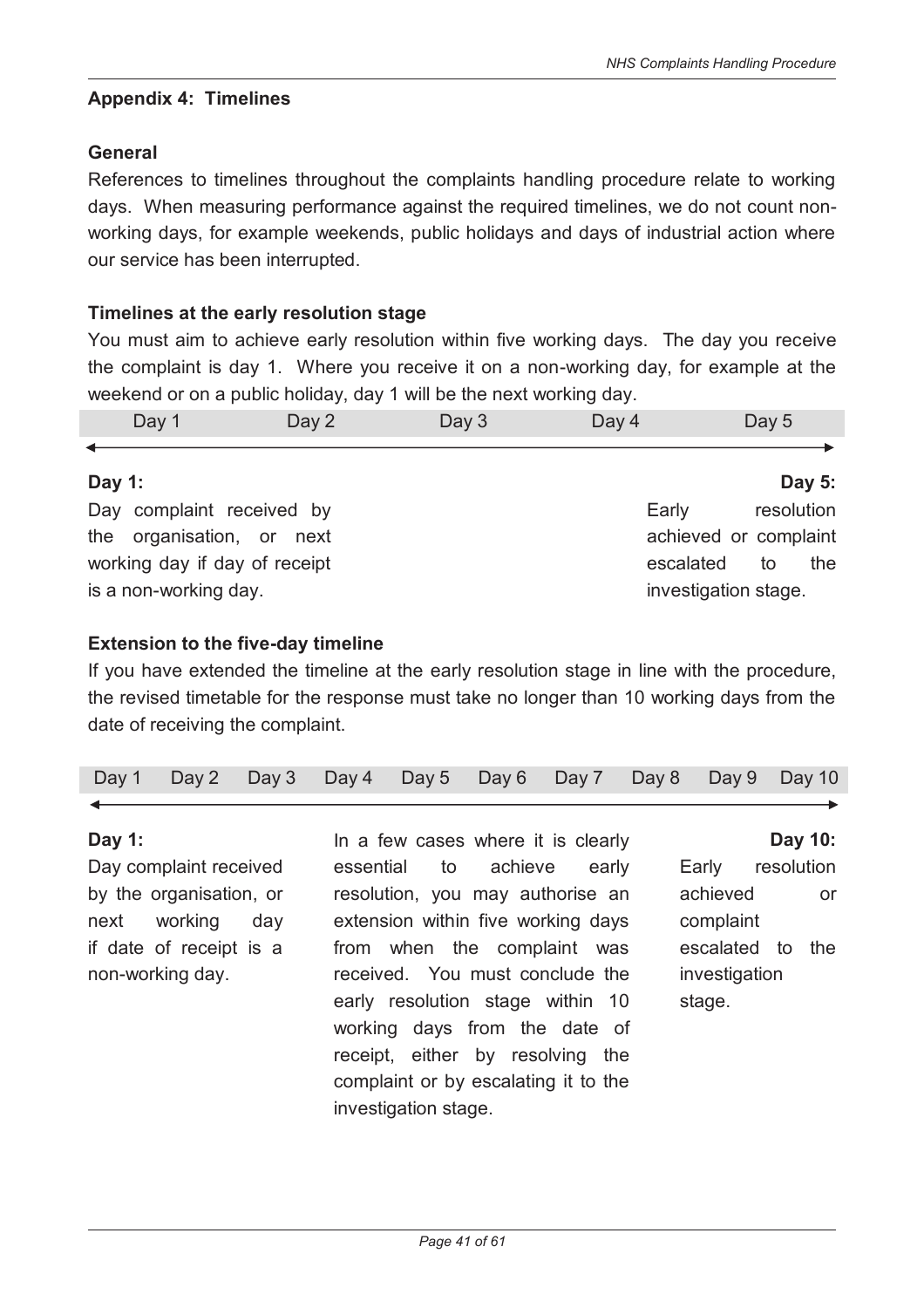#### **Transferring cases from early resolution to investigation**

If it is clear that early resolution has not resolved the matter, and the person wants to escalate the complaint to the investigation stage, the case must be passed for investigation without delay. In practice this will mean on the same day that the person is told this will happen.

#### **Timelines at investigation**

You may consider a complaint at the investigation stage either:

- after attempted early resolution, or
- · immediately on receipt if you believe the matter to be sufficiently complex, serious or appropriate to merit a full investigation from the outset.

#### **Acknowledgement**

All complaints considered at the investigation stage must be acknowledged within **three working days** of receipt. The date of receipt is:

- the day the case is transferred from the early stage to the investigation stage, where it is clear that the case requires investigation, or
- the day the person asks for an investigation after a decision at the early resolution stage. You should note that a person may not ask for an investigation immediately after attempts at early resolution, or
- · the date you receive the complaint, if you think it sufficiently complex, serious or appropriate to merit a full investigation from the outset.

#### **Investigation**

You should respond in full to the complaint within **20 working days** of receiving it at the investigation stage.

The 20-working day limit allows time for a thorough, proportionate and consistent investigation to arrive at a decision that is objective, evidence-based and fair. This means you have 20 working days to investigate the complaint, regardless of any time taken to consider it at the early resolution stage.

| Day 1                   | Day 5 | Day 10 | Day 15 | Day 20                   |
|-------------------------|-------|--------|--------|--------------------------|
|                         |       |        |        |                          |
| Day 1:                  |       |        |        | Day 20:                  |
| Day<br>complaint        |       |        |        | organisation's           |
| received                | at    |        |        | decision<br>issued<br>to |
| investigation<br>stage, |       |        |        | person making<br>the     |
| or next working day     |       |        |        | complaint<br>or          |
| if date of receipt is a |       |        |        | agreement reached        |
| non-working<br>day.     |       |        |        | with<br>person<br>to     |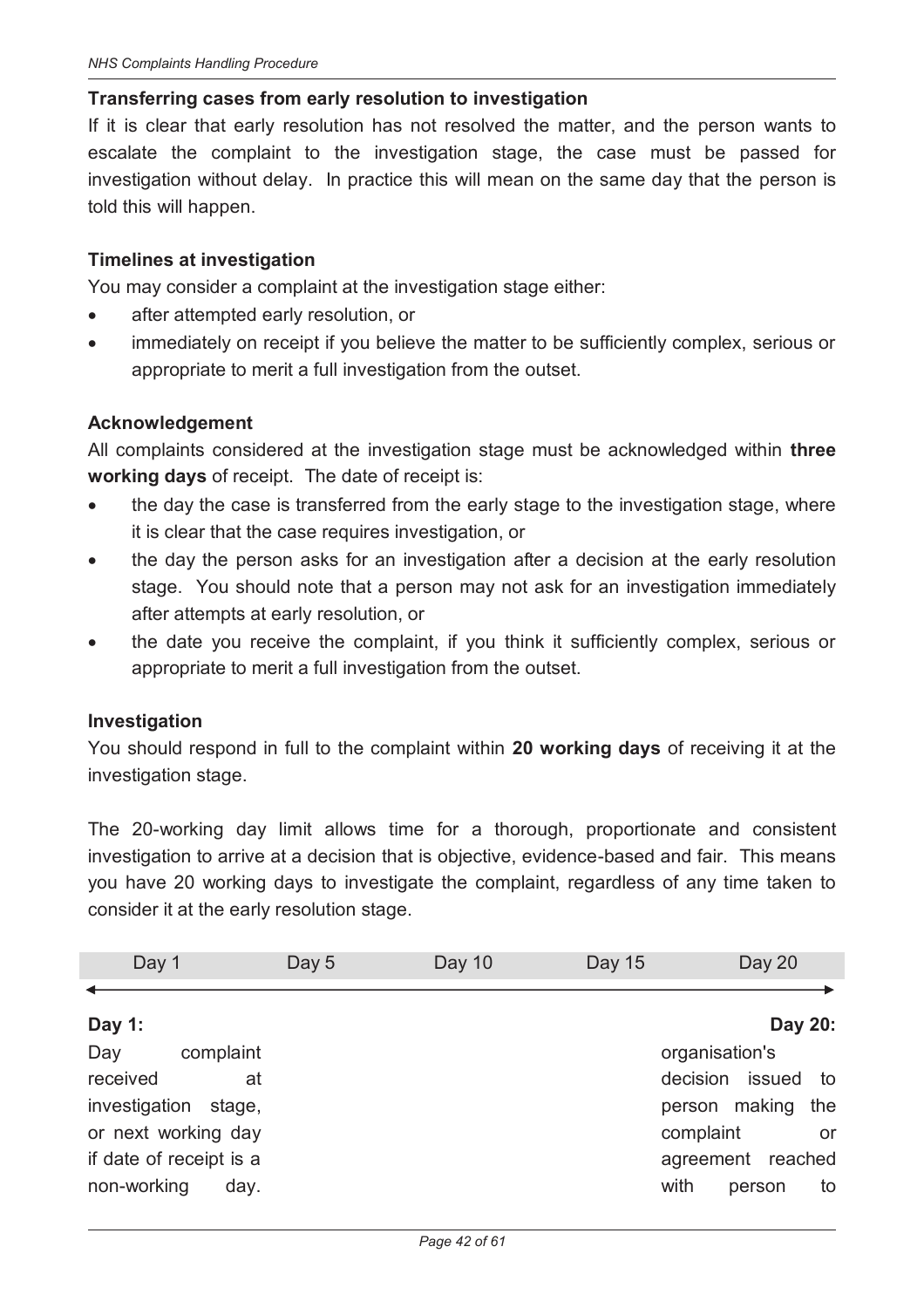Acknowledgement issued within three working days.

Exceptionally you may need longer than the 20-day limit for a full response. If so, you must explain the reasons to the person, and agree with them a revised timescale.

| Day 1                | Day 5 | Day 10 | Day 15 |                   | Day 20+             |
|----------------------|-------|--------|--------|-------------------|---------------------|
|                      |       |        |        |                   |                     |
| Day 1:               |       |        |        | <b>By Day 20:</b> | By agreed           |
| complaint<br>Day     |       |        |        | In.<br>agreement  | date:               |
| received<br>at       |       |        |        | with<br>the       | <b>Issue</b><br>our |
| investigation        |       |        |        | person making     | final               |
| stage, or<br>next    |       |        |        | the complaint     | decision on         |
| working<br>if<br>day |       |        |        | where             | the                 |
| date of receipt is a |       |        |        | possible,         | complaint.          |
| non-working day.     |       |        |        | decide<br>a       |                     |
| Acknowledgement      |       |        |        | revised           |                     |
| within<br>issued     |       |        |        | timescale<br>for  |                     |
| working<br>three     |       |        |        | bringing<br>the   |                     |
| days.                |       |        |        | investigation to  |                     |
|                      |       |        |        | a conclusion.     |                     |

#### **Timeline examples**

The following illustration provides examples of the point at which we conclude our consideration of a complaint. It is intended to show the different stages and times at which a complaint may be resolved.



The circumstances of each complaint are explained below:

#### *Complaint 1*

Complaint 1 is a straightforward issue that may be resolved by an on-the-spot explanation and, where appropriate, an apology. Such a complaint can be resolved on day one.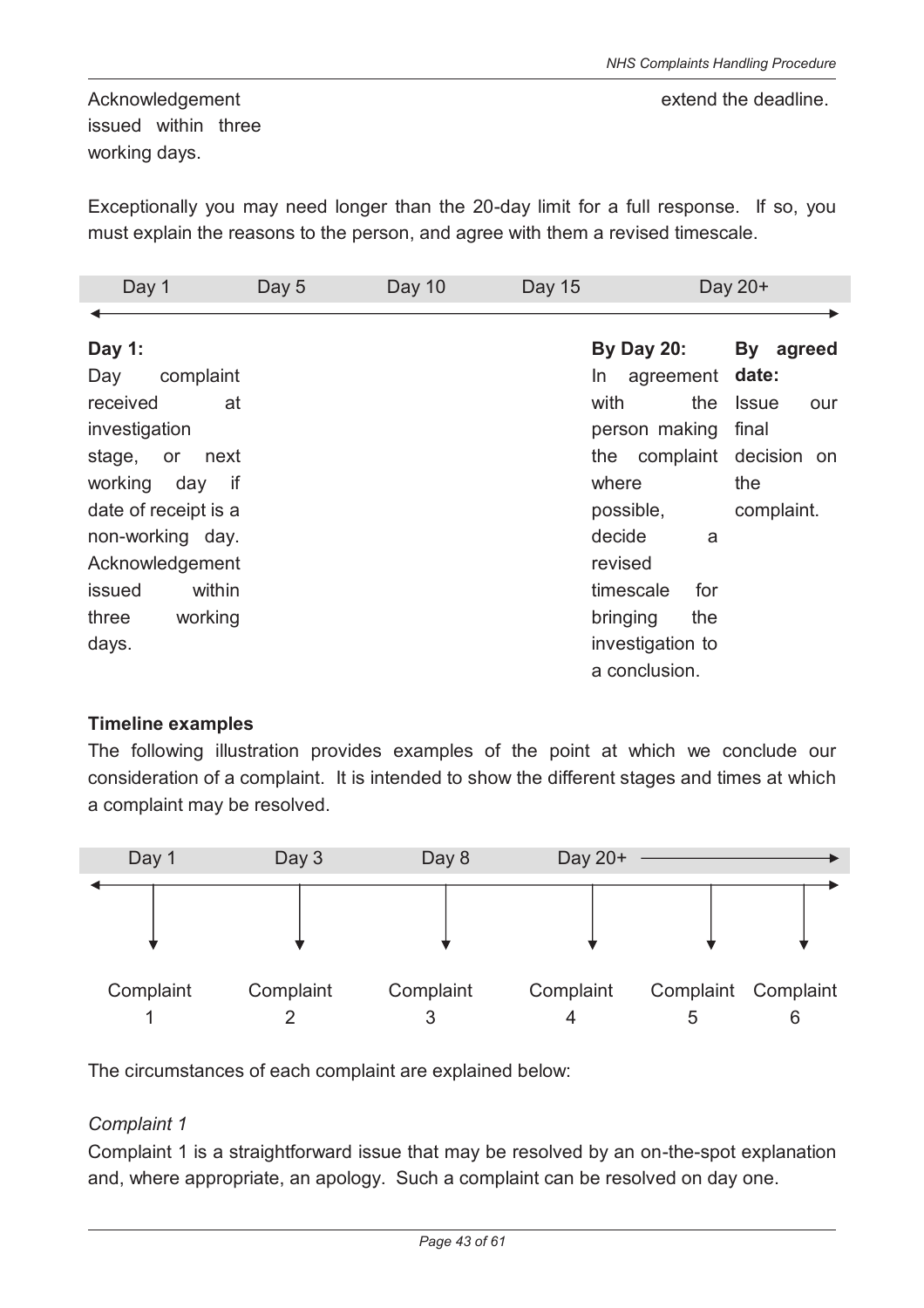#### *Complaint 2*

Complaint 2 is also a straightforward matter requiring little or no investigation. In this example, resolution is reached at day three of the early resolution stage.

#### *Complaint 3*

Complaint 3 refers to a complaint that we considered appropriate for early resolution. We did not resolve it in the required timeline of five working days. However, we authorised an extension on a clear and demonstrable expectation that the complaint would be satisfactorily resolved within a further five days. We resolved the complaint at the early resolution stage in a total of eight days.

#### *Complaint 4*

Complaint 4 was suitably complex or serious enough to pass to the investigation stage from the outset. We did not try early resolution; rather we investigated the case immediately. We issued a final decision to the person within the 20-day limit.

#### *Complaint 5*

We considered complaint 5 at the early resolution stage, where an extension of five days was authorised. At the end of the early resolution stage the person was still dissatisfied. At their request, we conducted an investigation and issued our final response within 20 working days. Although the end-to-end timeline was 30 working days we still met the time targets for investigation.

#### *Complaint 6*

Complaint 6 was considered at both the early resolution stage and the investigation stage. We did not complete the investigation within the 20-day limit, so we agreed a revised timescale with the person for concluding the investigation beyond the 20-day limit.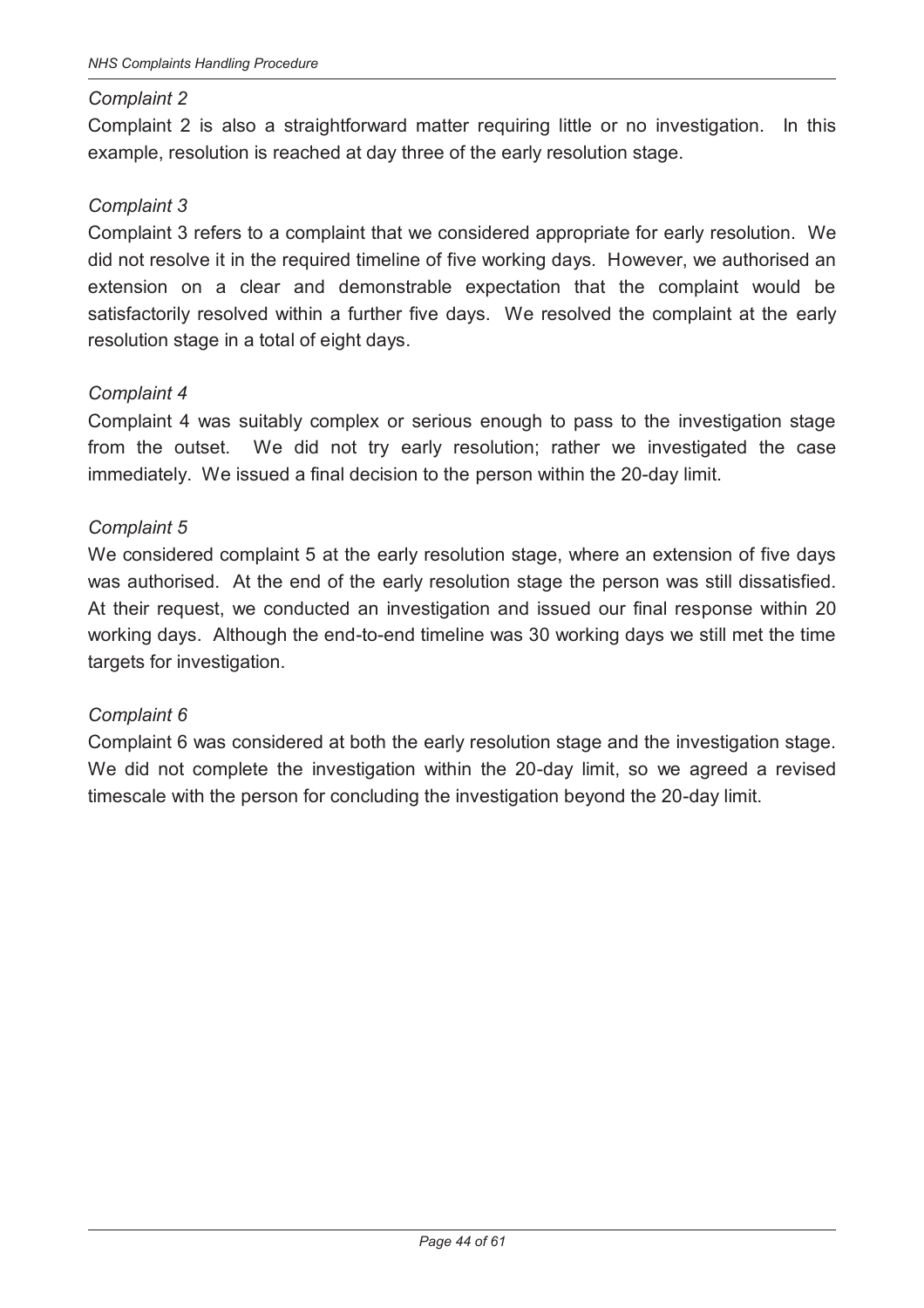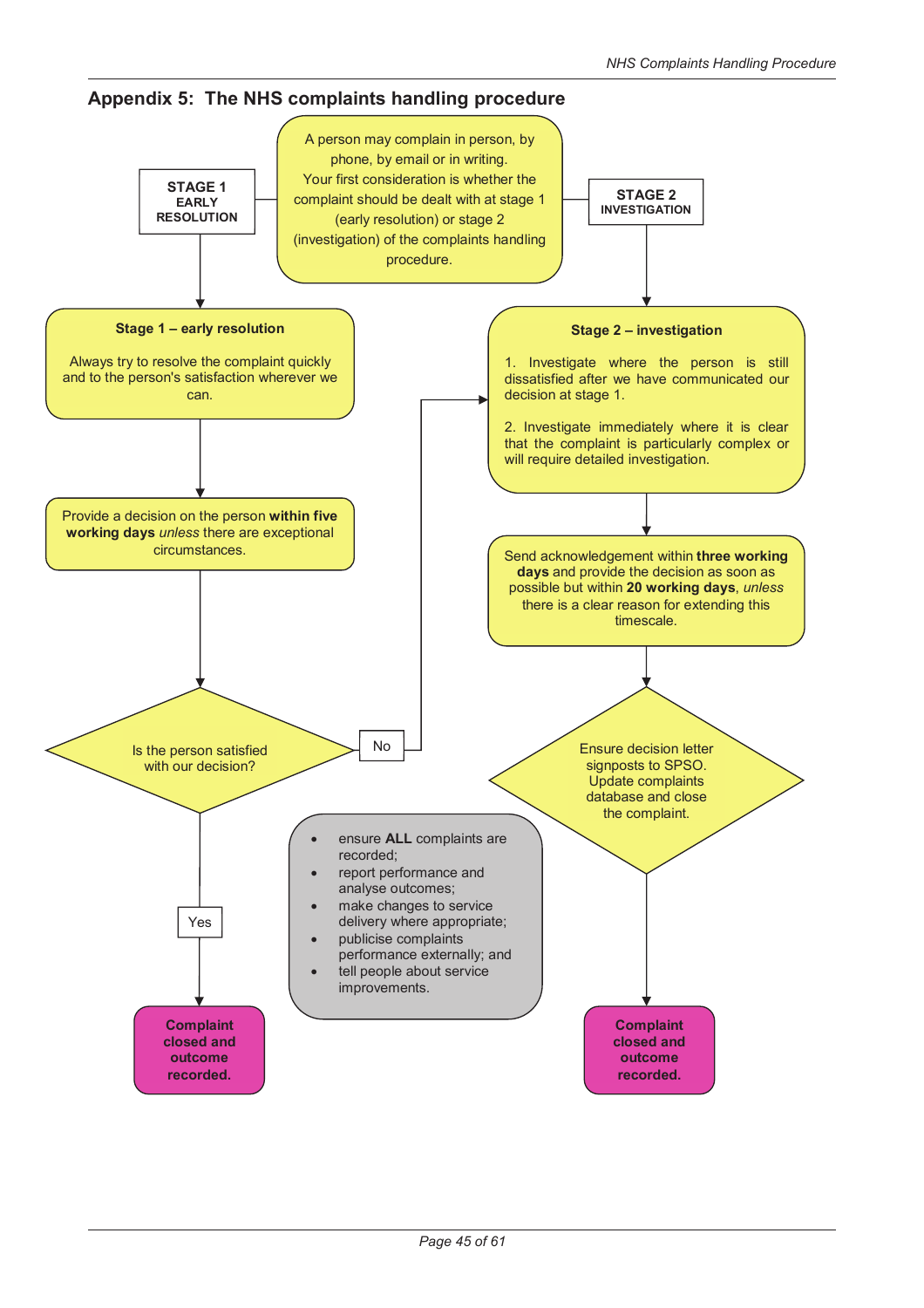#### **Appendix 6: Complaints Performance Indicators**

#### *Indicator One: Learning from complaints*

A statement outlining changes or improvements to services or procedures as a result of consideration of complaints including matters arising under the duty of candour. This should be reported on quarterly to senior management and the appropriate subcommittees, and include:

- Trends and actions should be published externally quarterly together with a summary of information communicated to patients/customers/service users and signposting to Patient Opinion. Further to this, reporting can consider the complaints where an explanatory meeting was offered, and if this was accepted, the outcome of such meetings in terms of lessons learned, as well as the percentage of persons making the complaints who wished to have an explanatory meeting after the complaint was resolved.
- · Qualitative data on complaints should be reported internally quarterly and externally annually. Trends should be highlighted and explained.
- Any services changed, improved or withdrawn should be highlighted with an explanation of any change.
- Actions taken to reduce the risk of reoccurrence should also be highlighted, as well as details of how this has been communicated across the Board.
- · A section on feedback, concerns and comments (including compliments) should be included.

#### *Indicator Two: Complaint Process Experience*

A statement to report the person making the complaint's experience in relation to the complaints service provided.

NHS bodies should seek feedback from the person making the complaint of their experience of the process. Understandably, sometimes the person making the complaint will not wish to engage in such a process of feedback. However a brief survey delivered in easy response formats, which take account of any reasonable adjustments, may elicit some response. Information should be sought on:

- · Ease of access to the process, including how easy it is to find on websites and via search engines.
- How the person making the complaint was treated by staff (for example were they professional, friendly, polite, courteous etc).
- · Whether empathy was shown or an apology offered.
- · Timescale in terms of responses being issued or updates as the case may be.
- · Clarity of decision and clarity of reasoning.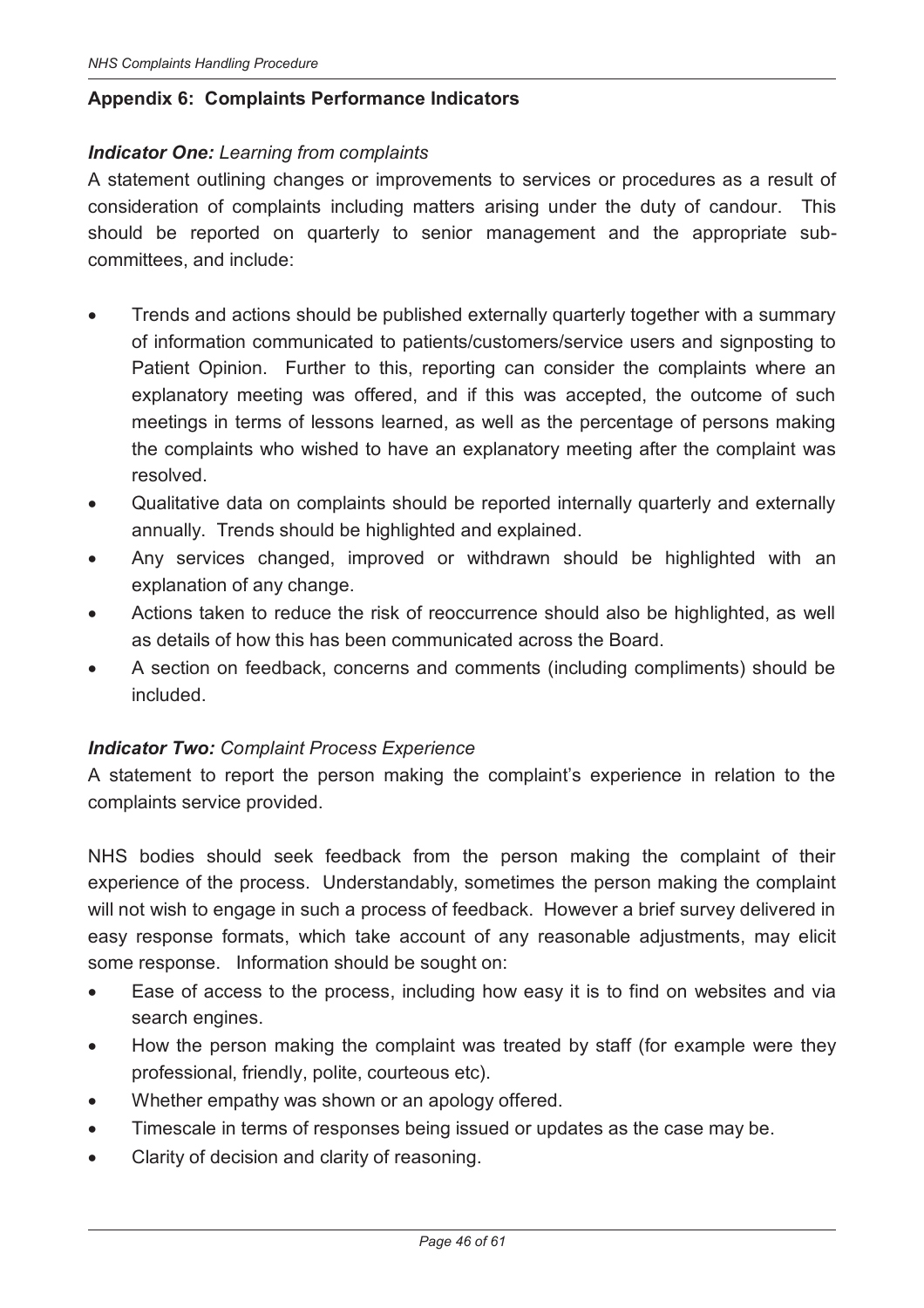# *Indicator Three: Staff Awareness and Training*

A statement to report on levels of staff awareness and training. This may also cover those staff who have been trained in mediation (for example) and how many times mediation is used across the organisation in any given year. Training on adverse events and duty of candour may also be included under this heading, as well as training on root cause analysis and human factors. Suggested headings for providing information under this indicator are:

- · How often internal communications are issued on complaints and training and the take up of training after such communications.
- · The number of staff, including managers, senior managers and Board members to complete mandatory or bespoke training.
- The number of staff who are undertaking or have completed a recognised professional qualification in this field.
- Details of the Senior Reporting Officer and Board Champion.
- NHS bodies should consider adding complaints and specifically, learning from complaints, into senior manager objectives.

#### *Indicator Four: The total number of complaints received*

The key point is to get a consistent benchmark and therefore it is suggested that a core measure is used which would measure complaints against the number of staff employed by the NHS Body. For example:

- · Acute Hospital Services per episode of patient care
- Prisons per average population
- · GPs percentage of patients registered with practice
- Pharmacy per script dispensed per annum
- · Dental percentage patients registered with the practice
- · Ophthalmic per episode of care
- Mental Health per episode of care
- NHS24 per call demand in 000s

#### *Indicator Five: Complaints closed at each stage*

The term "closed" refers to a complaint that has had a response sent to the customer and at the time no further action is required (regardless at which stage it is processed and whether any further escalation takes place). This indicator will report:

- · the number of complaints closed at stage one as % all complaints
- the number of complaints closed at stage two as % all complaints
- · the number of complaints closed at stage two after escalation as % all complaints.

# *Indicator Six: Complaints upheld, partially upheld and not upheld*

There is a requirement for a formal outcome (upheld, partially upheld or not upheld) to be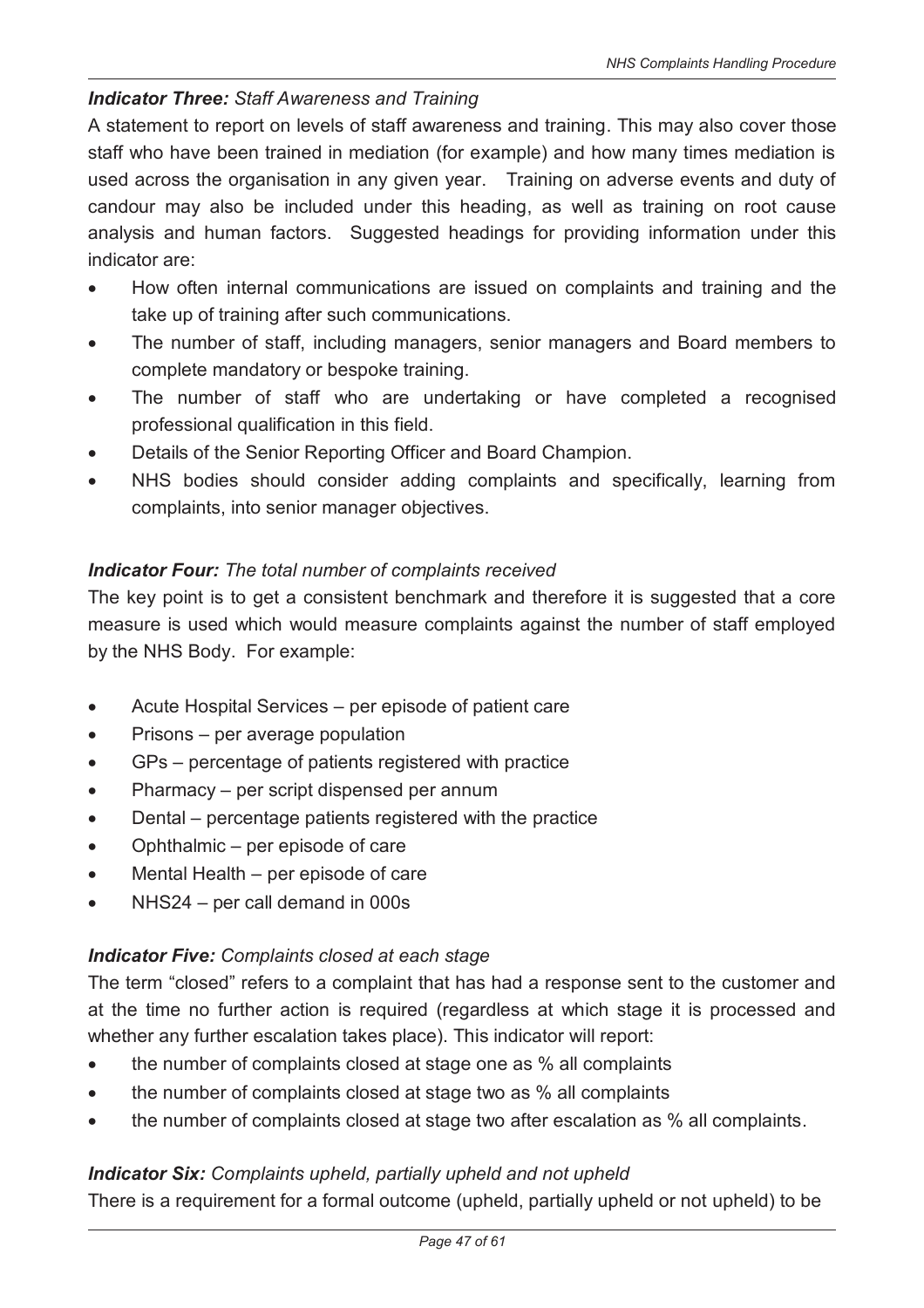recorded for each complaint. This indicator will report:

- the number of complaints upheld at stage one as % of all complaints closed at stage one
- · the number of complaints not upheld at stage one as % of all complaints closed at stage one
- the number of complaints partially upheld at stage one as % of all complaints closed at stage one
- the number of complaints upheld at stage two as % of all complaints closed at stage two
- · the number of complaints not upheld at stage two as % of all complaints closed at stage two
- the number of complaints partially upheld at stage two as % of all complaints closed at stage two
- · the number of escalated complaints upheld at stage two as % of all escalated complaints closed at stage two
- · the number of escalated complaints not upheld at stage two as % of all escalated complaints closed at stage two
- · the number of escalated complaints partially upheld at stage two as % of all escalated complaints closed at stage two.

#### *Indicator Seven: Average times*

This indicator represents the average time in working days to close complaints at stage one and complaints stage two of the model CHP. This indicator will report:

- the average time in working days to respond to complaints at stage one
- · the average time in working days to respond to complaints at stage two
- the average time in working days to respond to complaints after escalation

#### *Indicator Eight: Complaints closed in full within the timescales*

The model CHP requires complaints to be closed within 5 working stays at stage one and 20 working days at stage two. This indicator will report:

- the number of complaints closed at stage one within 5 working days as % of total number of stage one complaints
- · the number of complaints closed at stage two within 20 working days as % of total number of stage two complaints
- the number of escalated complaints closed within 20 working days as a % of total number of escalated stage two complaints

#### *Indicator Nine: Number of cases where an extension is authorised*

The model CHP requires allows for an extension to the timescales to be authorised in certain circumstances. This indicator will report: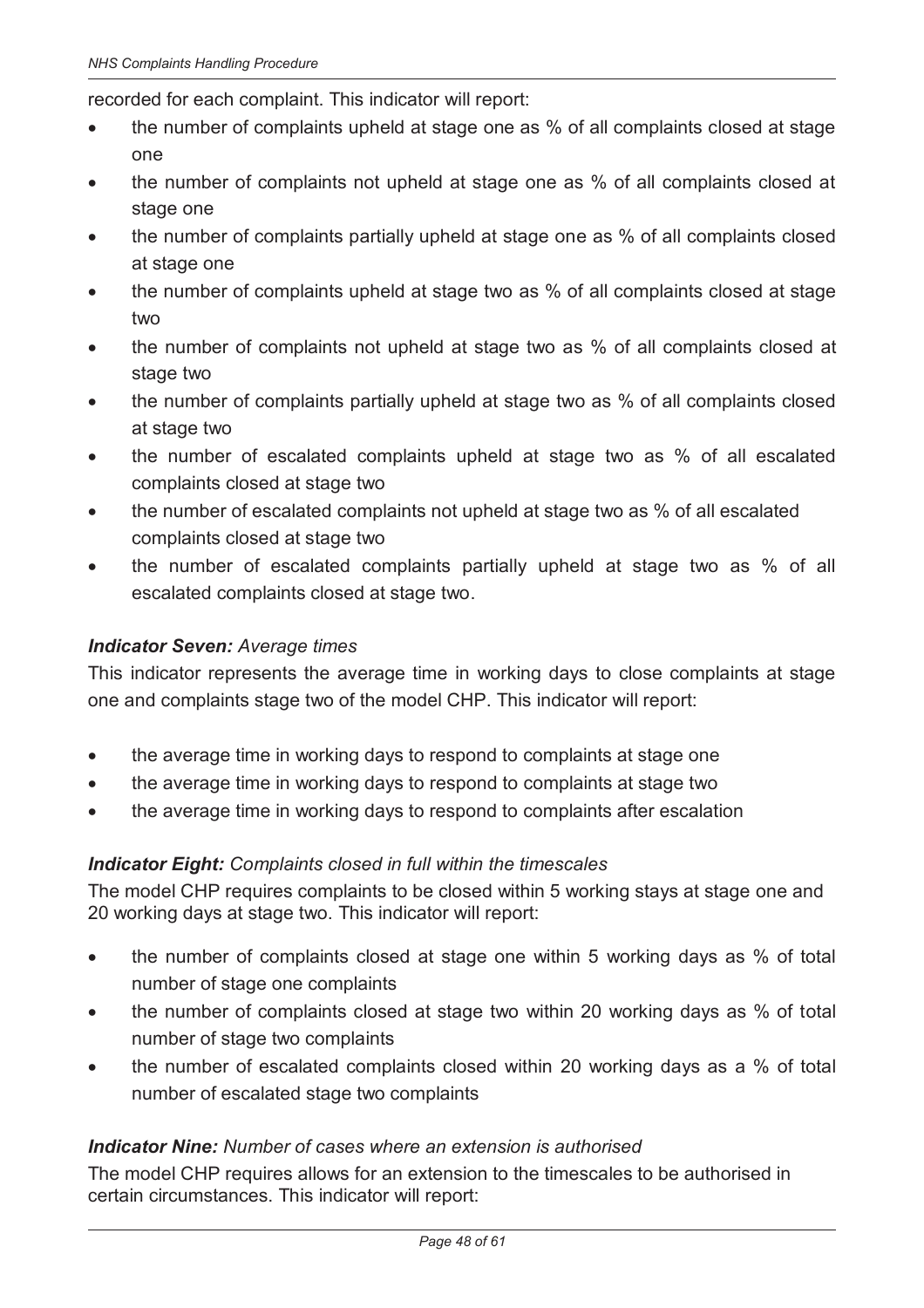- · the number of complaints closed at stage one where extension was authorised, as % all complaints at stage one.
- · number of complaints closed at stage two where extension was authorised, as % all complaints at stage two.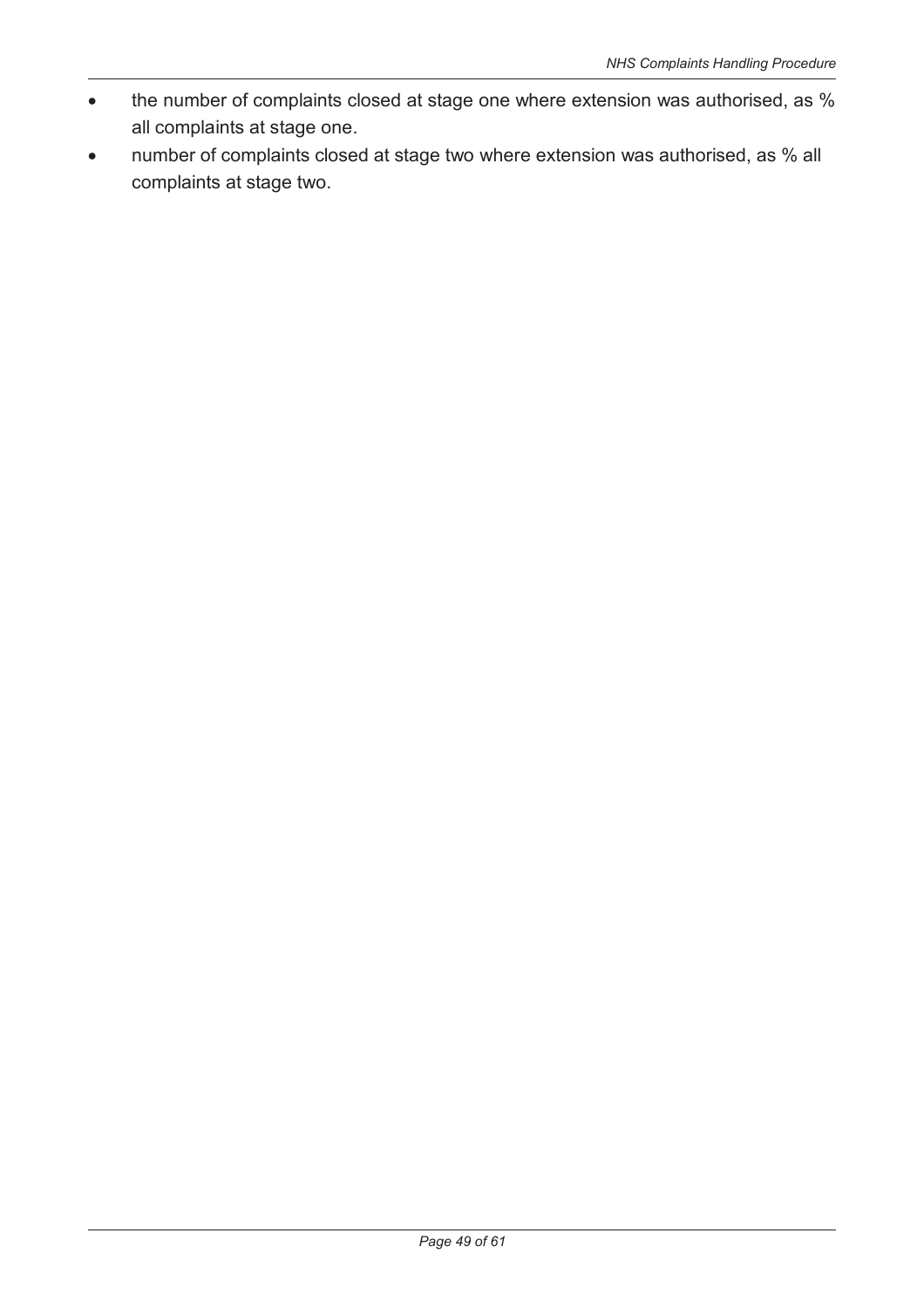# **Appendix 7: Who submitted the complaint?**

The table below shows the definition of who may submit a complaint as developed by Information Services Division.

| Code            | <b>Description</b>                        |
|-----------------|-------------------------------------------|
| Patient         | Patient or former patient                 |
| Kin             | Next of Kin                               |
| Partner         | Partner                                   |
| Parent          | Parent                                    |
| Child           | Child                                     |
| Sibling         | Sibling                                   |
| Relative        | Other relative                            |
| Carer           | Carer                                     |
| Friend          | Friend                                    |
| Neighbour       | Neighbour                                 |
| <b>Minister</b> | <b>Minister</b>                           |
| <b>GP</b>       | <b>General Practitioner (GP)</b>          |
| Media           | Media                                     |
| Councillor      | <b>Local Councillor</b>                   |
| Parliament      | MP / MSP                                  |
| Solicitor       | Solicitor                                 |
| Cab             | Member of CAB (PASS worker)               |
| Advocate        | Advocate                                  |
| <b>Visitor</b>  | Visitor to the NHS                        |
| <b>Public</b>   | Member of the public                      |
| Veteran         | Person who has worked in the Armed Forces |
| Other           | Other                                     |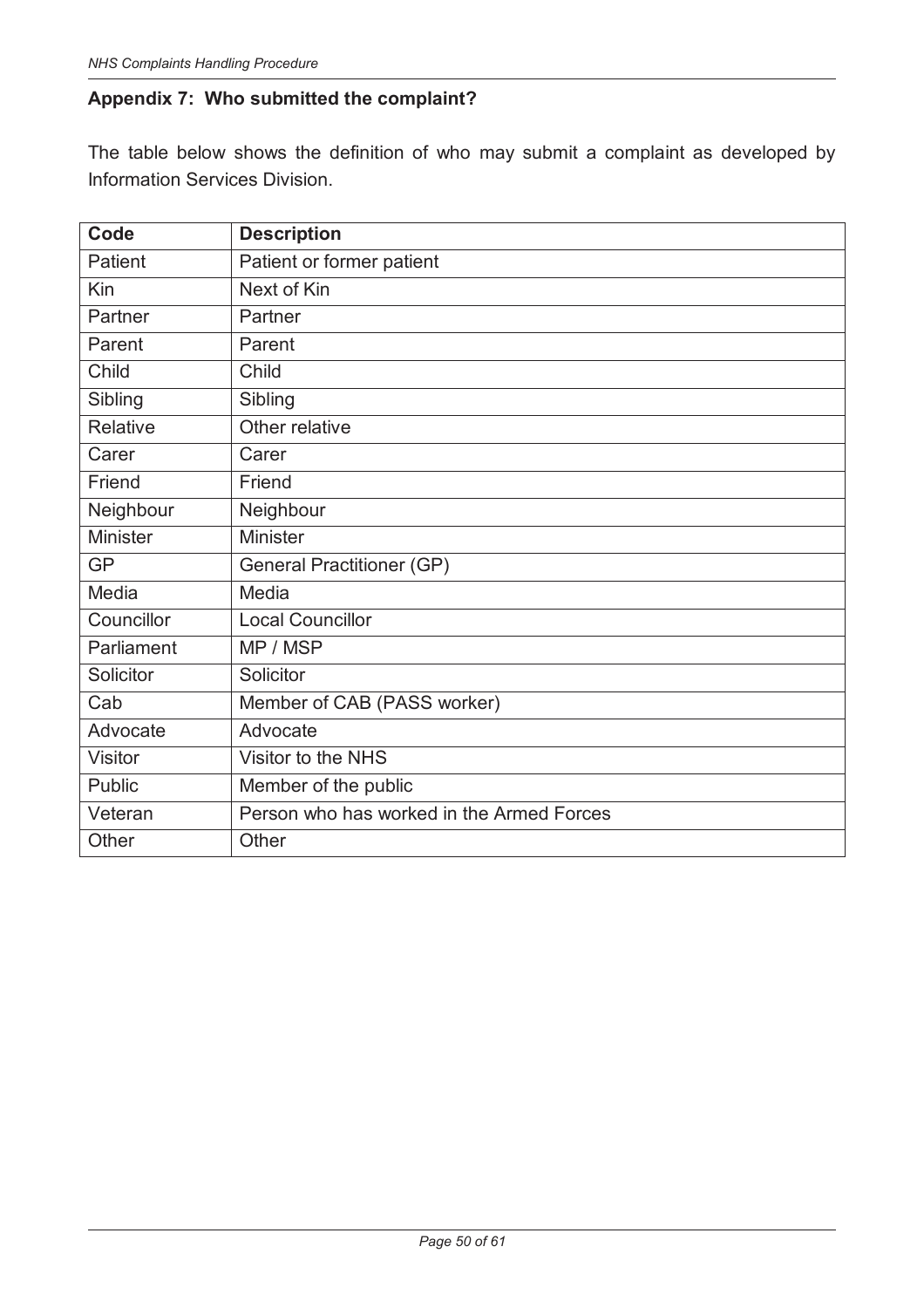#### **Appendix 8: Consent**

Where someone other than the person to whom the complaint relates, or their authorised agent, (including MPs, MSPs and local Councillors), wishes to make a complaint on behalf of a person, we will ensure that any such complaint is handled in accordance with the common law duty of confidentiality and data protection legislation.

In such circumstances we will, for example, check whether consent has been received from the person for the complaint to be made on their behalf. In the event that consent has not been received, we will take this into account when handling and responding to the complaint. In such circumstances we are likely to be constrained as to what we can do in terms of investigating a complaint, or in terms of the information which can be included in the report of such an investigation.

In circumstances where the person does not have the capacity to consent to the complaint being made on their behalf, it is likely to be relevant (for example) to check that the person making the complaint on the person's behalf has a legitimate interest in the person's welfare and that there is no conflict of interest. It would also be good practice to keep the patient on whose behalf the complaint is being made, informed of the progress of any investigation into the complaint, in so far as that is possible and appropriate.

The Scottish Government's guidance *Handling Requests for Access to Personal Health Data* provides information to assist NHS organisations (Boards, GP practices, etc) through the process of handling data access requests to personal health data in accordance with the relevant law and subsequent considerations. It also details, for example, helpful guidance in relation to parental responsibilities and rights. It can be accessed here: http://www.ehealth.nhs.scot/wp-content/uploads/sites/7/documents/Access-to-Health-Data-Guidance-Note-November-2011.pdf

#### **Children and Young People**

All NHS bodies and their health service providers should have and operate clear policies in relation to obtaining consent. These should include where the person who is the subject of a complaint is a child. These procedures should reflect any guidance or advice that may be issued by the Commissioner for Children and Young People in Scotland. The principles in that guidance will be equally relevant to the local operation of the NHS complaints procedure. A number of information leaflets for young people are available on NHS inform including *Confidentiality – Your Rights*.

Generally, a person with parental responsibility can pursue a complaint on behalf of a child where the NHS body or health service provider judges that the child does not have sufficient understanding of what is involved. While in these circumstances, the child's consent is not required (nor is the consent of the other parent), it is considered good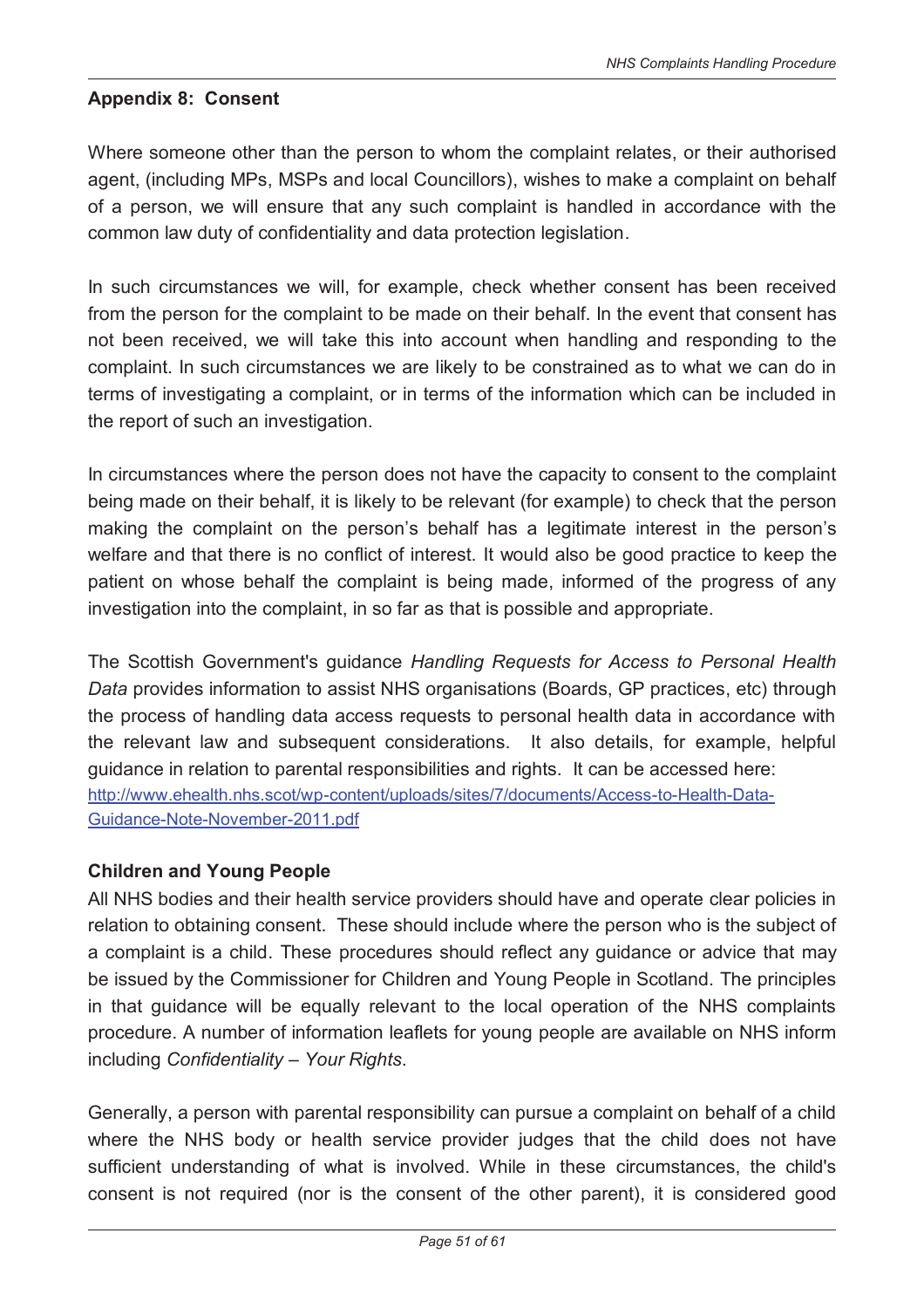practice to explain the process to the child and inform them that information from their health records may need to be disclosed to those investigating the complaint.

Where an NHS body or health service provider judges that a child has sufficient maturity and understanding, the child can either pursue the complaint themselves or consent to it being pursued on their behalf by a parent or third party of their choice. It is also good practice to obtain the child's written consent to information from their health records being released.

#### **Adults who cannot give consent**

Where a person is unable to give consent the NHS body or health service provider can agree to investigate a complaint made on their behalf by a third party. However, before doing so they should satisfy themselves that the third party has:

- no conflict of interest; and
- a legitimate interest in the person's welfare, for example if they are a welfare attorney acting on behalf of an individual covered by the Adults with Incapacity Act (2000).